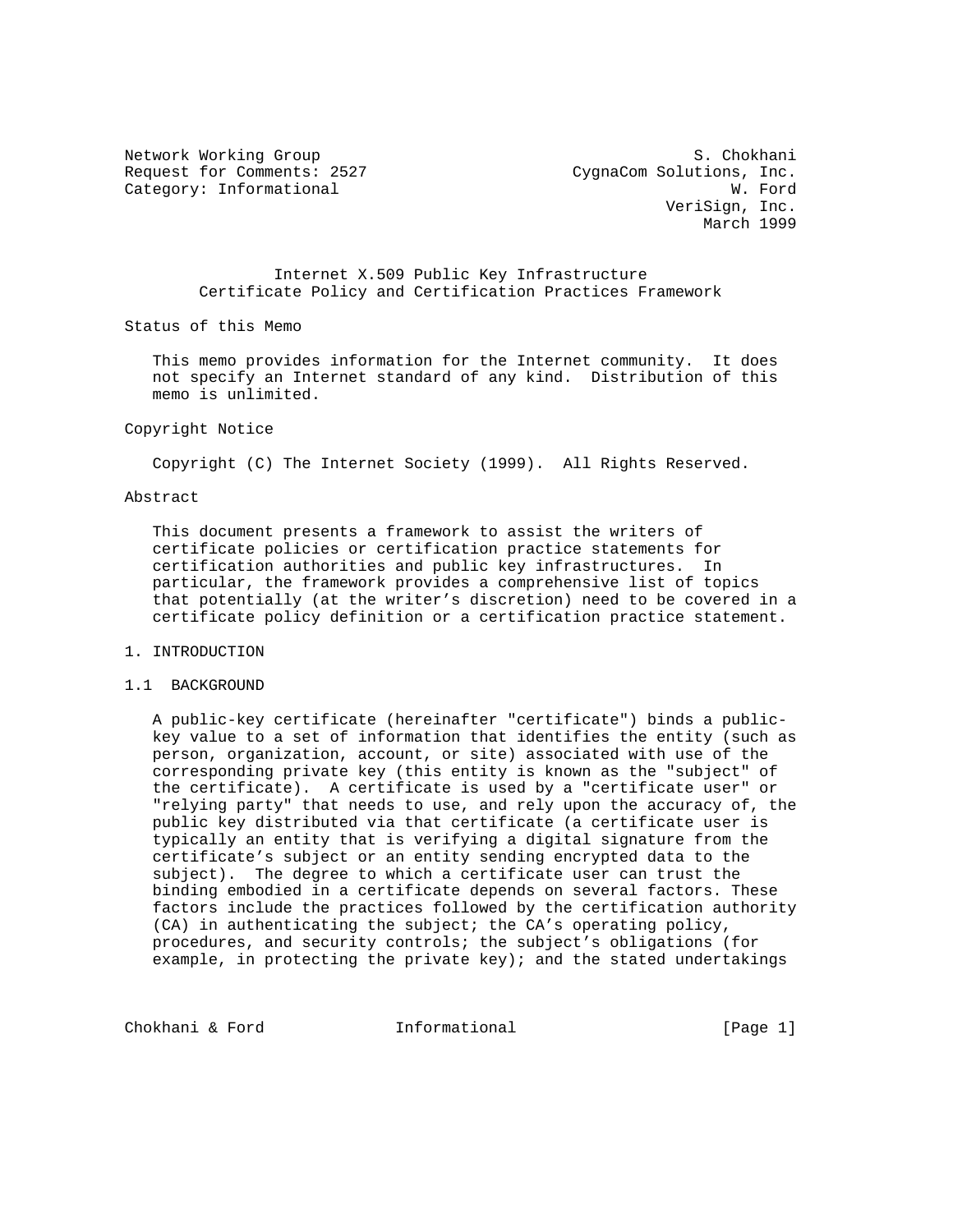and legal obligations of the CA (for example, warranties and limitations on liability).

 A Version 3 X.509 certificate may contain a field declaring that one or more specific certificate policies applies to that certificate [ISO1]. According to X.509, a certificate policy is "a named set of rules that indicates the applicability of a certificate to a particular community and/or class of application with common security requirements." A certificate policy may be used by a certificate user to help in deciding whether a certificate, and the binding therein, is sufficiently trustworthy for a particular application. The certificate policy concept is an outgrowth of the policy statement concept developed for Internet Privacy Enhanced Mail [PEM1] and expanded upon in [BAU1].

 A more detailed description of the practices followed by a CA in issuing and otherwise managing certificates may be contained in a certification practice statement (CPS) published by or referenced by the CA. According to the American Bar Association Digital Signature Guidelines (hereinafter "ABA Guidelines"), "a CPS is a statement of the practices which a certification authority employs in issuing certificates." [ABA1]

## 1.2 PURPOSE

 The purpose of this document is to establish a clear relationship between certificate policies and CPSs, and to present a framework to assist the writers of certificate policies or CPSs with their tasks. In particular, the framework identifies the elements that may need to be considered in formulating a certificate policy or a CPS. The purpose is not to define particular certificate policies or CPSs, per se.

## 1.3 SCOPE

 The scope of this document is limited to discussion of the contents of a certificate policy (as defined in X.509) or CPS (as defined in the ABA Guidelines). In particular, this document describes the types of information that should be considered for inclusion in a certificate policy definition or a CPS. While the framework as presented generally assumes use of the X.509 version 3 certificate format, it is not intended that the material be restricted to use of that certificate format. Rather, it is intended that this framework be adaptable to other certificate formats that may come into use.

 The scope does not extend to defining security policies generally (such as organization security policy, system security policy, or data labeling policy) beyond the policy elements that are considered

Chokhani & Ford **Informational** [Page 2]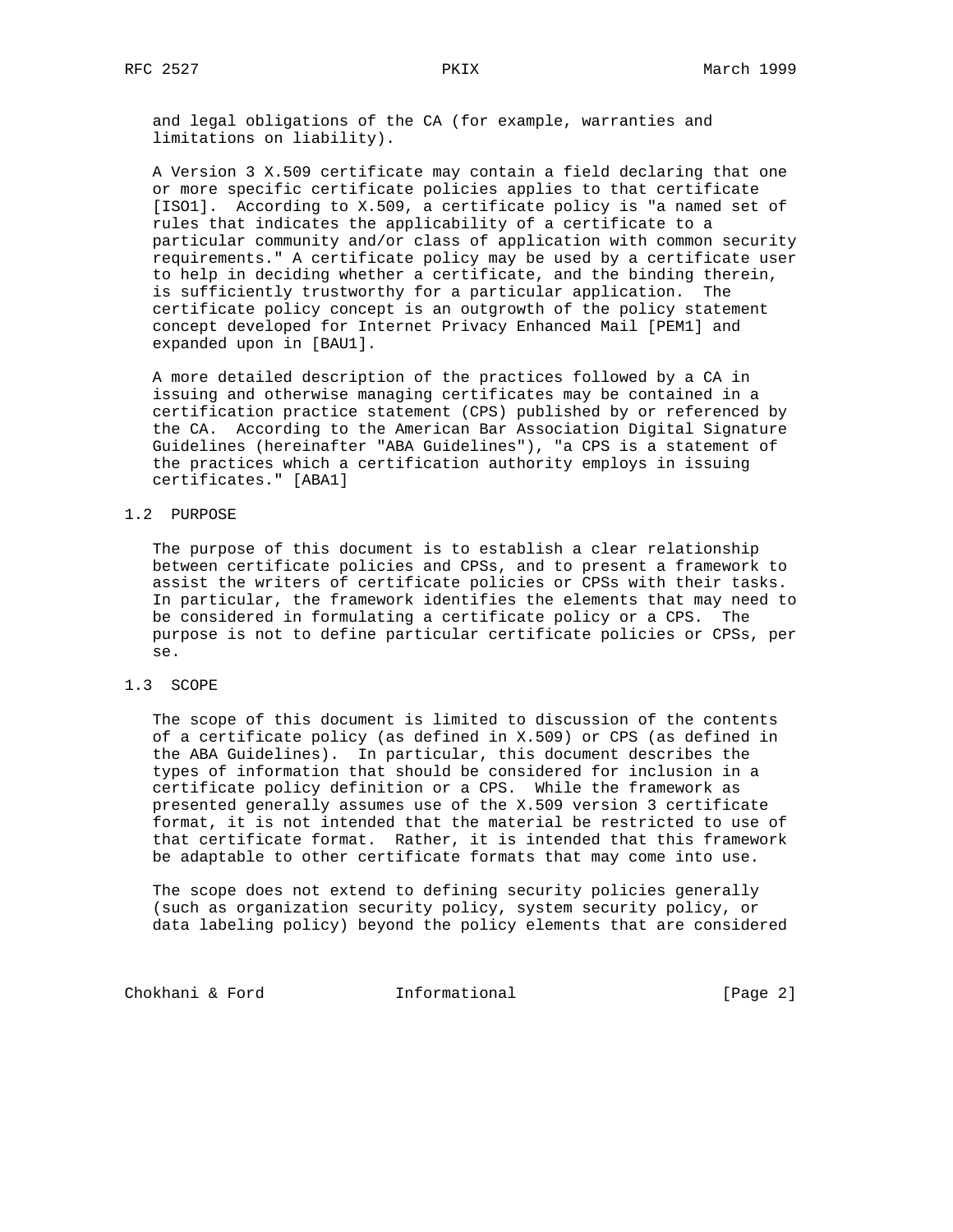of particular relevance to certificate policies or CPSs.

This document does not define a specific certificate policy or CPS.

 It is assumed that the reader is familiar with the general concepts of digital signatures, certificates, and public-key infrastructure, as used in X.509 and the ABA Guidelines.

#### 2. DEFINITIONS

This document makes use of the following defined terms:

 Activation data - Data values, other than keys, that are required to operate cryptographic modules and that need to be protected (e.g., a PIN, a passphrase, or a manually-held key share).

 CA-certificate - A certificate for one CA's public key issued by another CA.

 Certificate policy - A named set of rules that indicates the applicability of a certificate to a particular community and/or class of application with common security requirements. For example, a particular certificate policy might indicate applicability of a type of certificate to the authentication of electronic data interchange transactions for the trading of goods within a given price range.

 Certification path - An ordered sequence of certificates which, together with the public key of the initial object in the path, can be processed to obtain that of the final object in the path.

 Certification Practice Statement (CPS) - A statement of the practices which a certification authority employs in issuing certificates.

 Issuing certification authority (issuing CA) - In the context of a particular certificate, the issuing CA is the CA that issued the certificate (see also Subject certification authority).

 Policy qualifier - Policy-dependent information that accompanies a certificate policy identifier in an X.509 certificate.

 Registration authority (RA) - An entity that is responsible for identification and authentication of certificate subjects, but that does not sign or issue certificates (i.e., an RA is delegated certain tasks on behalf of a CA). [Note: The term Local Registration Authority (LRA) is used elsewhere for the same concept.]

Chokhani & Ford **Informational** [Page 3]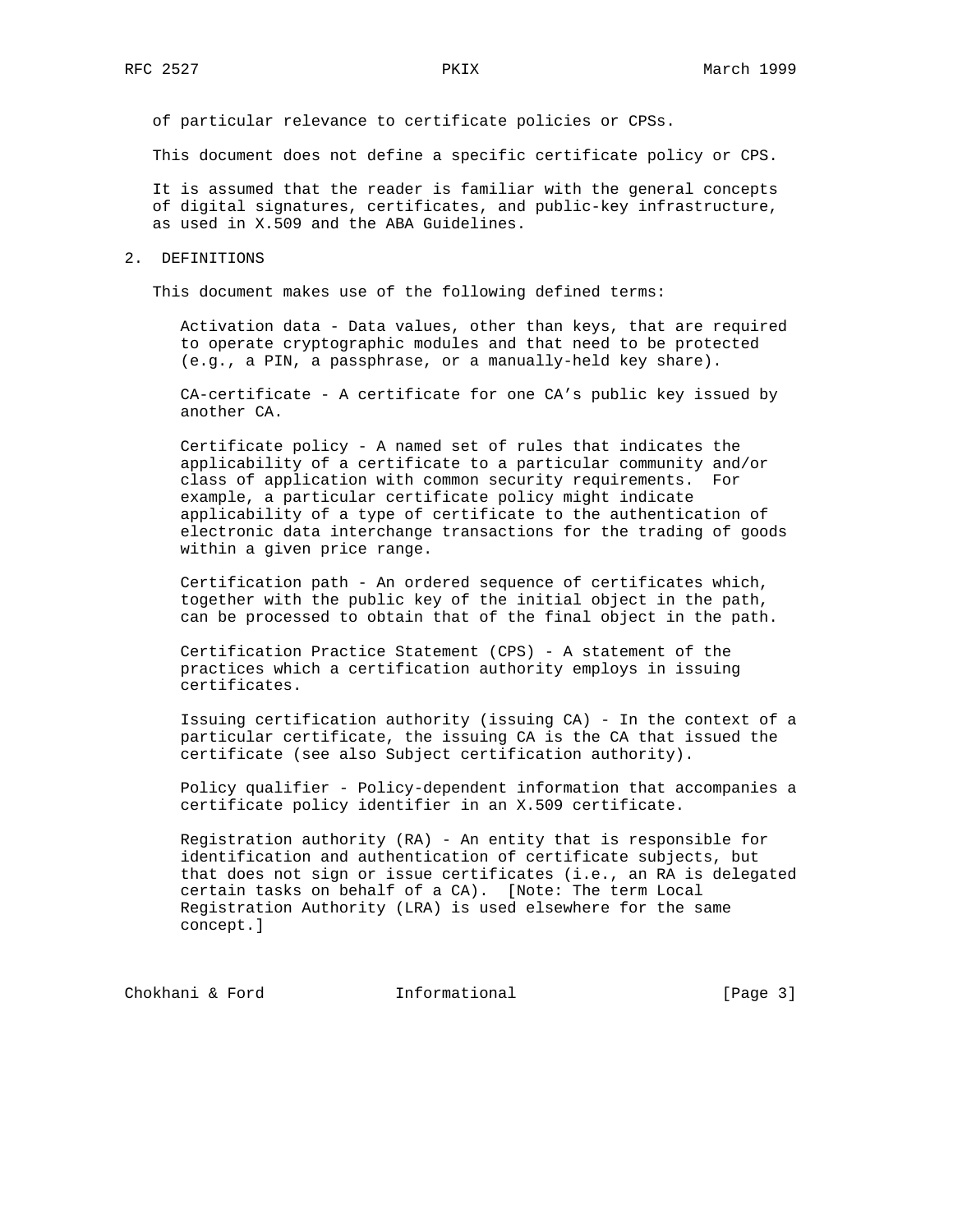Relying party - A recipient of a certificate who acts in reliance on that certificate and/or digital signatures verified using that certificate. In this document, the terms "certificate user" and "relying party" are used interchangeably.

 Set of provisions - A collection of practice and/or policy statements, spanning a range of standard topics, for use in expressing a certificate policy definition or CPS employing the approach described in this framework.

 Subject certification authority (subject CA) - In the context of a particular CA-certificate, the subject CA is the CA whose public key is certified in the certificate (see also Issuing certification authority).

3. CONCEPTS

 This section explains the concepts of certificate policy and CPS, and describes their relationship. Other related concepts are also described. Some of the material covered in this section and in some other sections is specific to certificate policies extensions as defined X.509 version 3. Except for those sections, this framework is intended to be adaptable to other certificate formats that may come into use.

# 3.1 CERTIFICATE POLICY

 When a certification authority issues a certificate, it is providing a statement to a certificate user (i.e., a relying party) that a particular public key is bound to a particular entity (the certificate subject). However, the extent to which the certificate user should rely on that statement by the CA needs to be assessed by the certificate user. Different certificates are issued following different practices and procedures, and may be suitable for different applications and/or purposes.

 The X.509 standard defines a certificate policy as "a named set of rules that indicates the applicability of a certificate to a particular community and/or class of application with common security requirements"[ISO1]. An X.509 Version 3 certificate may contain an indication of certificate policy, which may be used by a certificate user to decide whether or not to trust a certificate for a particular purpose.

 A certificate policy, which needs to be recognized by both the issuer and user of a certificate, is represented in a certificate by a unique, registered Object Identifier. The registration process follows the procedures specified in ISO/IEC and ITU standards. The

Chokhani & Ford **Informational** [Page 4]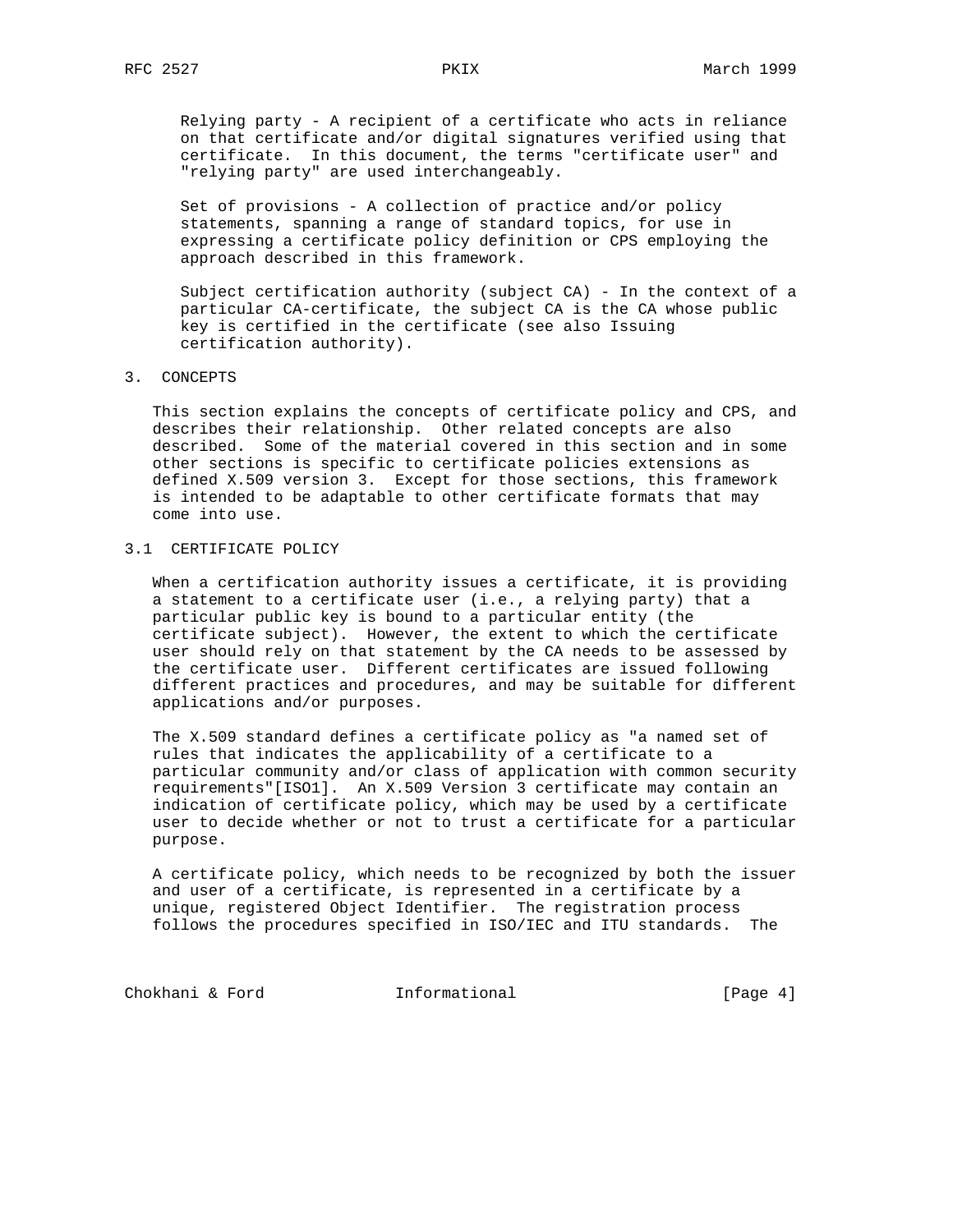party that registers the Object Identifier also publishes a textual specification of the certificate policy, for examination by certificate users. Any one certificate will typically declare a single certificate policy or, possibly, be issued consistent with a small number of different policies.

 Certificate policies also constitute a basis for accreditation of CAs. Each CA is accredited against one or more certificate policies which it is recognized as implementing. When one CA issues a CA certificate for another CA, the issuing CA must assess the set of certificate policies for which it trusts the subject CA (such assessment may be based upon accreditation with respect to the certificate policies involved). The assessed set of certificate policies is then indicated by the issuing CA in the CA-certificate. The X.509 certification path processing logic employs these certificate policy indications in its well-defined trust model.

#### 3.2 CERTIFICATE POLICY EXAMPLES

 For example purposes, suppose that IATA undertakes to define some certificate policies for use throughout the airline industry, in a public-key infrastructure operated by IATA in combination with public-key infrastructures operated by individual airlines. Two certificate policies are defined - the IATA General-Purpose policy, and the IATA Commercial-Grade policy.

 The IATA General-Purpose policy is intended for use by industry personnel for protecting routine information (e.g., casual electronic mail) and for authenticating connections from World Wide Web browsers to servers for general information retrieval purposes. The key pairs may be generated, stored, and managed using low-cost, software-based systems, such as commercial browsers. Under this policy, a certificate may be automatically issued to anybody listed as an employee in the corporate directory of IATA or any member airline who submits a signed certificate request form to a network administrator in his or her organization.

 The IATA Commercial-Grade policy is used to protect financial transactions or binding contractual exchanges between airlines. Under this policy, IATA requires that certified key pairs be generated and stored in approved cryptographic hardware tokens. Certificates and tokens are provided to airline employees with disbursement authority. These authorized individuals are required to present themselves to the corporate security office, show a valid identification badge, and sign an undertaking to protect the token and use it only for authorized purposes, before a token and a certificate are issued.

Chokhani & Ford **Informational** [Page 5]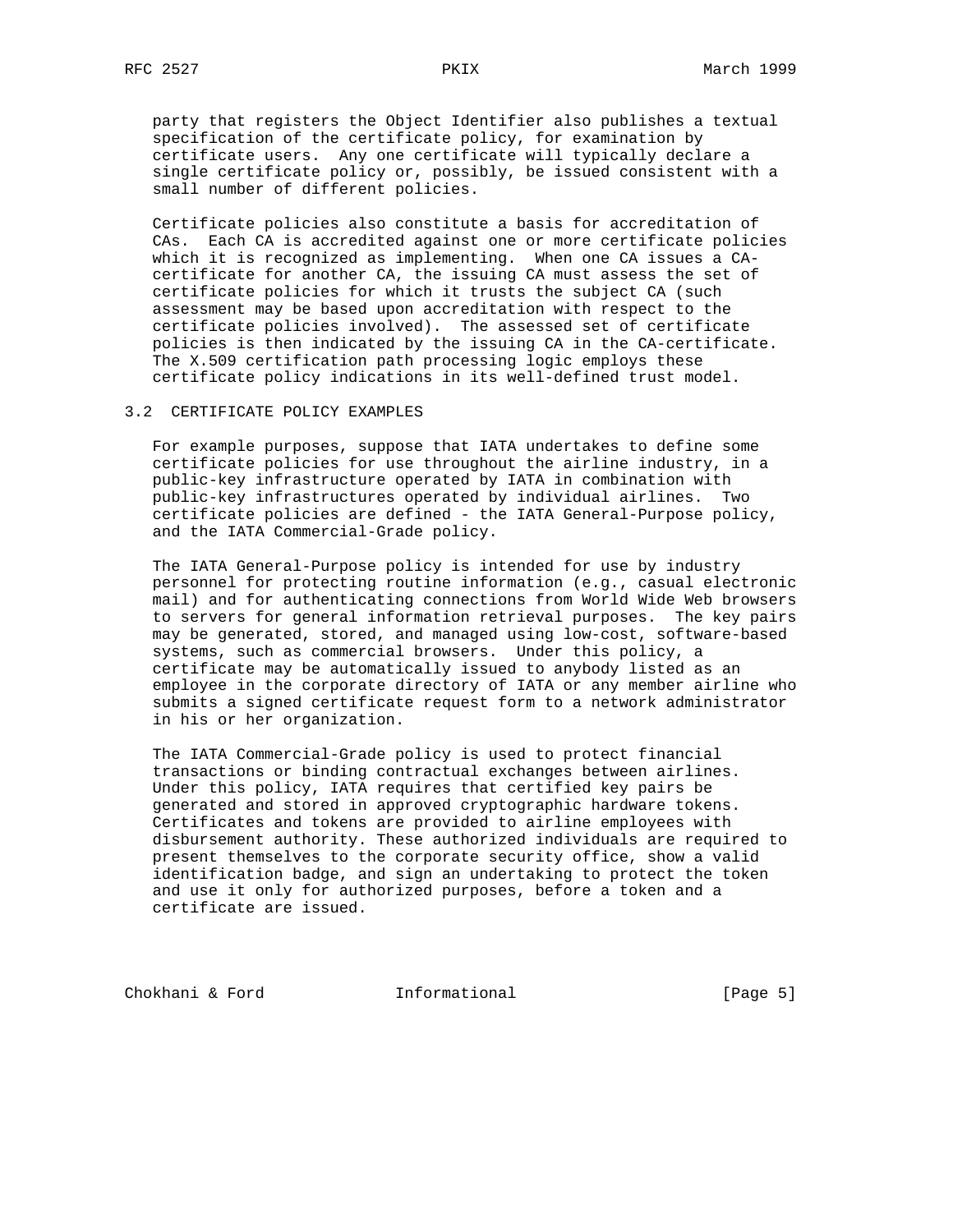# 3.3 X.509 CERTIFICATE FIELDS

 The following extension fields in an X.509 certificate are used to support certificate policies:

- \* Certificate Policies extension;
- \* Policy Mappings extension; and
- \* Policy Constraints extension.

### 3.3.1 Certificate Policies Extension

 The Certificate Policies extension has two variants - one with the field flagged non-critical and one with the field flagged critical. The purpose of the field is different in the two cases.

 A non-critical Certificate Policies field lists certificate policies that the certification authority declares are applicable. However, use of the certificate is not restricted to the purposes indicated by the applicable policies. Using the example of the IATA General- Purpose and Commercial-Grade policies defined in Section 3.2, the certificates issued to regular airline employees will contain the object identifier for certificate policy for the General-Purpose policy. The certificates issued to the employees with disbursement authority will contain the object identifiers for both the General- Purpose policy and the Commercial-Grade policy. The Certificate Policies field may also optionally convey qualifier values for each identified policy; use of qualifiers is discussed in Section 3.4.

 The non-critical Certificate Policies field is designed to be used by applications as follows. Each application is pre-configured to know what policy it requires. Using the example in Section 3.2, electronic mail applications and Web servers will be configured to require the General-Purpose policy. However, an airline's financial applications will be configured to require the Commercial-Grade policy for validating financial transactions over a certain dollar value.

 When processing a certification path, a certificate policy that is acceptable to the certificate-using application must be present in every certificate in the path, i.e., in CA-certificates as well as end entity certificates.

 If the Certificate Policies field is flagged critical, it serves the same purpose as described above but also has an additional role. It indicates that the use of the certificate is restricted to one of the identified policies, i.e., the certification authority is declaring that the certificate must only be used in accordance with the provisions of one of the listed certificate policies. This field is

Chokhani & Ford **Informational** [Page 6]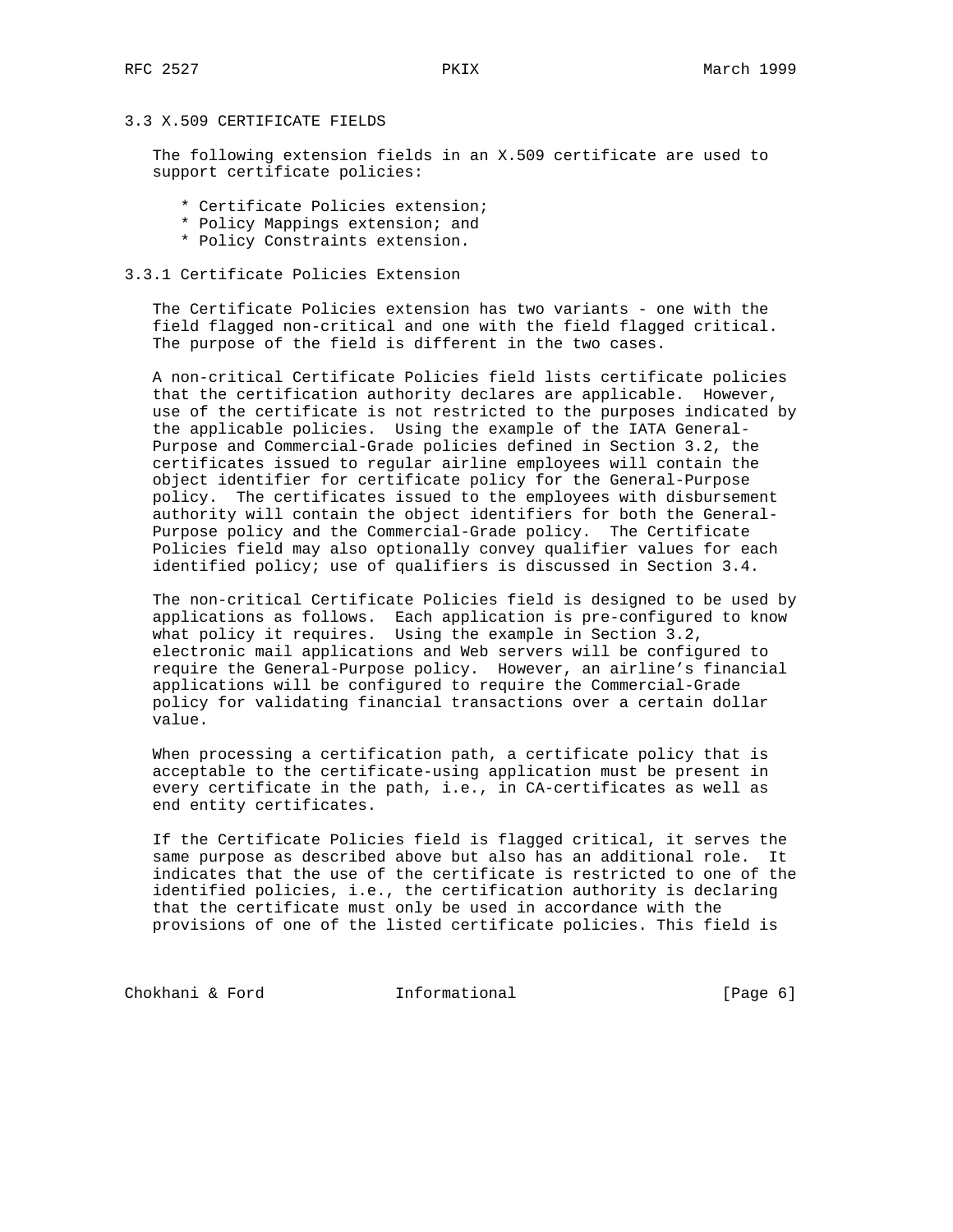intended to protect the certification authority against damage claims by a relying party who has used the certificate for an inappropriate purpose or in an inappropriate manner, as stipulated in the applicable certificate policy definition.

 For example, the Internal Revenue Service might issue certificates to taxpayers for the purpose of protecting tax filings. The Internal Revenue Service understands and can accommodate the risks of accidentally issuing a bad certificate, e.g., to a wrongly authenticated person. However, suppose someone used an Internal Revenue Service tax-filing certificate as the basis for encrypting multi-million-dollar-value proprietary secrets which subsequently fell into the wrong hands because of an error in issuing the Internal Revenue Service certificate. The Internal Revenue Service may want to protect itself against claims for damages in such circumstances. The critical-flagged Certificate Policies extension is intended to mitigate the risk to the certificate issuer in such situations.

#### 3.3.2 Policy Mappings Extension

 The Policy Mappings extension may only be used in CA-certificates. This field allows a certification authority to indicate that certain policies in its own domain can be considered equivalent to certain other policies in the subject certification authority's domain.

 For example, suppose the ACE Corporation establishes an agreement with the ABC Corporation to cross-certify each others' public-key infrastructures for the purposes of mutually protecting electronic data interchange (EDI). Further, suppose that both companies have pre-existing financial transaction protection policies called ace-e commerce and abc-e-commerce, respectively. One can see that simply generating cross certificates between the two domains will not provide the necessary interoperability, as the two companies' applications are configured with and employee certificates are populated with their respective certificate policies. One possible solution is to reconfigure all of the financial applications to require either policy and to reissue all the certificates with both policies. Another solution, which may be easier to administer, uses the Policy Mapping field. If this field is included in a cross certificate for the ABC Corporation certification authority issued by the ACE Corporation certification authority, it can provide a statement that the ABC's financial transaction protection policy (i.e., abc-e-commerce) can be considered equivalent to that of the ACE Corporation (i.e., ace-e-commerce).

Chokhani & Ford **Informational** [Page 7]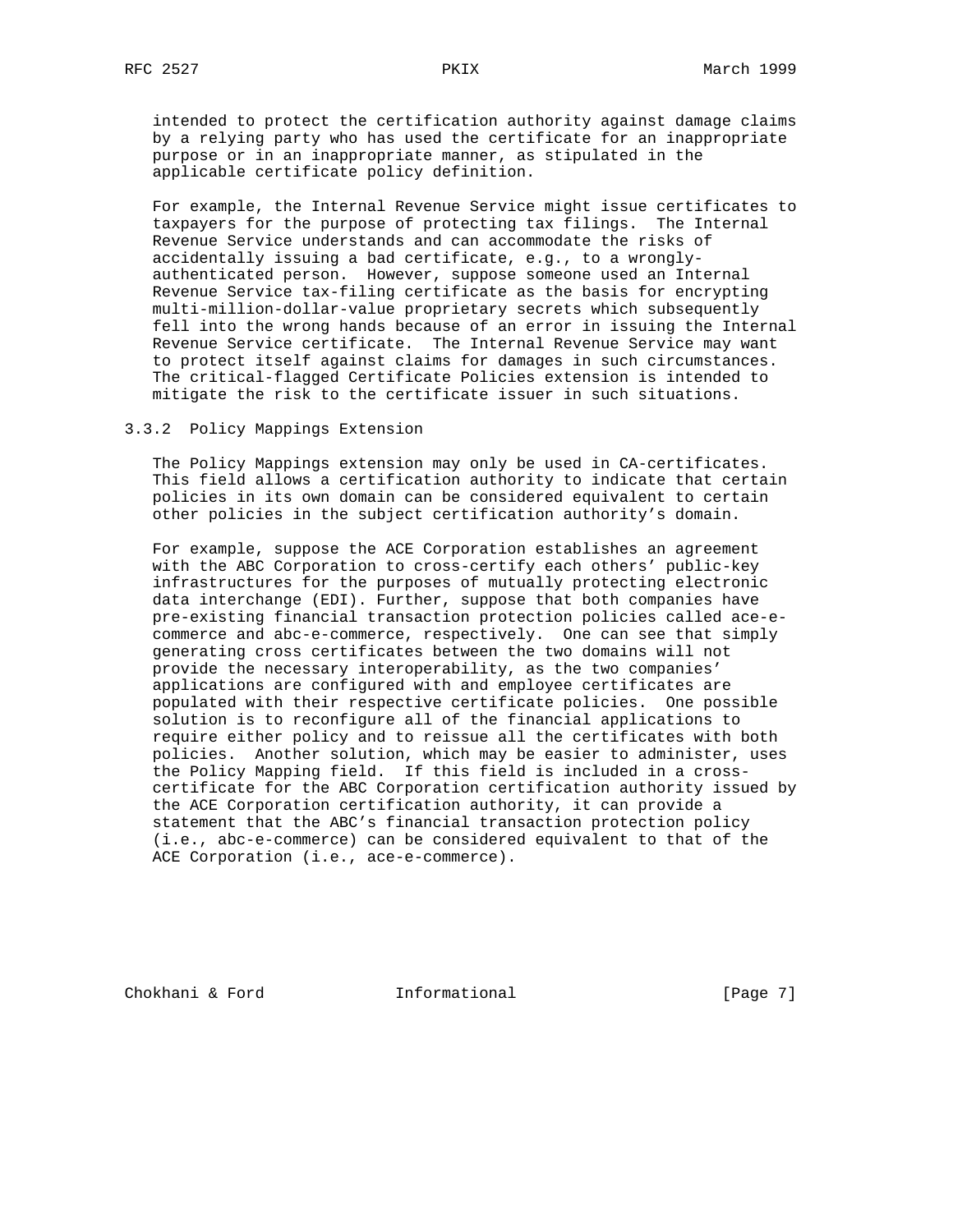## 3.3.3 Policy Constraints Extension

 The Policy Constraints extension supports two optional features. The first is the ability for a certification authority to require that explicit certificate policy indications be present in all subsequent certificates in a certification path. Certificates at the start of a certification path may be considered by a certificate user to be part of a trusted domain, i.e., certification authorities are trusted for all purposes so no particular certificate policy is needed in the Certificate Policies extension. Such certificates need not contain explicit indications of certificate policy. However, when a certification authority in the trusted domain certifies outside the domain, it can activate the requirement for explicit certificate policy in subsequent certificates in the certification path.

 The other optional feature in the Policy Constraints field is the ability for a certification authority to disable policy mapping by subsequent certification authorities in a certification path. It may be prudent to disable policy mapping when certifying outside the domain. This can assist in controlling risks due to transitive trust, e.g., a domain A trusts domain B, domain B trusts domain C, but domain A does not want to be forced to trust domain C.

#### 3.4 POLICY QUALIFIERS

 The Certificate Policies extension field has a provision for conveying, along with each certificate policy identifier, additional policy-dependent information in a qualifier field. The X.509 standard does not mandate the purpose for which this field is to be used, nor does it prescribe the syntax for this field. Policy qualifier types can be registered by any organization.

 The following policy qualifier types are defined in PKIX Part I [PKI1]:

- (a) The CPS Pointer qualifier contains a pointer to a Certification Practice Statement (CPS) published by the CA. The pointer is in the form of a uniform resource identifier (URI).
- (b) The User Notice qualifier contains a text string that is to be displayed to a certificate user (including subscribers and relying parties) prior to the use of the certificate. The text string may be an IA5String or a BMPString - a subset of the ISO 100646-1 multiple octet coded character set. A CA may invoke a procedure that requires that the certficate user acknowledge that the applicable terms and conditions have been disclosed or accepted.

Chokhani & Ford **Informational** [Page 8]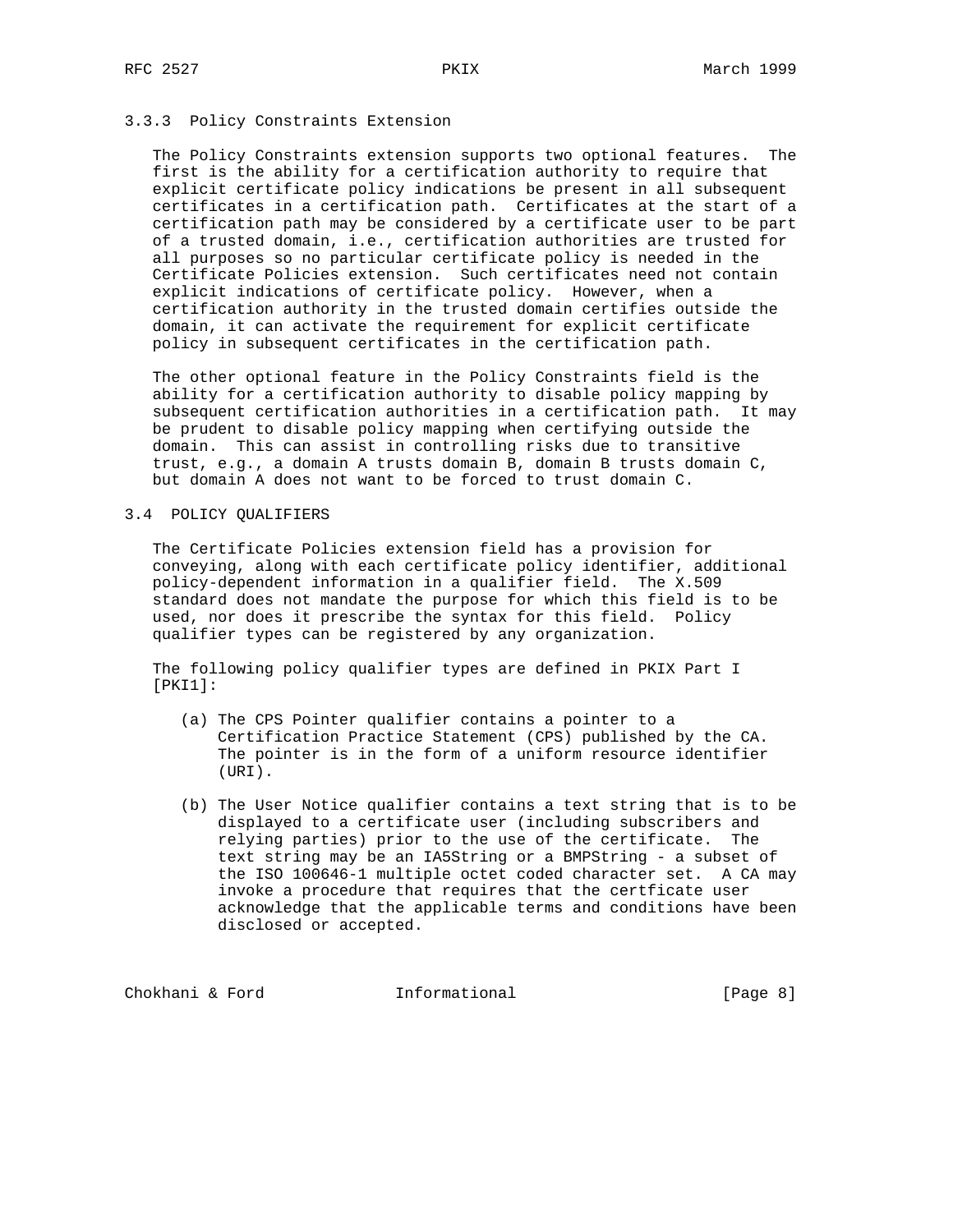Policy qualifiers can be used to support the definition of generic, or parameterized, certificate policy definitions. Provided the base certificate policy definition so provides, policy qualifier types can be defined to convey, on a per-certificate basis, additional specific policy details that fill in the generic definition.

## 3.5 CERTIFICATION PRACTICE STATEMENT

 The term certification practice statement (CPS) is defined by the ABA Guidelines as: "A statement of the practices which a certification authority employs in issuing certificates." [ABA1] In the 1995 draft of the ABA guidelines, the ABA expands this definition with the following comments:

 A certification practice statement may take the form of a declaration by the certification authority of the details of its trustworthy system and the practices it employs in its operations and in support of issuance of a certificate, or it may be a statute or regulation applicable to the certification authority and covering similar subject matter. It may also be part of the contract between the certification authority and the subscriber. A certification practice statement may also be comprised of multiple documents, a combination of public law, private contract, and/or declaration.

 Certain forms for legally implementing certification practice statements lend themselves to particular relationships. For example, when the legal relationship between a certification authority and subscriber is consensual, a contract would ordinarily be the means of giving effect to a certification practice statement. The certification authority's duties to a relying person are generally based on the certification authority's representations, which may include a certification practice statement.

 Whether a certification practice statement is binding on a relying person depends on whether the relying person has knowledge or notice of the certification practice statement. A relying person has knowledge or at least notice of the contents of the certificate used by the relying person to verify a digital signature, including documents incorporated into the certificate by reference. It is therefore advisable to incorporate a certification practice statement into a certificate by reference.

 As much as possible, a certification practice statement should indicate any of the widely recognized standards to which the certification authority's practices conform. Reference to widely recognized standards may indicate concisely the suitability of the

Chokhani & Ford **Informational** [Page 9]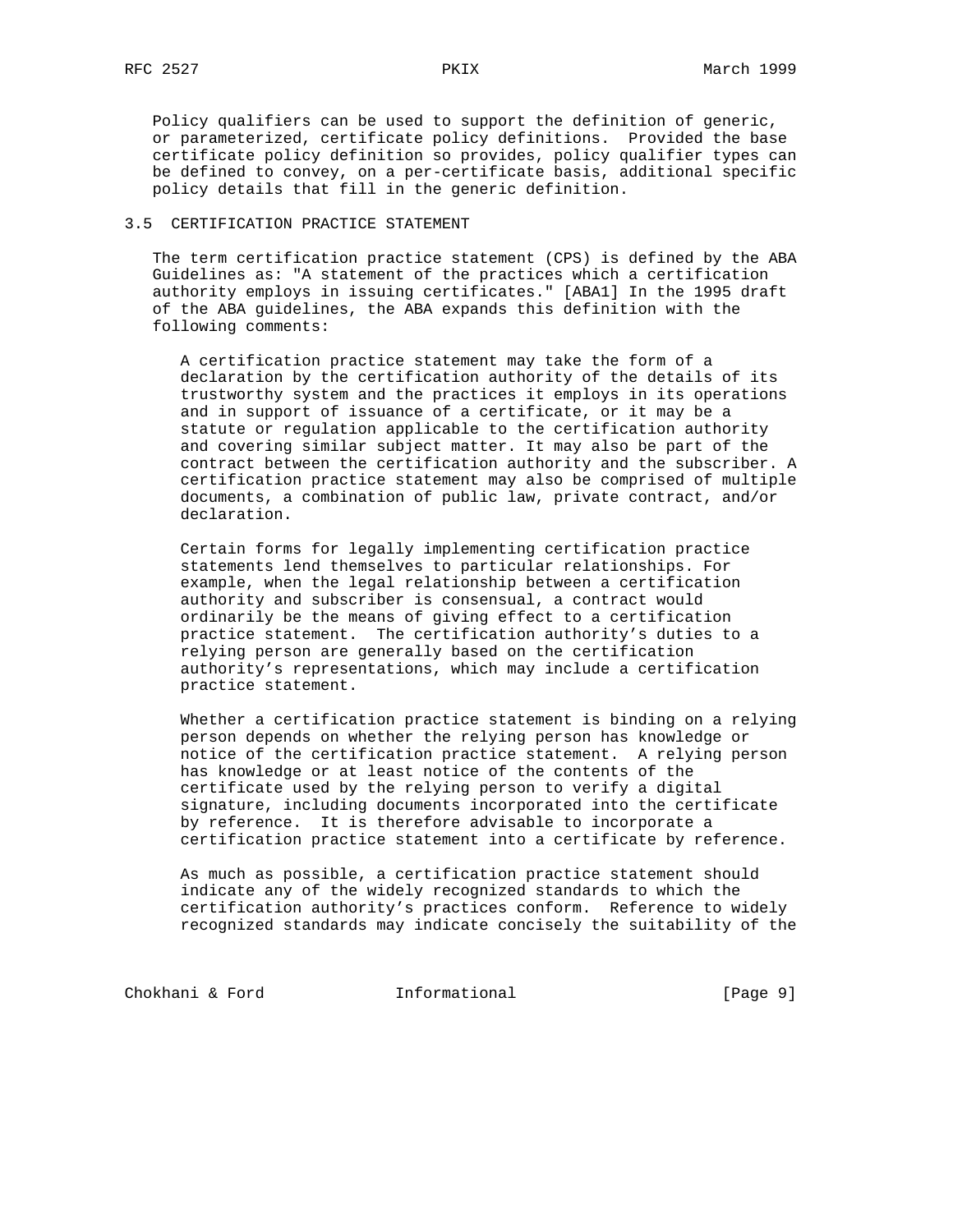certification authority's practices for another person's purposes, as well as the potential technological compatibility of the certificates issued by the certification authority with repositories and other systems.

3.6 RELATIONSHIP BETWEEN CERTIFICATE POLICY AND CERTIFICATION PRACTICE STATEMENT

 The concepts of certificate policy and CPS come from different sources and were developed for different reasons. However, their interrelationship is important.

 A certification practice statement is a detailed statement by a certification authority as to its practices, that potentially needs to be understood and consulted by subscribers and certificate users (relying parties). Although the level of detail may vary among CPSs, they will generally be more detailed than certificate policy definitions. Indeed, CPSs may be quite comprehensive, robust documents providing a description of the precise service offerings, detailed procedures of the life-cycle management of certificates, and more - a level of detail which weds the CPS to a particular (proprietary) implementation of a service offering.

 Although such detail may be indispensable to adequately disclose, and to make a full assessment of trustworthiness in the absence of accreditation or other recognized quality metrics, a detailed CPS does not form a suitable basis for interoperability between CAs operated by different organizations. Rather, certificate policies best serve as the vehicle on which to base common interoperability standards and common assurance criteria on an industry-wide (or possibly more global) basis. A CA with a single CPS may support multiple certificate policies (used for different application purposes and/or by different certificate user communities). Also, multiple different CAs, with non-identical certification practice statements, may support the same certificate policy.

 For example, the Federal Government might define a government-wide certificate policy for handling confidential human resources information. The certificate policy definition will be a broad statement of the general characteristics of that certificate policy, and an indication of the types of applications for which it is suitable for use. Different departments or agencies that operate certification authorities with different certification practice statements might support this certificate policy. At the same time, such certification authorities may support other certificate policies.

Chokhani & Ford **Informational** [Page 10]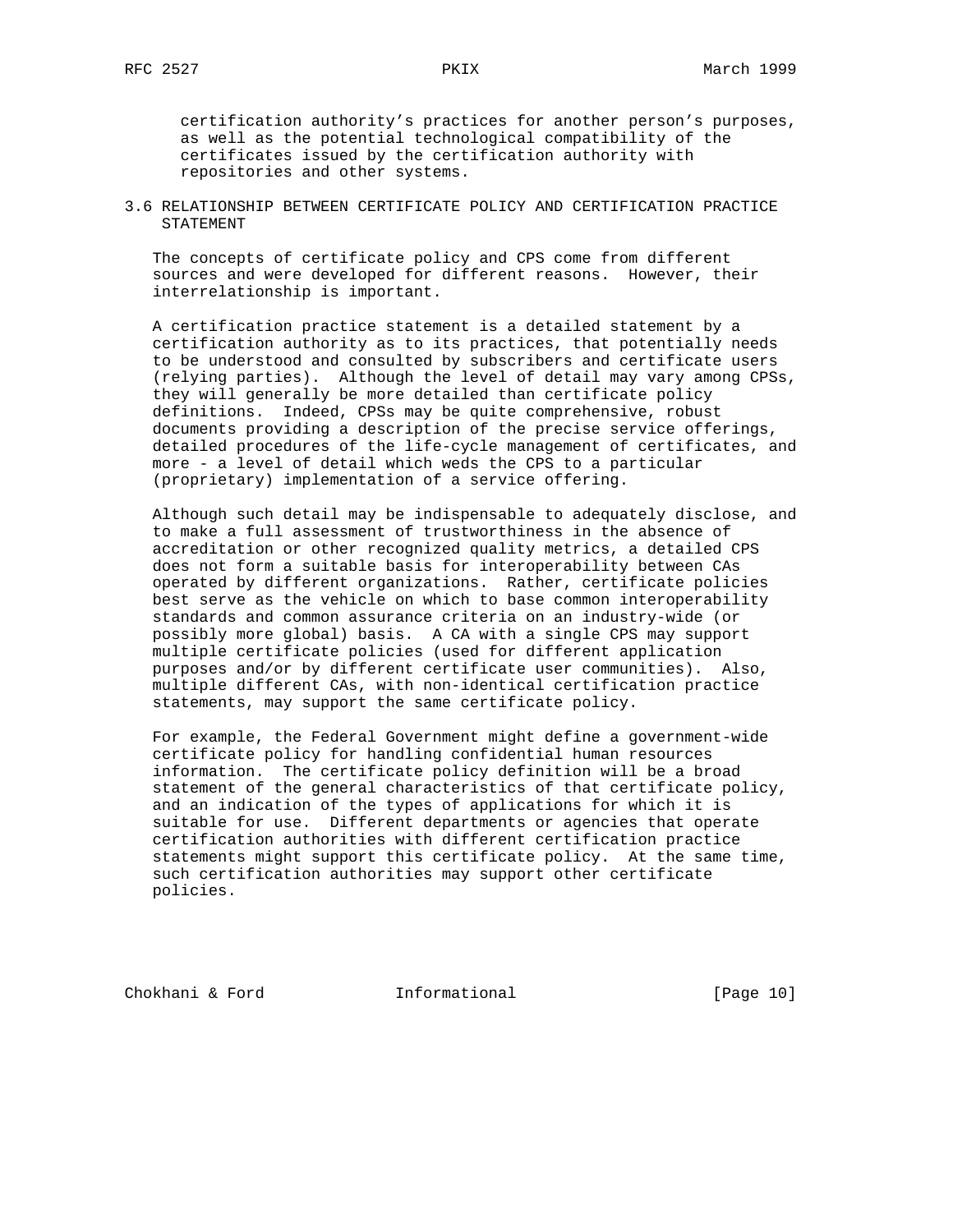The main difference between certificate policy and CPS can therefore be summarized as follows:

- (a) Most organizations that operate public or inter organizational certification authorities will document their own practices in CPSs or similar statements. The CPS is one of the organization's means of protecting itself and positioning its business relationships with subscribers and other entities.
- (b) There is strong incentive, on the other hand, for a certificate policy to apply more broadly than to just a single organization. If a particular certificate policy is widely recognized and imitated, it has great potential as the basis of automated certificate acceptance in many systems, including unmanned systems and systems that are manned by people not independently empowered to determine the acceptability of different presented certificates.

 In addition to populating the certificate policies field with the certificate policy identifier, a certification authority may include, in certificates it issues, a reference to its certification practice statement. A standard way to do this, using a certificate policy qualifier, is described in Section 3.4.

3.7 SET OF PROVISIONS

 A set of provisions is a collection of practice and/or policy statements, spanning a range of standard topics, for use in expressing a certificate policy definition or CPS employing the approach described in this framework.

A certificate policy can be expressed as a single set of provisions.

 A CPS can be expressed as a single set of provisions with each component addressing the requirements of one or more certificate policies, or, alternatively, as an organized collection of sets of provisions. For example, a CPS could be expressed as a combination of the following:

- (a) a list of certificate policies supported by the CPS;
- (b) for each certificate policy in (a), a set of provisions which contains statements that refine that certificate policy by filling in details not stipulated in that policy or expressly left to the discretion of the CPS by that certificate policy; such statements serve to state how this particular CPS implements the requirements of the particular certificate

Chokhani & Ford **Informational** [Page 11]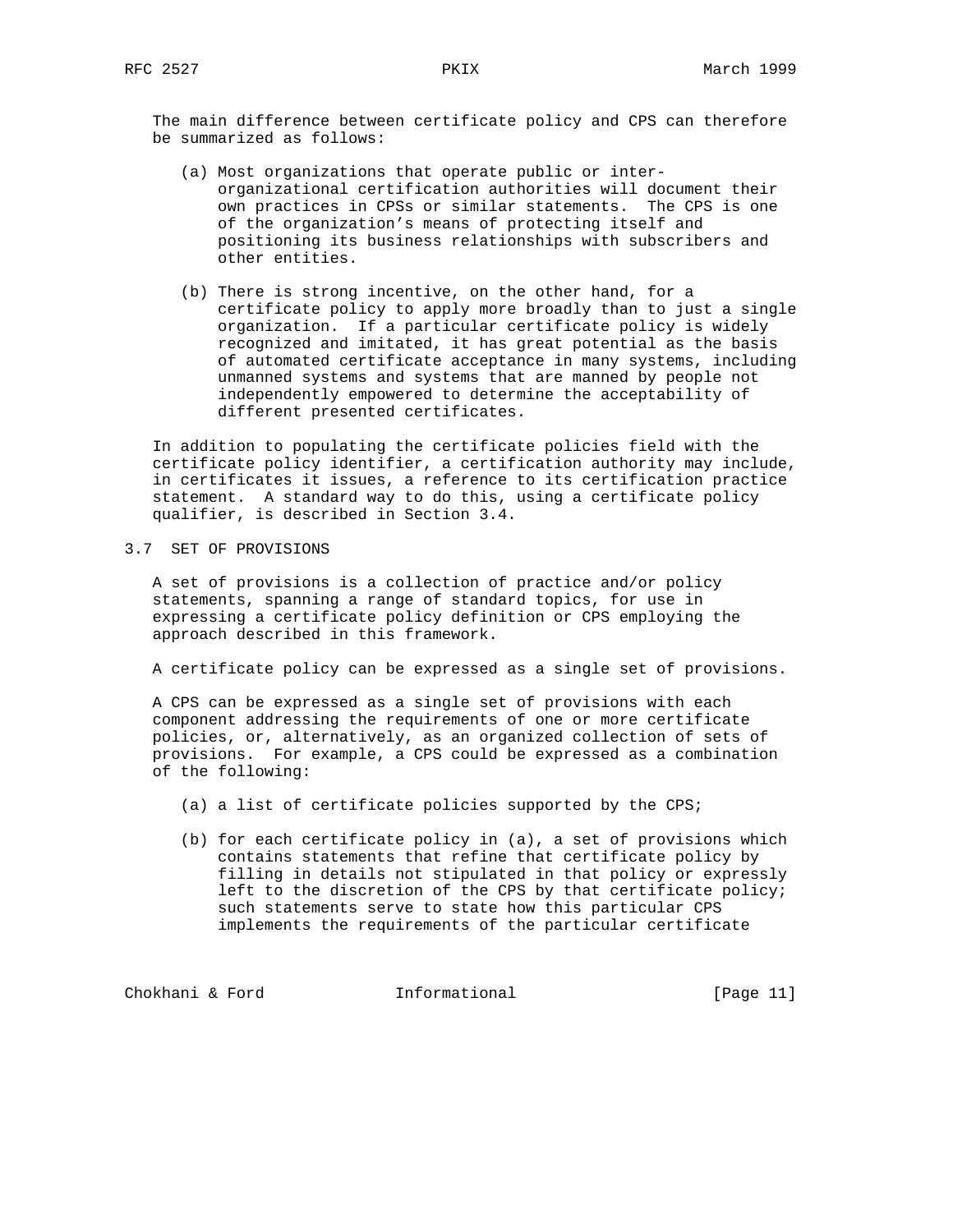policy;

 (c) a set of provisions that contains statements regarding the certification practices on the CA, regardless of certificate policy.

 The statements provided in (b) and (c) may augment or refine the stipulations of the applicable certificate policy definition, but must not conflict with any of the stipulations of such certificate policy definition.

 This framework outlines the contents of a set of provisions, in terms of eight primary components, as follows:

- \* Introduction;
- \* General Provisions;
- \* Identification and Authentication;
- \* Operational Requirements;
- \* Physical, Procedural, and Personnel Security Controls;
- \* Technical Security Controls;
- \* Certificate and CRL Profile; and
- \* Specification Administration.

 Components can be further divided into subcomponents, and a subcomponent may comprise multiple elements. Section 4 provides a more detailed description of the contents of the above components, and their subcomponents.

4. CONTENTS OF A SET OF PROVISIONS

 This section expands upon the contents of a set of provisions, as introduced in Section 3.7. The topics identified in this section are, consequently, candidate topics for inclusion in a certificate policy definition or CPS.

 While many topics are identified, it is not necessary for a certificate policy or a CPS to include a concrete statement for every such topic. Rather, a particular certificate policy or CPS may state "no stipulation" for a component, subcomponent, or element on which the particular certificate policy or CPS imposes no requirements. In this sense, the list of topics can be considered a checklist of

Chokhani & Ford **Informational** [Page 12]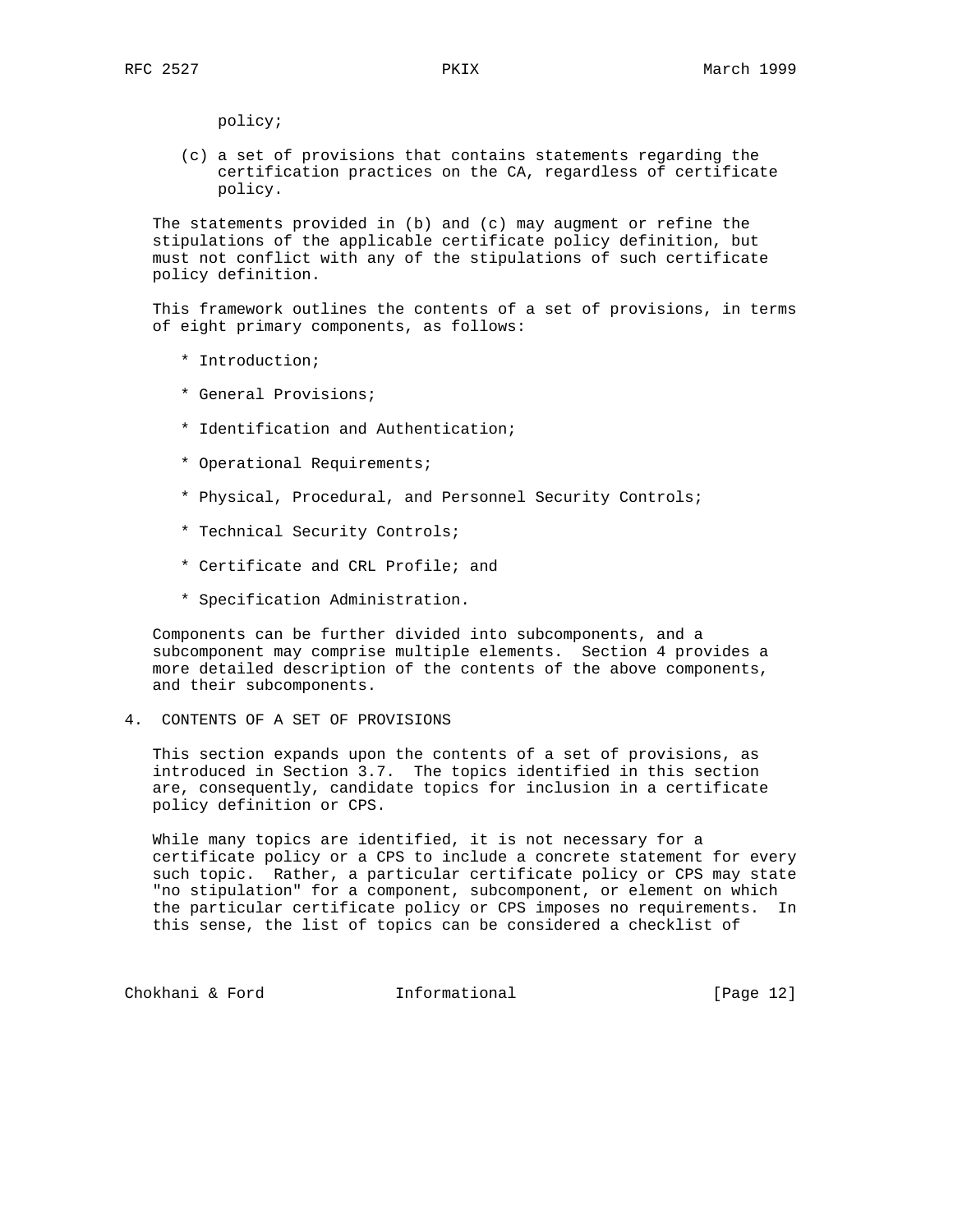topics for consideration by the certificate policy or CPS writer. It is recommended that each and every component and subcomponent be included in a certificate policy or CPS, even if there is "no stipulation"; this will indicate to the reader that a conscious decision was made to include or exclude that topic. This protects against inadvertent omission of a topic, while facilitating comparison of different certificate policies or CPSs, e.g., when making policy mapping decisions.

 In a certificate policy definition, it is possible to leave certain components, subcomponents, and/or elements unspecified, and to stipulate that the required information will be indicated in a policy qualifier. Such certificate policy definitions can be considered parameterized definitions. The set of provisions should reference or define the required policy qualifier types and should specify any applicable default values.

4.1 INTRODUCTION

 This component identifies and introduces the set of provisions, and indicates the types of entities and applications for which the specification is targeted.

This component has the following subcomponents:

- \* Overview;
- \* Identification;
- \* Community and Applicability; and
- \* Contact Details.
- 4.1.1 Overview

 This subcomponent provides a general introduction to the specification.

# 4.1.2 Identification

 This subcomponent provides any applicable names or other identifiers, including ASN.1 object identifiers, for the set of provisions.

4.1.3 Community and Applicability

 This subcomponent describes the types of entities that issue certificates or that are certified as subject CAs (2, 3), the types of entities that perform RA functions (4), and the types of entities

Chokhani & Ford **Informational** [Page 13]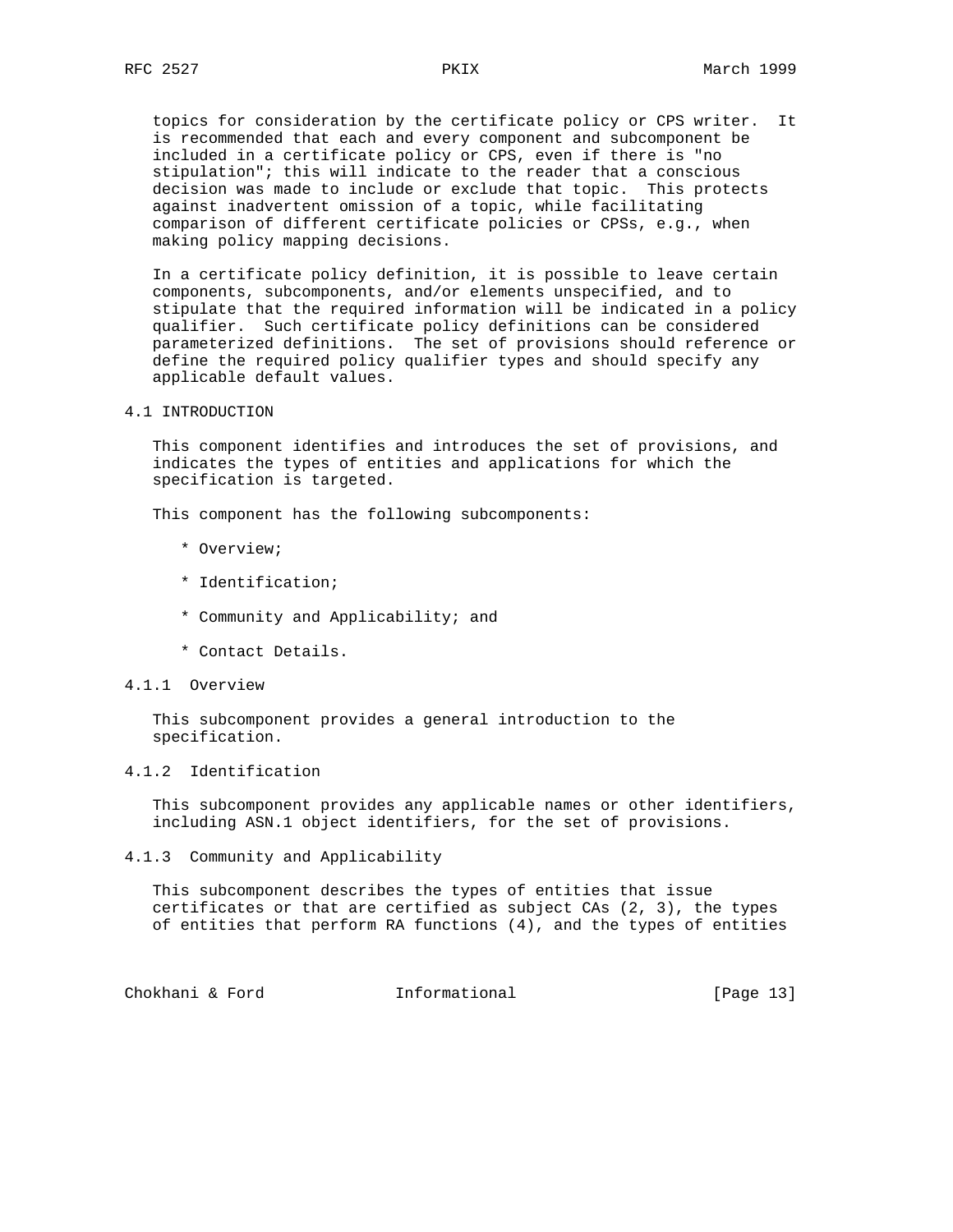that are certified as subject end entities or subscribers. (5, 6)

This subcomponent also contains:

- \* A list of applications for which the issued certificates are suitable. (Examples of application in this case are: electronic mail, retail transactions, contracts, travel order, etc.)
- \* A list of applications for which use of the issued certificates is restricted. (This list implicitly prohibits all other uses for the certificates.)
- \* A list of applications for which use of the issued certificates is prohibited.
- 4.1.4 Contact Details

 This subcomponent includes the name and mailing address of the authority that is responsible for the registration, maintenance, and interpretation of this certificate policy or CPS. It also includes the name, electronic mail address, telephone number, and fax number of a contact person.

4.2 GENERAL PROVISIONS

 This component specifies any applicable presumptions on a range of legal and general practices topics.

This component contains the following subcomponents:

- \* Obligations;
- \* Liability;
- \* Financial Responsibility;
- \* Interpretation and Enforcement;
- \* Fees;
- \* Publication and Repositories;
- \* Compliance Audit;
- \* Confidentiality; and
- \* Intellectual Property Rights.

Chokhani & Ford **Informational** [Page 14]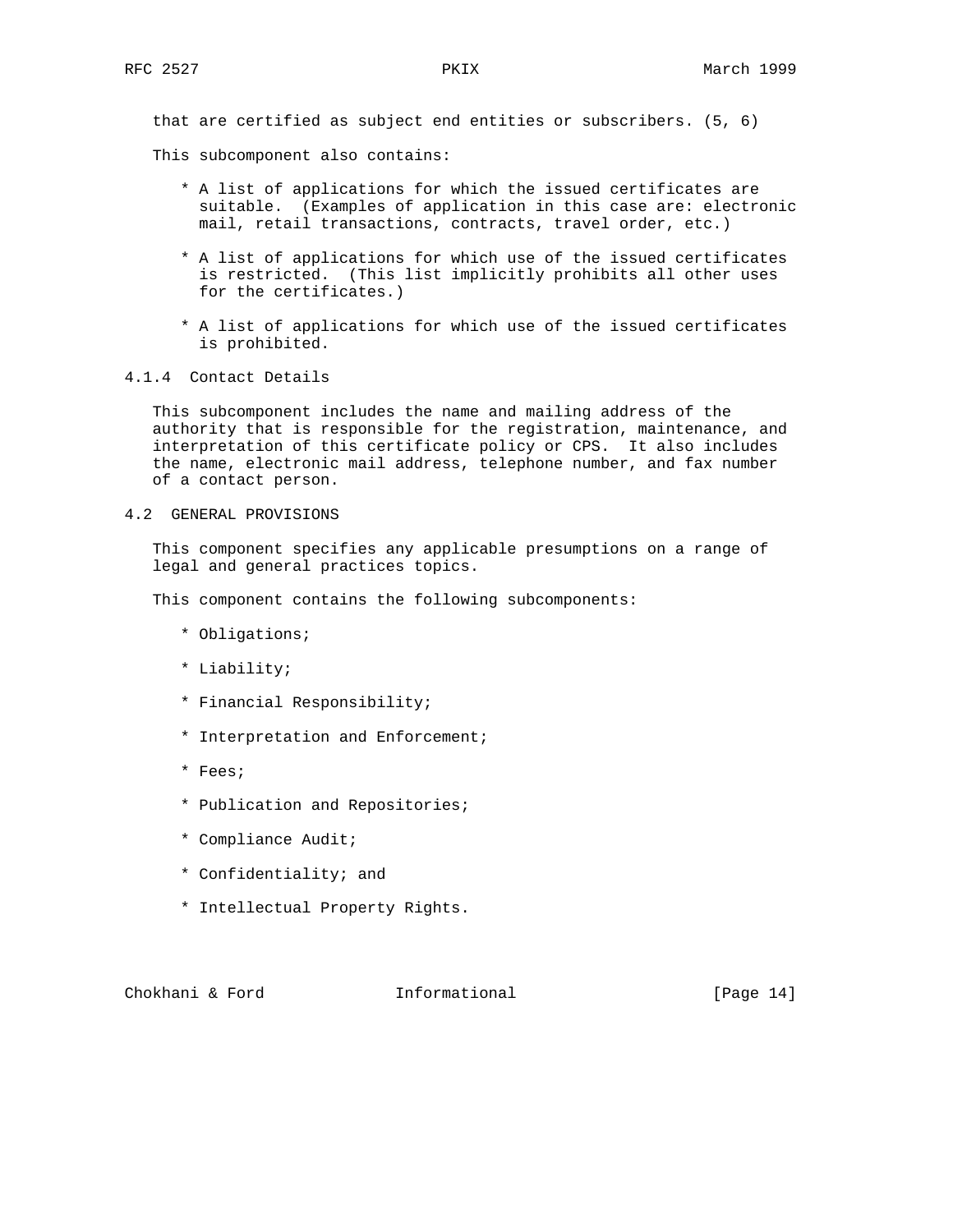Each subcomponent may need to separately state provisions applying to the entity types: CA, repository, RA, subscriber, and relying party. (Specific provisions regarding subscribers and relying parties are only applicable in the Liability and Obligations subcomponents.)

# 4.2.1 Obligations

 This subcomponent contains, for each entity type, any applicable provisions regarding the entity's obligations to other entities. Such provisions may include:

- \* CA and/or RA obligations:
	- \* Notification of issuance of a certificate to the subscriber who is the subject of the certificate being issued;
	- \* Notification of issuance of a certificate to others than the subject of the certificate;
	- \* Notification of revocation or suspension of a certificate to the subscriber whose certificate is being revoked or suspended; and
	- \* Notification of revocation or suspension of a certificate to others than the subject whose certificate is being revoked or suspended.
- \* Subscriber obligations:
	- \* Accuracy of representations in certificate application;
	- Protection of the entity's private key;
	- \* Restrictions on private key and certificate use; and
	- \* Notification upon private key compromise.
- \* Relying party obligations:
	- Purposes for which certificate is used;
	- \* Digital signature verification responsibilities;
	- \* Revocation and suspension checking responsibilities; and
	- \* Acknowledgment of applicable liability caps and warranties.
- \* Repository obligations
	- \* Timely publication of certificates and revocation information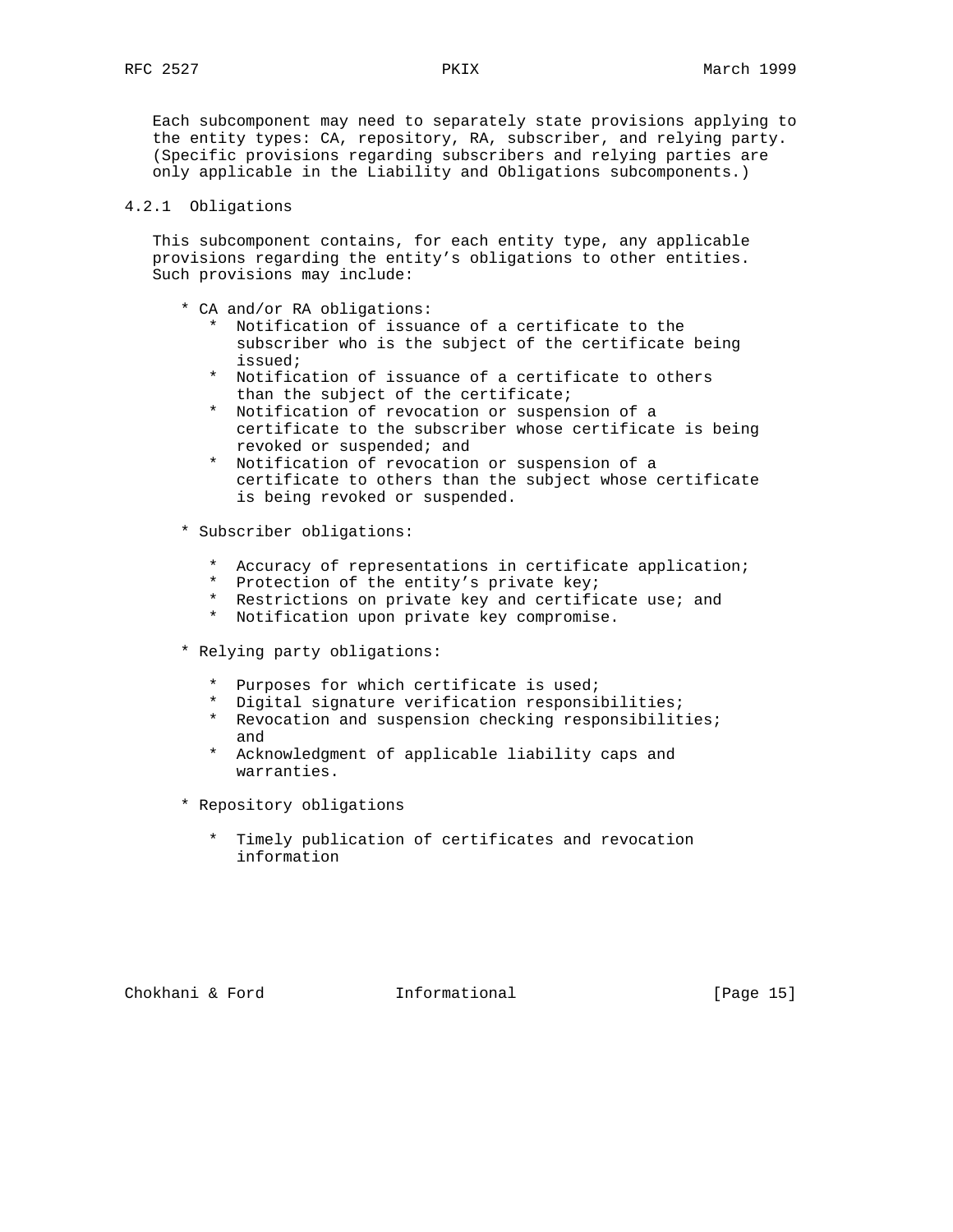# 4.2.2 Liability

 This subcomponent contains, for each entity type, any applicable provisions regarding apportionment of liability, such as:

- \* Warranties and limitations on warranties;
- \* Kinds of damages covered (e.g., indirect, special, consequential, incidental, punitive, liquidated damages, negligence and fraud) and disclaimers;
- \* Loss limitations (caps) per certificate or per transaction; and
- \* Other exclusions (e.g., Acts of God, other party responsibilities).

#### 4.2.3 Financial Responsibility

 This subcomponent contains, for CAs, repository, and RAs, any applicable provisions regarding financial responsibilities, such as:

- \* Indemnification of CA and/or RA by relying parties;
- \* Fiduciary relationships (or lack thereof) between the various entities; and
- \* Administrative processes (e.g., accounting, audit).
- 4.2.4 Interpretation and Enforcement

 This subcomponent contains any applicable provisions regarding interpretation and enforcement of the certificate policy or CPS, addressing such topics as:

- \* Governing law;
- \* Severability of provisions, survival, merger, and notice; and
- \* Dispute resolution procedures.

# 4.2.5 Fees

 This subcomponent contains any applicable provisions regarding fees charged by CAs, repositories, or RAs, such as:

- \* Certificate issuance or renewal fees;
- \* Certificate access fee;

Chokhani & Ford **Informational** [Page 16]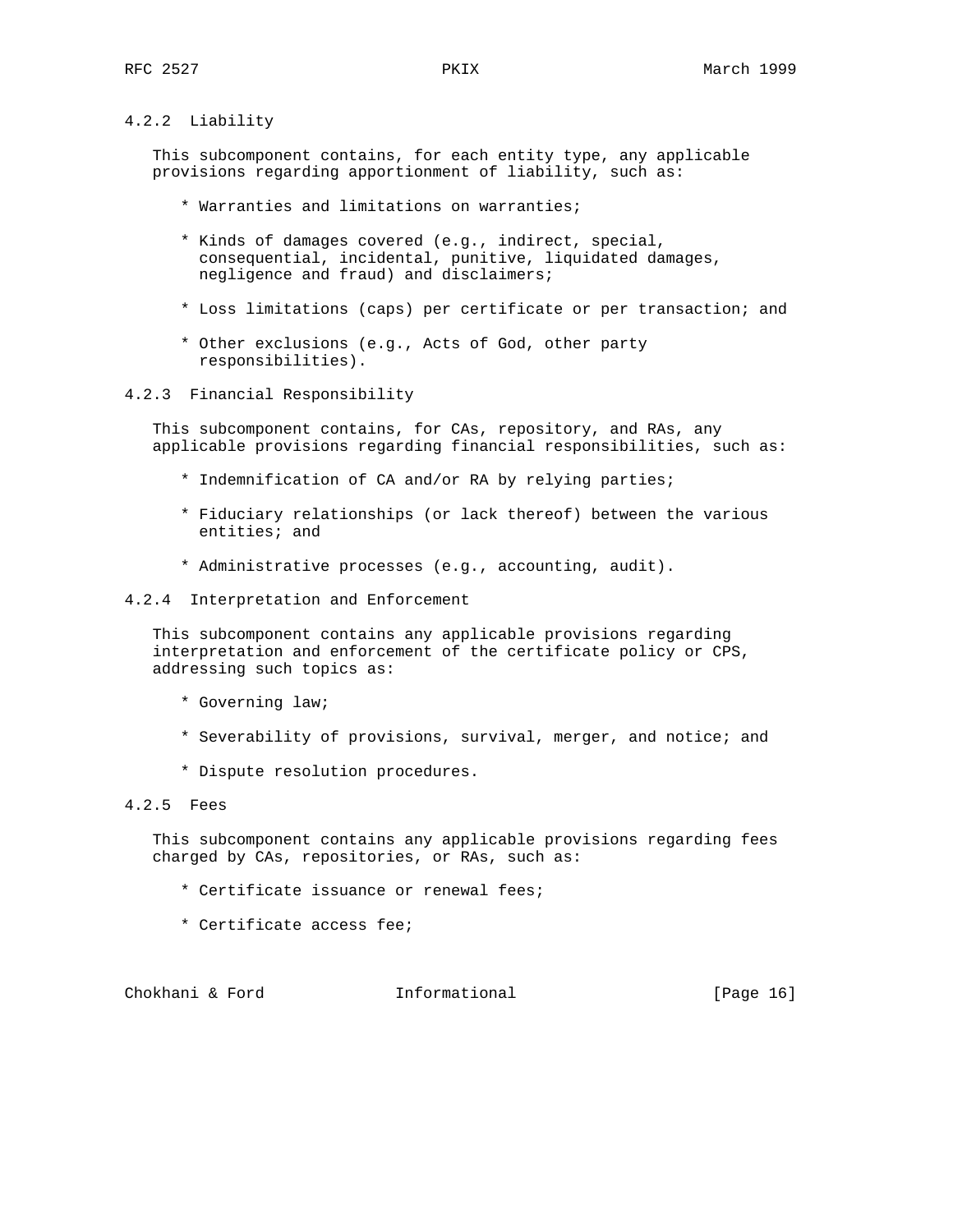- \* Revocation or status information access fee;
- \* Fees for other services such as policy information; and
- \* Refund policy.
- 4.2.6 Publication and Repositories

This subcomponent contains any applicable provisions regarding:

- \* A CA's obligations to publish information regarding its practices, its certificates, and the current status of such certificates;
- \* Frequency of publication;
- \* Access control on published information objects including certificate policy definitions, CPS, certificates, certificate status, and CRLs; and
- \* Requirements pertaining to the use of repositories operated by CAs or by other independent parties.
- 4.2.7 Compliance Audit

This subcomponent addresses the following:

- \* Frequency of compliance audit for each entity;
- \* Identity/qualifictions of the auditor;
- \* Auditor's relationship to the entity being audited; (30)
- \* List of topics covered under the compliance audit; (31)
- \* Actions taken as a result of a deficiency found during compliance audit; (32)
- \* Compliance audit results: who they are shared with (e.g., subject CA, RA, and/or end entities), who provides them (e.g., entity being audited or auditor), how they are communicated.

Chokhani & Ford **Informational** [Page 17]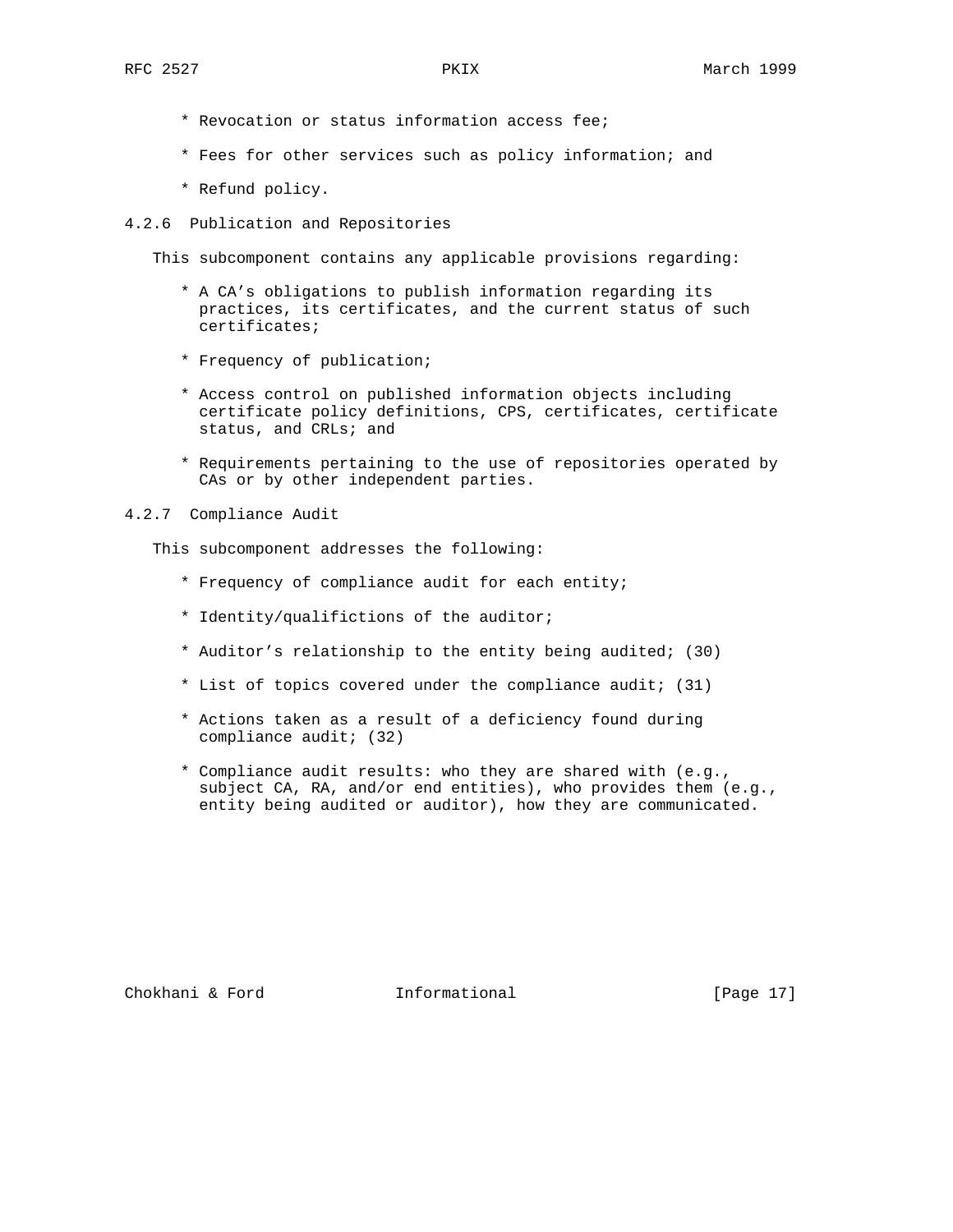## 4.2.8 Confidentiality Policy

This subcomponent addresses the following:

- \* Types of information that must be kept confidential by CA or RA;
- \* Types of information that are not considered confidential;
- \* Who is entitled to be informed of reasons for revocation and suspension of certificates;
- \* Policy on release of information to law enforcement officials;
- \* Information that can be revealed as part of civil discovery;
- \* Conditions upon which CA or RA may disclose upon owner's request; and
- \* Any other circumstances under which confidential information may be disclosed.
- 4.2.9 Intellectual Property Rights

 This subcomponent addresses ownership rights of certificates, practice/policy specifications, names, and keys.

4.3 IDENTIFICATION AND AUTHENTICATION

 This component describes the procedures used to authenticate a certificate applicant to a CA or RA prior to certificate issuance. It also describes how parties requesting rekey or revocation are authenticated. This component also addresses naming practices, including name ownership recognition and name dispute resolution.

This component has the following subcomponents:

- \* Initial Registration;
- \* Routine Rekey;
- \* Rekey After Revocation; and
- \* Revocation Request.

Chokhani & Ford **Informational** [Page 18]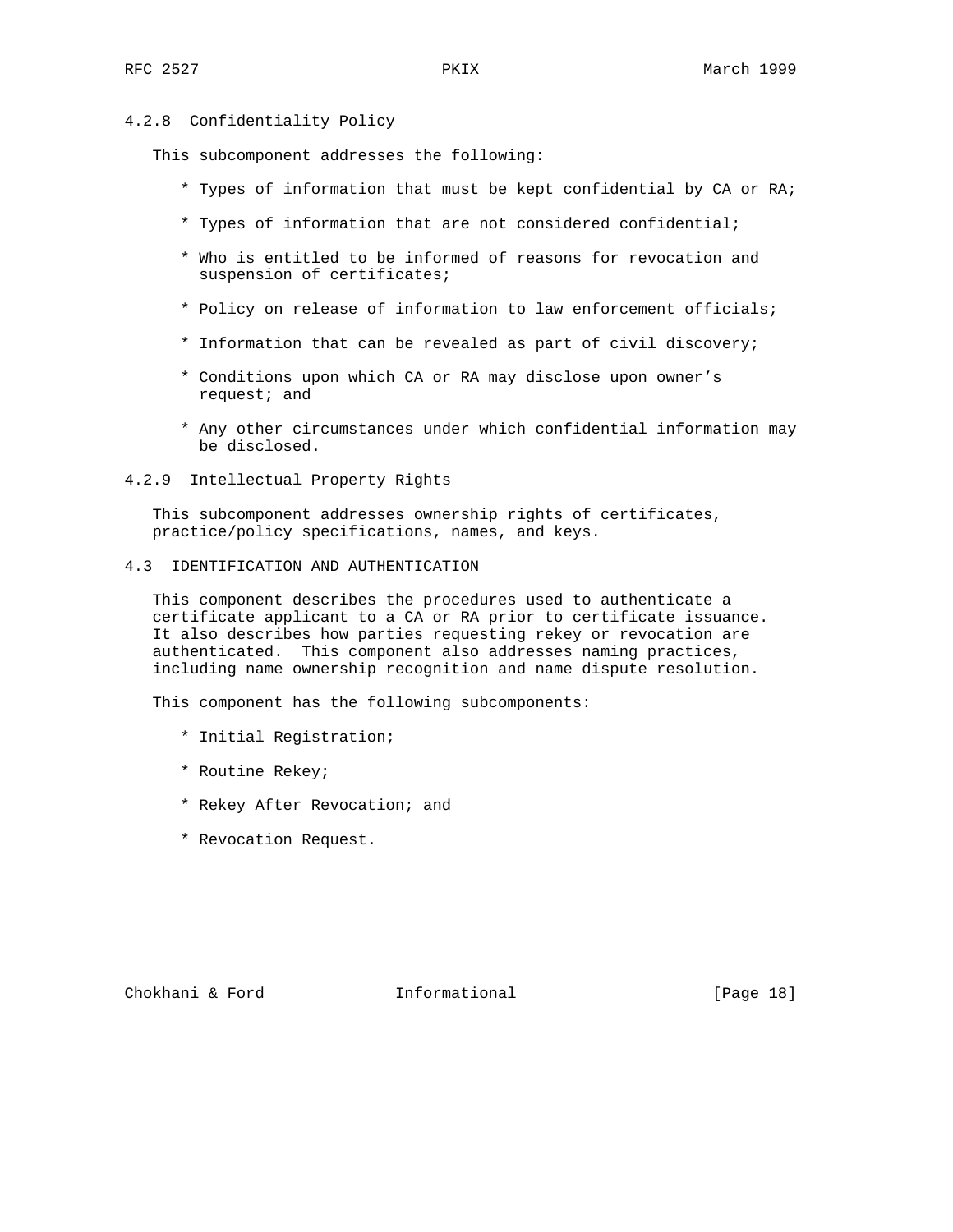## 4.3.1 Initial Registration

 This subcomponent includes the following elements regarding identification and authentication procedures during entity registration or certificate issuance:

- \* Types of names assigned to the subject (7);
- \* Whether names have to be meaningful or not (8);
- \* Rules for interpreting various name forms;
- \* Whether names have to be unique;
- \* How name claim disputes are resolved;
- \* Recognition, authentication, and role of trademarks;
- \* If and how the subject must prove possession of the companion private key for the public key being registered (9);
- \* Authentication requirements for organizational identity of subject (CA, RA, or end entity) (10);
- \* Authentication requirements for a person acting on behalf of a subject (CA, RA, or end entity) (11), including:
	- \* Number of pieces of identification required;
	- \* How a CA or RA validates the pieces of identification provided;
	- \* If the individual must present personally to the authenticating CA or RA;
	- \* How an individual as an organizational person is authenticated (12).

## 4.3.2 Routine Rekey

 This subcomponent describes the identification and authentication procedures for routine rekey for each subject type (CA, RA, and end entity). (13)

4.3.3 Rekey After Revocation -- No Key Compromise

 This subcomponent describes the identification and authentication procedures for rekey for each subject type (CA, RA, and end entity) after the subject certificate has been revoked. (14)

Chokhani & Ford **Informational** [Page 19]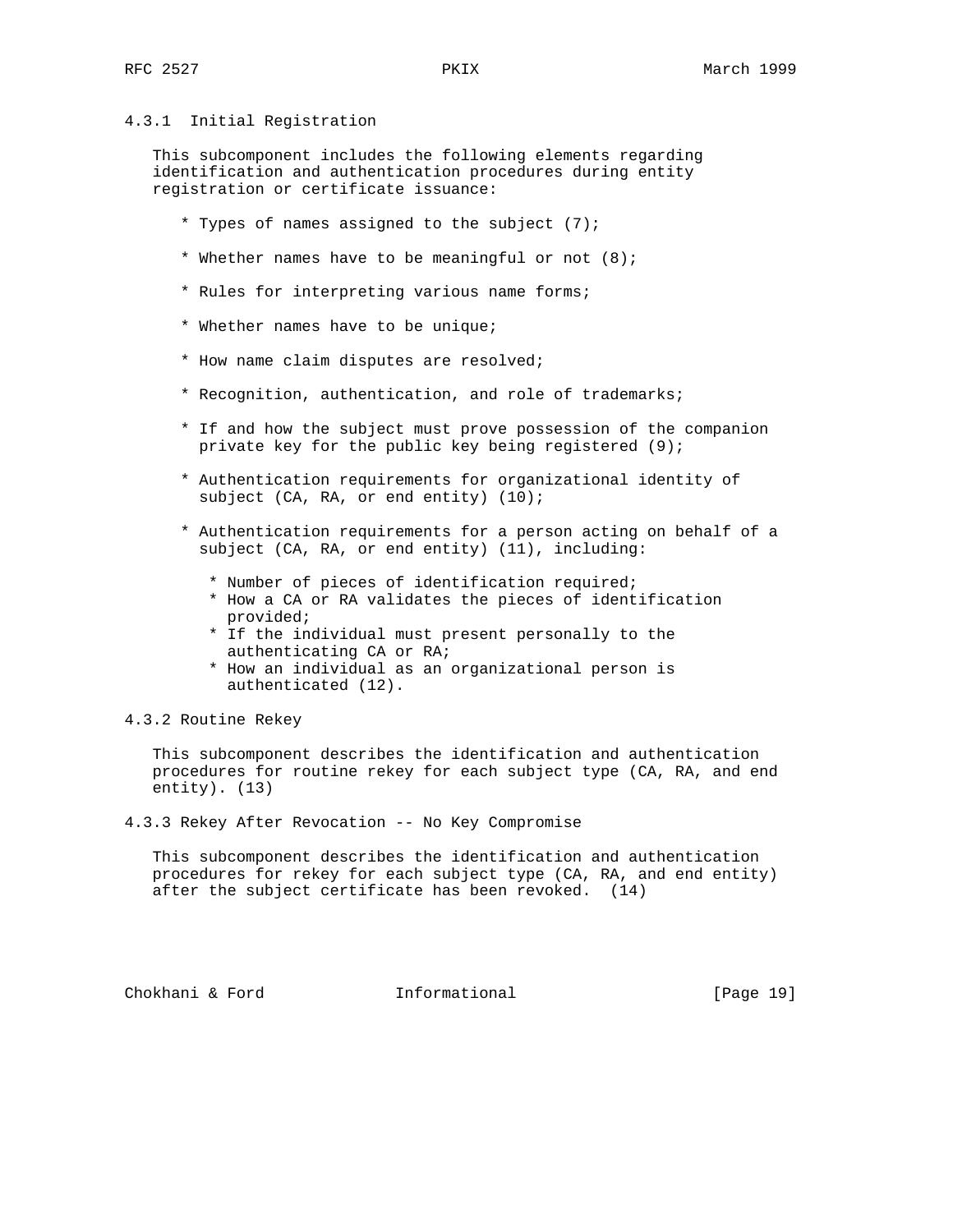4.3.4 Revocation Request

 This subcomponent describes the identification and authentication procedures for a revocation request by each subject type (CA, RA, and end entity). (16)

4.4 OPERATIONAL REQUIREMENTS

 This component is used to specify requirements imposed upon issuing CA, subject CAs, RAs, or end entities with respect to various operational activities.

This component consists of the following subcomponents:

- \* Certificate Application;
- \* Certificate Issuance;
- \* Certificate Acceptance;
- \* Certificate Suspension and Revocation;
- \* Security Audit Procedures;
- \* Records Archival;
- \* Key Changeover;
- \* Compromise and Disaster Recovery; and
- \* CA Termination.

 Within each subcomponent, separate consideration may need to be given to issuing CA, repository, subject CAs, RAs, and end entities.

### 4.4.1 Certificate Application

 This subcomponent is used to state requirements regarding subject enrollment and request for certificate issuance.

#### 4.4.2 Certificate Issuance

 This subcomponent is used to state requirements regarding issuance of a certificate and notification to the applicant of such issuance.

Chokhani & Ford Informational [Page 20]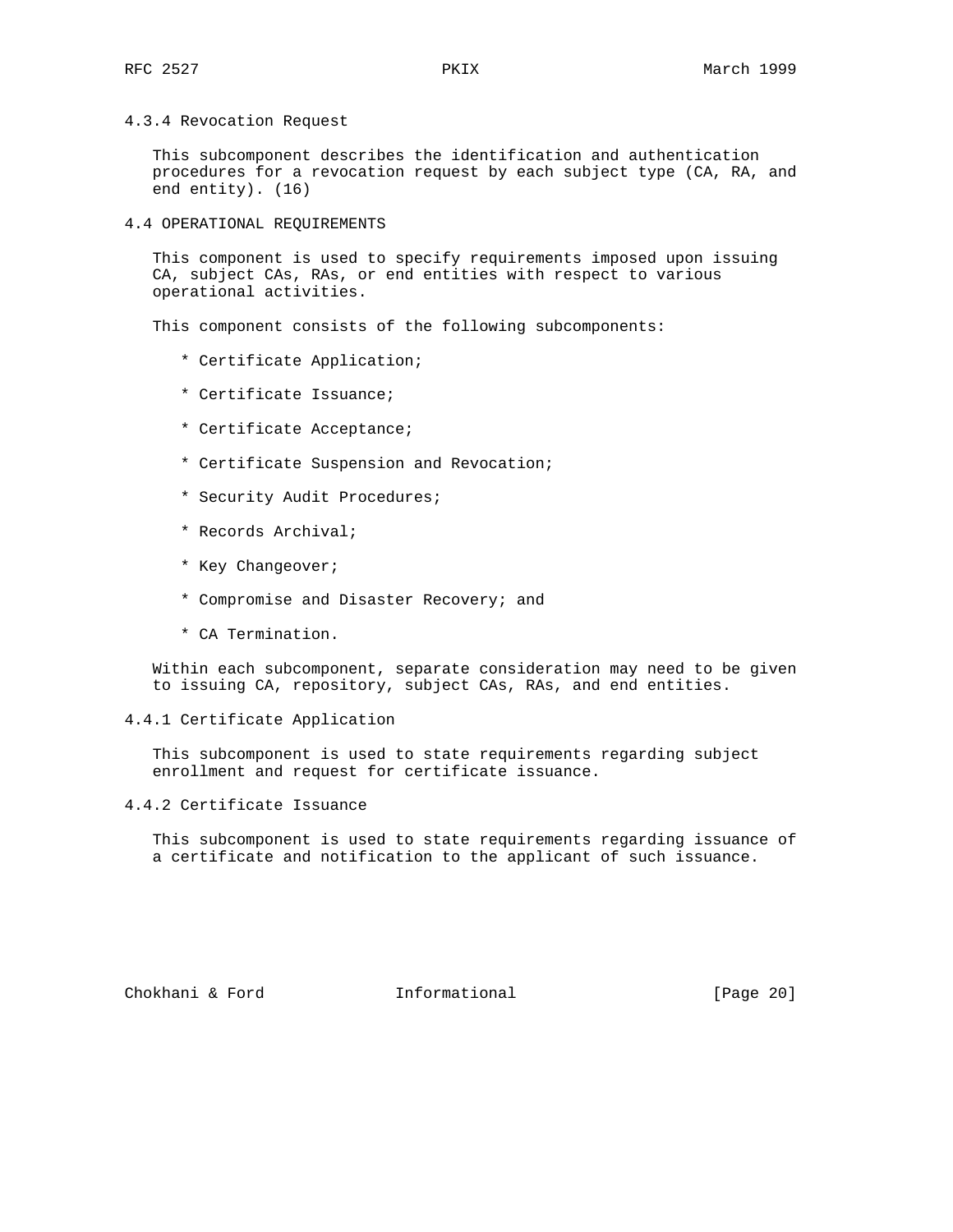4.4.3 Certificate Acceptance

 This subcomponent is used to state requirements regarding acceptance of an issued certificate and for consequent publication of certificates.

4.4.4 Certificate Suspension and Revocation

This subcomponent addresses the following:

- \* Circumstances under which a certificate may be revoked;
- \* Who can request the revocation of the entity certificate;
- \* Procedures used for certificate revocation request;
- \* Revocation request grace period available to the subject;
- \* Circumstances under which a certificate may be suspended;
- \* Who can request the suspension of a certificate;
- \* Procedures to request certificate suspension;
- \* How long the suspension may last;
- \* If a CRL mechanism is used, the issuance frequency;
- \* Requirements on relying parties to check CRLs;
- \* On-line revocation/status checking availability;
- \* Requirements on relying parties to perform on-line revocation/status checks;
- \* Other forms of revocation advertisements available; and
- \* Requirements on relying parties to check other forms of revocation advertisements.
- \* Any variations on the above stipulations when the suspension or revocation is the result of private key compromise (as opposed to other reasons for suspension or revocation).

Chokhani & Ford **Informational** [Page 21]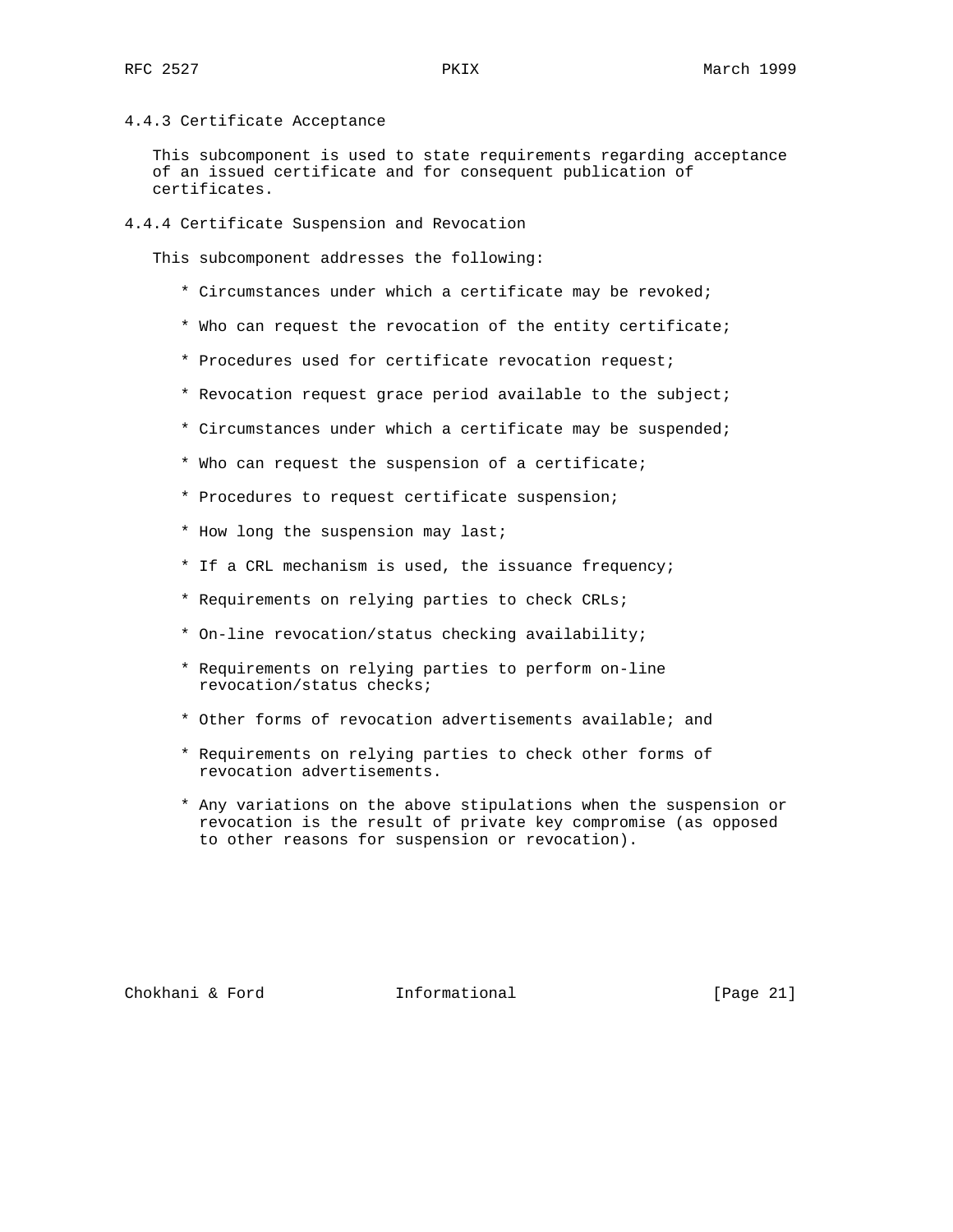# 4.4.5 Security Audit Procedures

 This subcomponent is used to describe event logging and audit systems, implemented for the purpose of maintaining a secure environment. Elements include the following:

- \* Types of events recorded; (28)
- \* Frequency with which audit logs are processed or audited;
- \* Period for which audit logs are kept;
- \* Protection of audit logs:
	- Who can view audit logs;
	- Protection against modification of audit log; and
	- Protection against deletion of audit log.
- \* Audit log back up procedures;
- \* Whether the audit log accumulation system is internal or external to the entity;
- \* Whether the subject who caused an audit event to occur is notified of the audit action; and
- \* Vulnerability assessments.

## 4.4.6 Records Archival

 This subcomponent is used to describe general records archival (or records retention) policies, including the following:

- \* Types of events recorded; (29)
- \* Retention period for archive;
- \* Protection of archive:
	- Who can view the archive;
	- Protection against modification of archive; and
	- Protection against deletion of archive.
- \* Archive backup procedures;
- \* Requirements for time-stamping of records;
- \* Whether the archive collection system is internal or external;

| Chokhani & Ford |  |  | Informational | [Page 22] |  |
|-----------------|--|--|---------------|-----------|--|
|-----------------|--|--|---------------|-----------|--|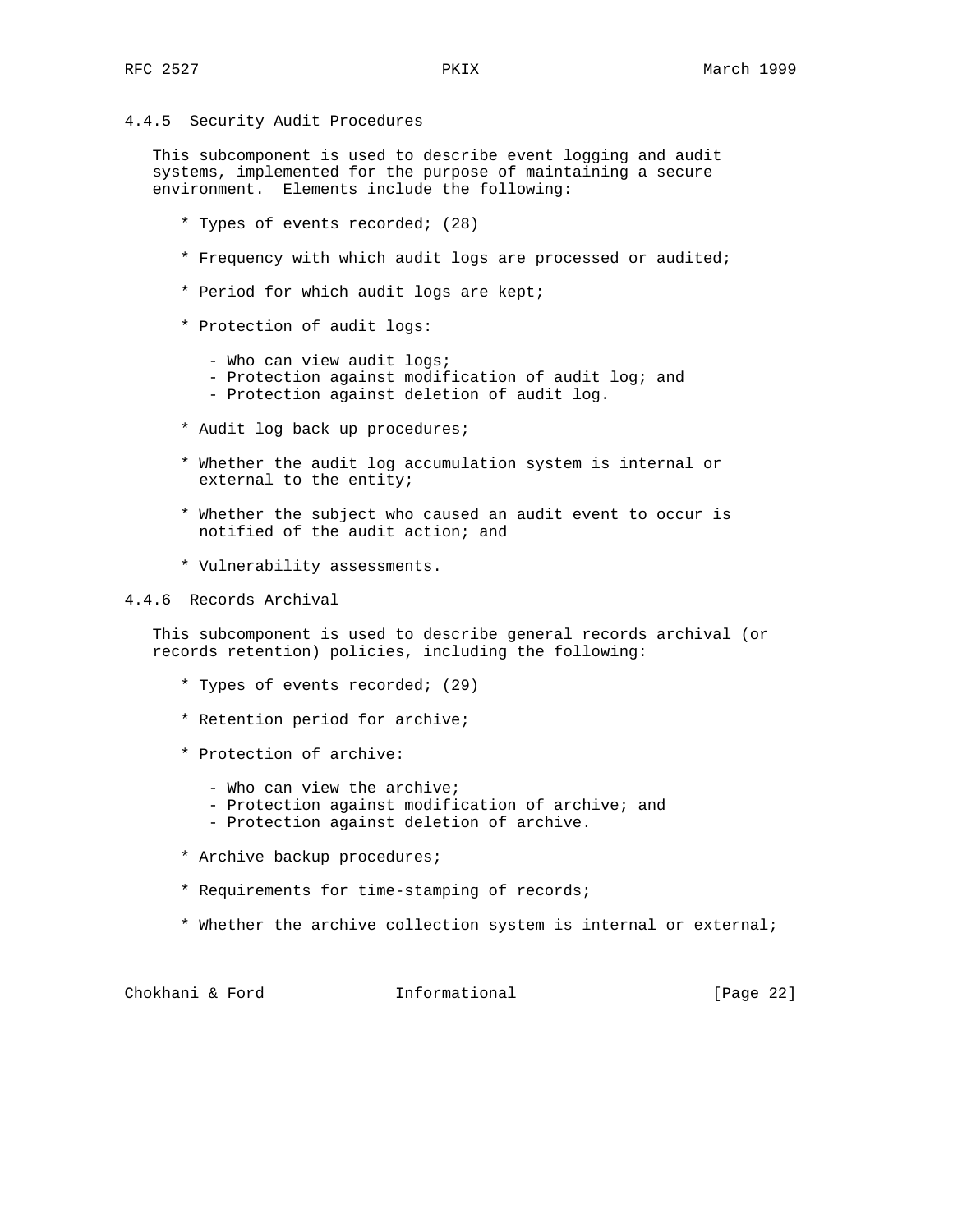and

- \* Procedures to obtain and verify archive information.
- 4.4.7 Key Changeover

 This subcomponent describes the procedures to provide a new public key to a CA's users.

4.4.8 Compromise and Disaster Recovery

 This subcomponent describes requirements relating to notification and recovery procedures in the event of compromise or disaster. Each of the following circumstances may need to be addressed separately:

 \* The recovery procedures used if computing resources, software, and/or data are corrupted or suspected to be corrupted. These procedures describe how a secure environment is reestablished,

 which certificates are revoked, whether the entity key is revoked, how the new entity public key is provided to the users, and how the subjects are recertified.

- \* The recovery procedures used if the entity public key is revoked. These procedures describe how a secure environment is reestablished, how the new entity public key is provided to the users, and how the subjects are recertified.
- \* The recovery procedures used if the entity key is compromised. These procedures describe how a secure environment is reestablished, how the new entity public key is provided to the users, and how the subjects are recertified.
- \* The CA's procedures for securing its facility during the period of time following a natural or other disaster and before a secure environment is reestablished either at the original site or a remote hot-site. For example, procedures to protect against theft of sensitive materials from an earthquake-damaged site.

## 4.4.9 CA Termination

 This subcomponent describes requirements relating to procedures for termination and for termination notification of a CA or RA, including the identity of the custodian of CA and RA archival records.

Chokhani & Ford Informational [Page 23]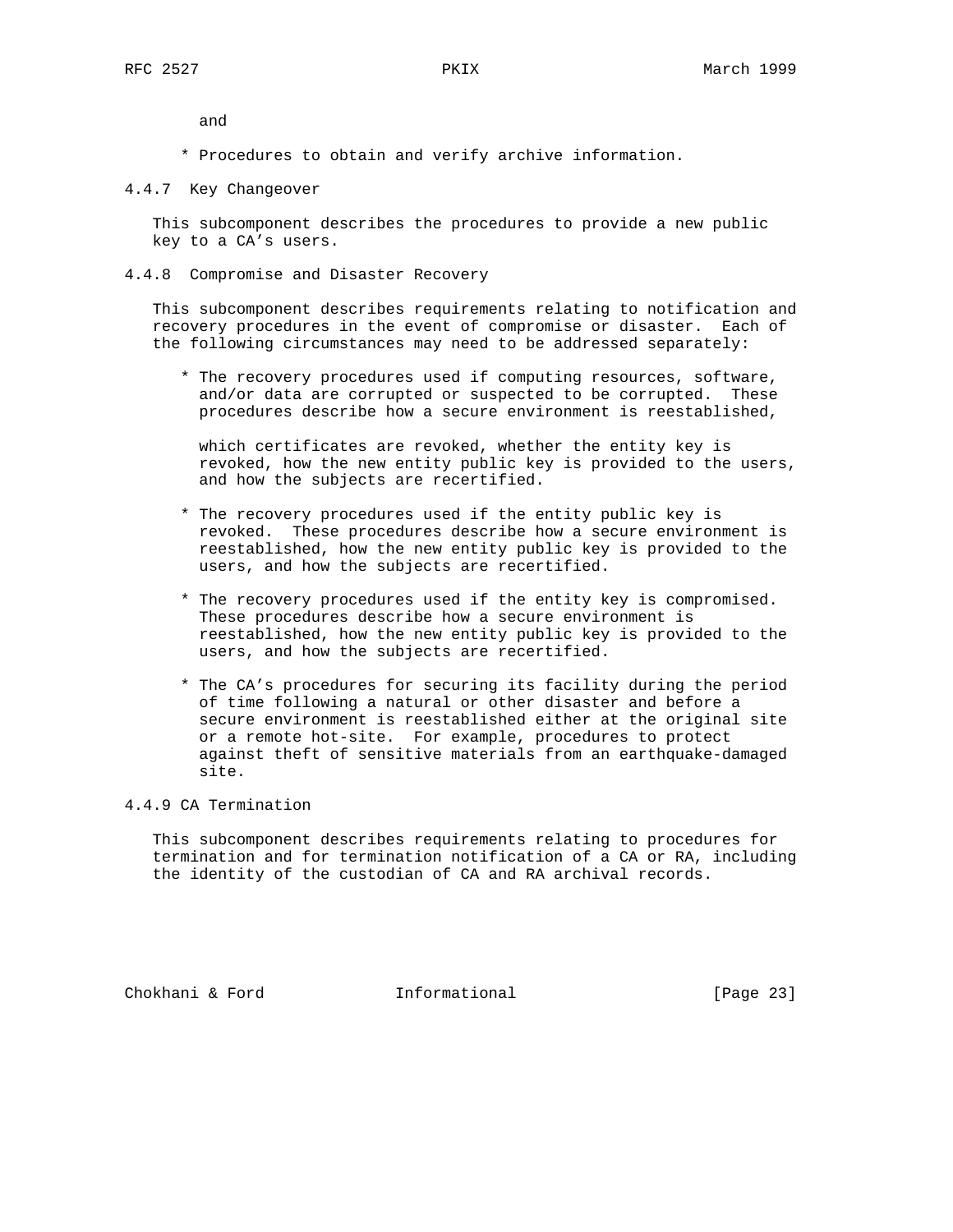## 4.5 PHYSICAL, PROCEDURAL, AND PERSONNEL SECURITY CONTROLS

 This component describes non-technical security controls (that is, physical, procedural, and personnel controls) used by the issuing CA to perform securely the functions of key generation, subject authentication, certificate issuance, certificate revocation, audit, and archival.

 This component can also be used to define non-technical security controls on repository, subject CAs, RAs, and end entities. The non technical security controls for the subject CAs, RAs, and end entities could be the same, similar, or very different.

 These non-technical security controls are critical to trusting the certificates since lack of security may compromise CA operations resulting, for example, in the creation of certificates or CRLs with erroneous information or the compromise of the CA private key.

This component consists of three subcomponents:

- \* Physical Security Controls;
- \* Procedural Controls; and
- \* Personnel Security Controls.

 Within each subcomponent, separate consideration will, in general, need to be given to each entity type, that is, issuing CA, repository, subject CAs, RAs, and end entities.

4.5.1 Physical Security Controls

 In this subcomponent, the physical controls on the facility housing the entity systems are described.(21) Topics addressed may include:

- \* Site location and construction;
- \* Physical access;
- \* Power and air conditioning;
- \* Water exposures;
- \* Fire prevention and protection;
- \* Media storage;
- \* Waste disposal; and

Chokhani & Ford **Informational** [Page 24]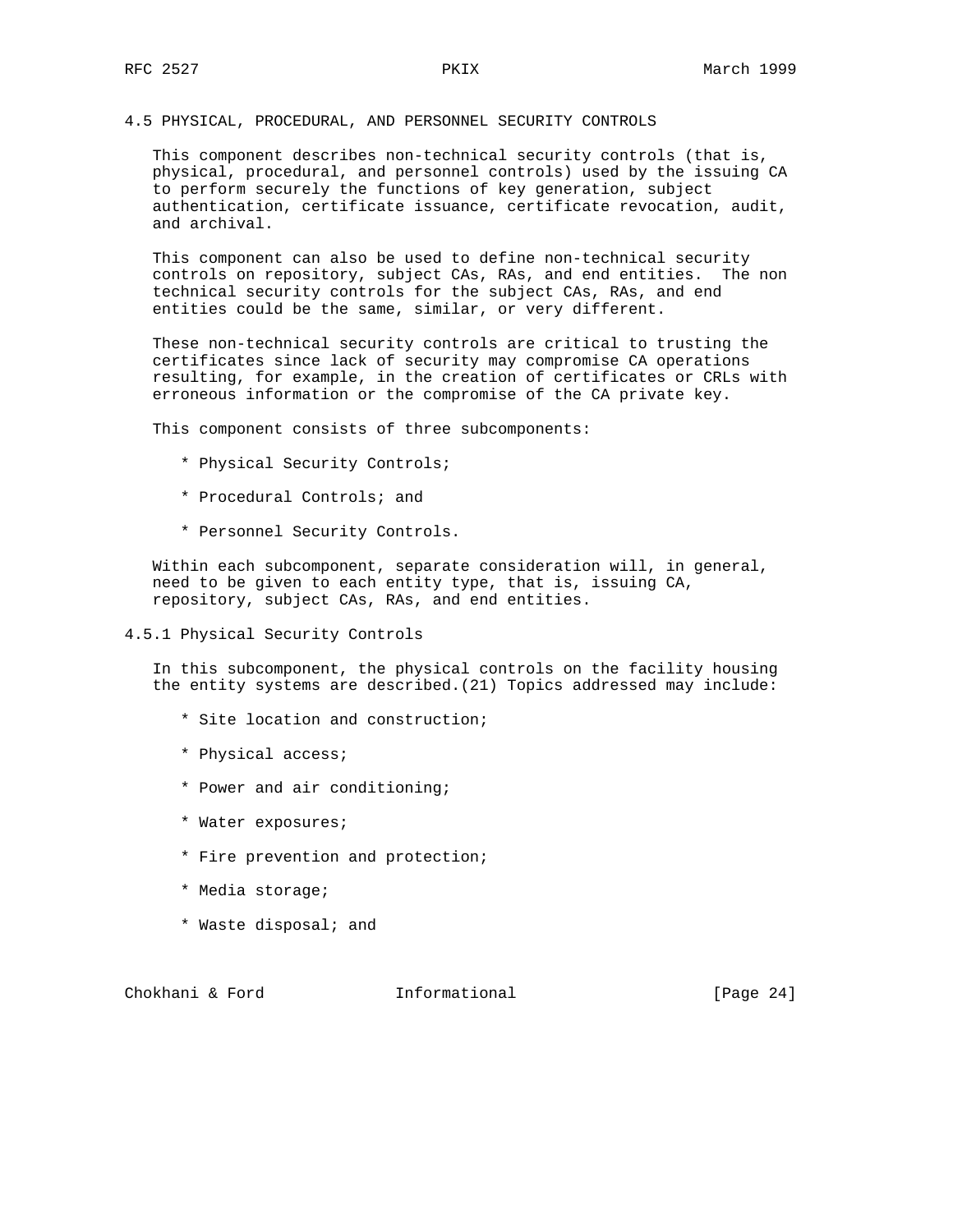- \* Off-site backup.
- 4.5.2 Procedural Controls

 In this subcomponent, requirements for recognizing trusted roles are described, together with the responsibilities for each role.(22)

 For each task identified for each role, it should also be stated how many individuals are required to perform the task (n out m rule). Identification and authentication requirements for each role may also be defined.

4.5.3 Personnel Security Controls

This subcomponent addresses the following:

- \* Background checks and clearance procedures required for the personnel filling the trusted roles; (23)
- \* Background checks and clearance procedures requirements for other personnel, including janitorial staff; (24)
- \* Training requirements and training procedures for each role;
- \* Any retraining period and retraining procedures for each role;
- \* Frequency and sequence for job rotation among various roles;
- \* Sanctions against personnel for unauthorized actions, unauthorized use of authority, and unauthorized use of entity systems; (25)
	- \* Controls on contracting personnel, including:
	- Bonding requirements on contract personnel;
	- Contractual requirements including indemnification for damages due to the actions of the contractor personnel;
	- Audit and monitoring of contractor personnel; and
	- Other controls on contracting personnel.
- \* Documentation to be supplied to personnel.

## 4.6 TECHNICAL SECURITY CONTROLS

 This component is used to define the security measures taken by the issuing CA to protect its cryptographic keys and activation data (e.g., PINs, passwords, or manually-held key shares). This component may also be used to impose constraints on repositories, subject CAs

Chokhani & Ford **Informational** [Page 25]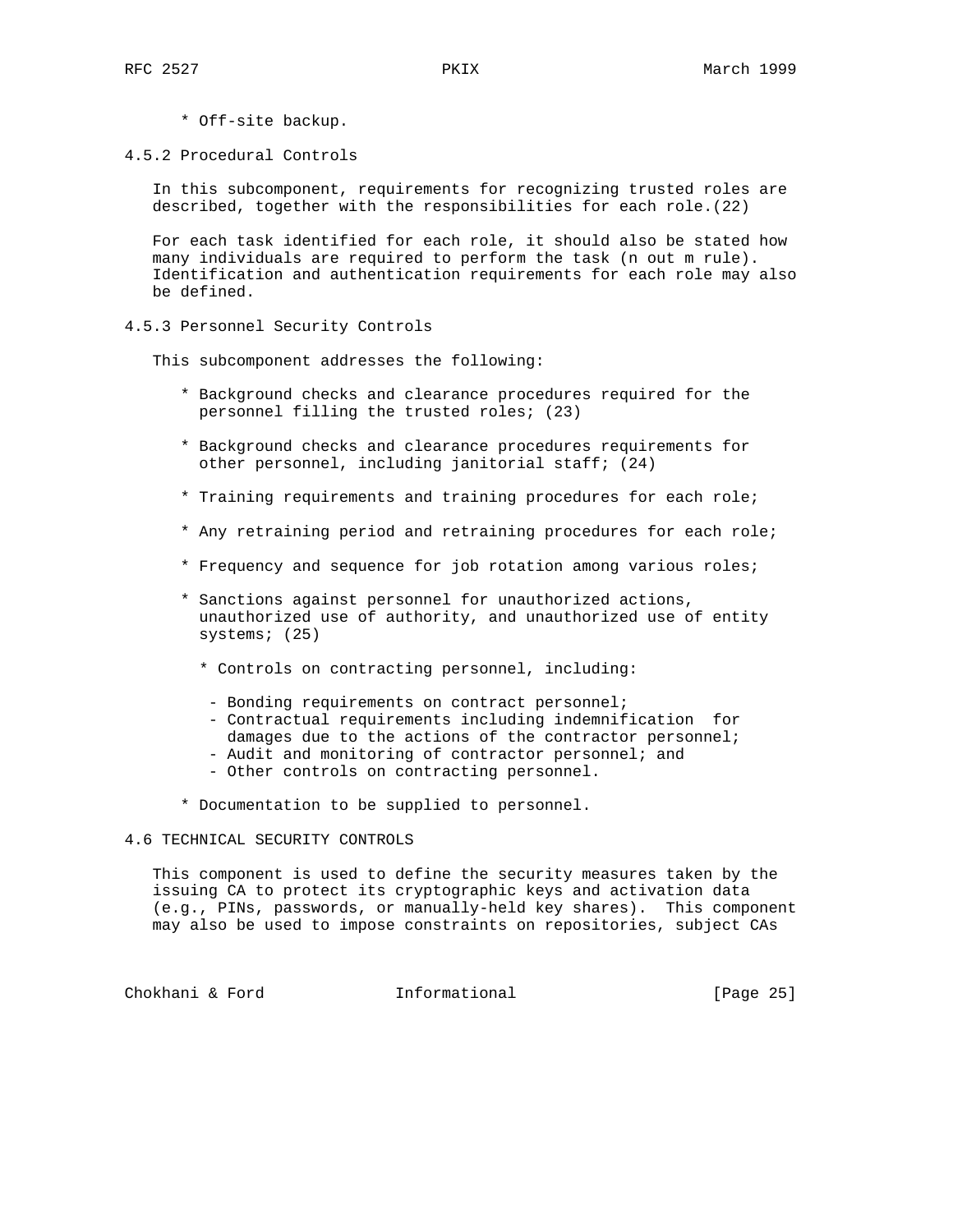and end entities to protect their cryptographic keys and critical security parameters. Secure key management is critical to ensure that all secret and private keys and activation data are protected and used only by authorized personnel.

 This component also describes other technical security controls used by the issuing CA to perform securely the functions of key generation, user authentication, certificate registration, certificate revocation, audit, and archival. Technical controls include life-cycle security controls (including software development environment security, trusted software development methodology) and operational security controls.

 This component can also be used to define other technical security controls on repositories, subject CAs, RAs, and end entities.

This component has the following subcomponents:

- \* Key Pair Generation and Installation;
- \* Private Key Protection;
- \* Other Aspects of Key Pair Management;
- \* Activation Data;
- \* Computer Security Controls;
- \* Life-Cycle Security Controls;
- \* Network Security Controls; and
- \* Cryptographic Module Engineering Controls.
- 4.6.1 Key Pair Generation and Installation

 Key pair generation and installation need to be considered for the issuing CA, repositories, subject CAs, RAs, and subject end entities. For each of these types of entities, the following questions potentially need to be answered:

- 1. Who generates the entity public, private key pair?
- 2. How is the private key provided securely to the entity?
- 3. How is the entity's public key provided securely to the certificate issuer?

Chokhani & Ford **Informational** [Page 26]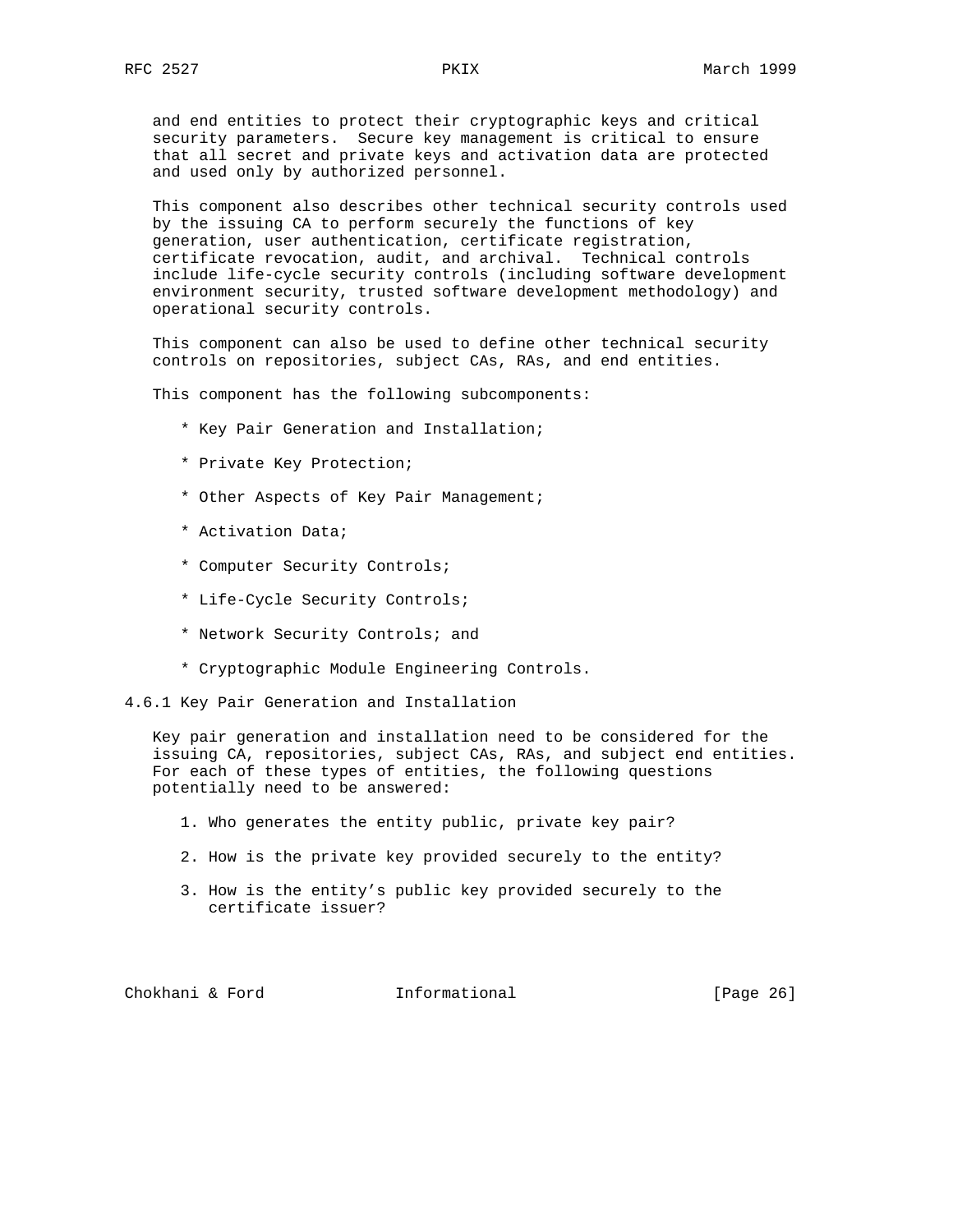- 4. If the entity is a CA (issuing or subject) how is the entity's public key provided securely to the users?
- 5. What are the key sizes?
- 6. Who generates the public key parameters?
- 7. Is the quality of the parameters checked during key generation?
- 8. Is the key generation performed in hardware or software?
- 9. For what purposes may the key be used, or for what purposes should usage of the key be restricted (for X.509 certificates, these purposes should map to the key usage flags in the Version 3, X.509 certificates)?
- 4.6.2 Private Key Protection

 Requirements for private key protection need to be considered for the issuing CA, repositories, subject CAs, RAs, and subject end entities. For each of these types of entity, the following questions potentially need to be answered:

- 1. What standards, if any, are required for the module used to generate the keys? For example, are the keys certified by the infrastructure required to be generated using modules complaint with the US FIPS 140-1? If so, what is the required FIPS 140-1 level of the module?
- 2. Is the private key under n out of m multi-person control?(18) If yes, provide n and m (two person control is a special case of n out of  $m$ , where  $n = m = 2$ )?
- 3. Is the private key escrowed? (19) If so, who is the escrow agent, what form is the key escrowed in (examples include plaintext, encrypted, split key), and what are the security controls on the escrow system?
- 4. Is the private key backed up? If so, who is the backup agent, what form is the key backed up in (examples include plaintext, encrypted, split key), and what are the security controls on the backup system?
- 5. Is the private key archived? If so, who is the archival agent, what form is the key archived in (examples include plaintext, encrypted, split key), and what are the security controls on the archival system?

Chokhani & Ford **Informational** [Page 27]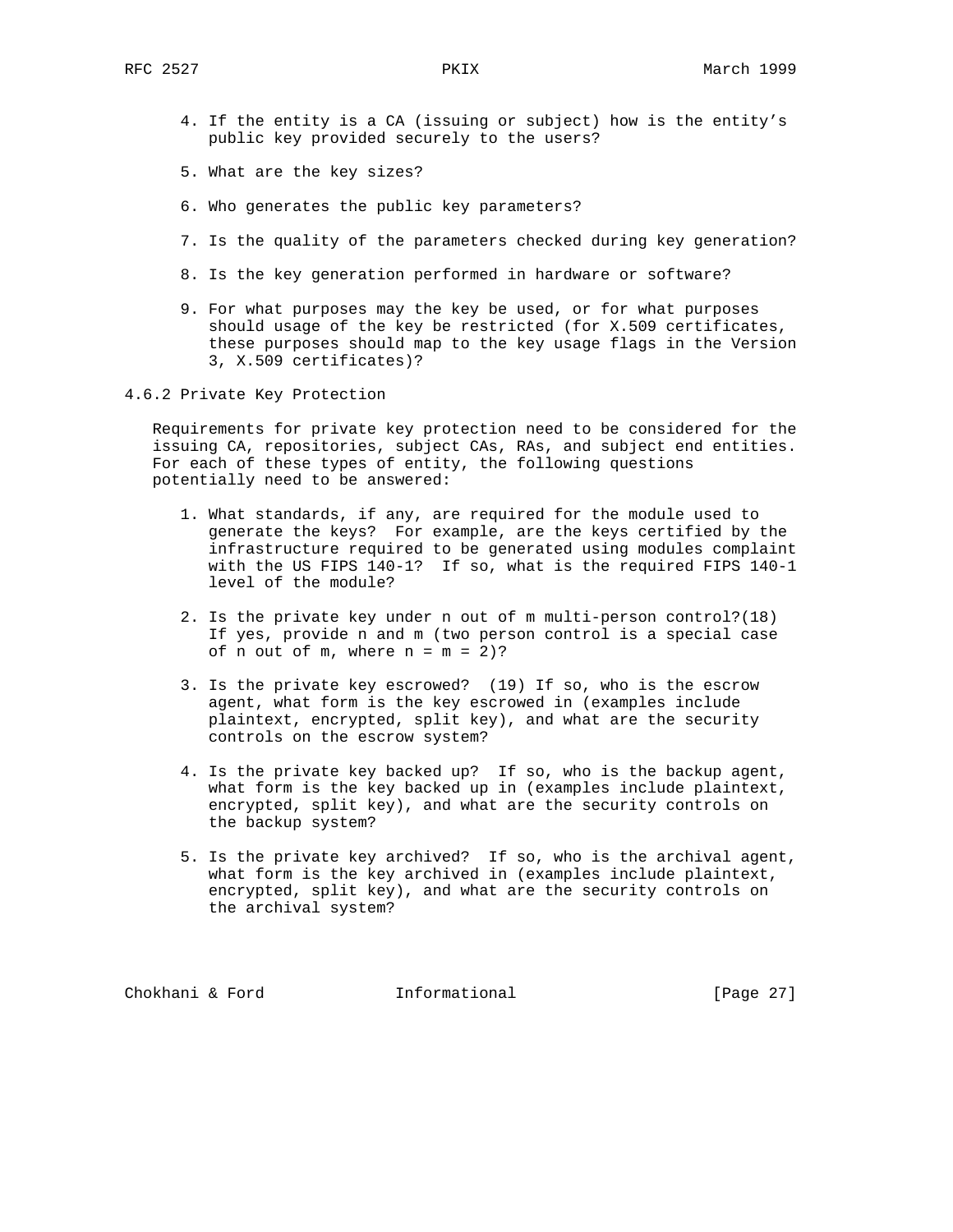- 6. Who enters the private key in the cryptographic module? In what form (i.e., plaintext, encrypted, or split key)? How is the private key stored in the module (i.e., plaintext, encrypted, or split key)?
- 7. Who can activate (use) the private key? What actions must be performed to activate the private key (e.g., login, power on, supply PIN, insert token/key, automatic, etc.)? Once the key is activated, is the key active for an indefinite period, active for one time, or active for a defined time period?
- 8. Who can deactivate the private key and how? Example of how might include, logout, power off, remove token/key, automatic, or time expiration.
- 9. Who can destroy the private key and how? Examples of how might include token surrender, token destruction, or key overwrite.
- 4.6.3 Other Aspects of Key Pair Management

 Other aspects of key management need to be considered for the issuing CA, repositories, subject CAs, RAs, and subject end entities. For each of these types of entity, the following questions potentially need to be answered:

- 1. Is the public key archived? If so, who is the archival agent and what are the security controls on the archival system? The archival system should provide integrity controls other than digital signatures since: the archival period may be greater than the cryptanalysis period for the key and the archive requires tamper protection, which is not provided by digital signatures.
- 2. What are the usage periods, or active lifetimes, for the public and the private key respectively?

# 4.6.4 Activation Data

 Activation data refers to data values other than keys that are required to operate cryptographic modules and that need to be protected. (20) Protection of activation data potentially needs to be considered for the issuing CA, subject CAs, RAs, and end entities. Such consideration potentially needs to address the entire life-cycle of the activation data from generation through archival and destruction. For each of the entity types (issuing CA, repository, subject CA, RA, and end entity) all of the questions listed in 4.6.1 through 4.6.3 potentially need to be answered with respect to activation data rather than with respect to keys.

Chokhani & Ford **Informational** [Page 28]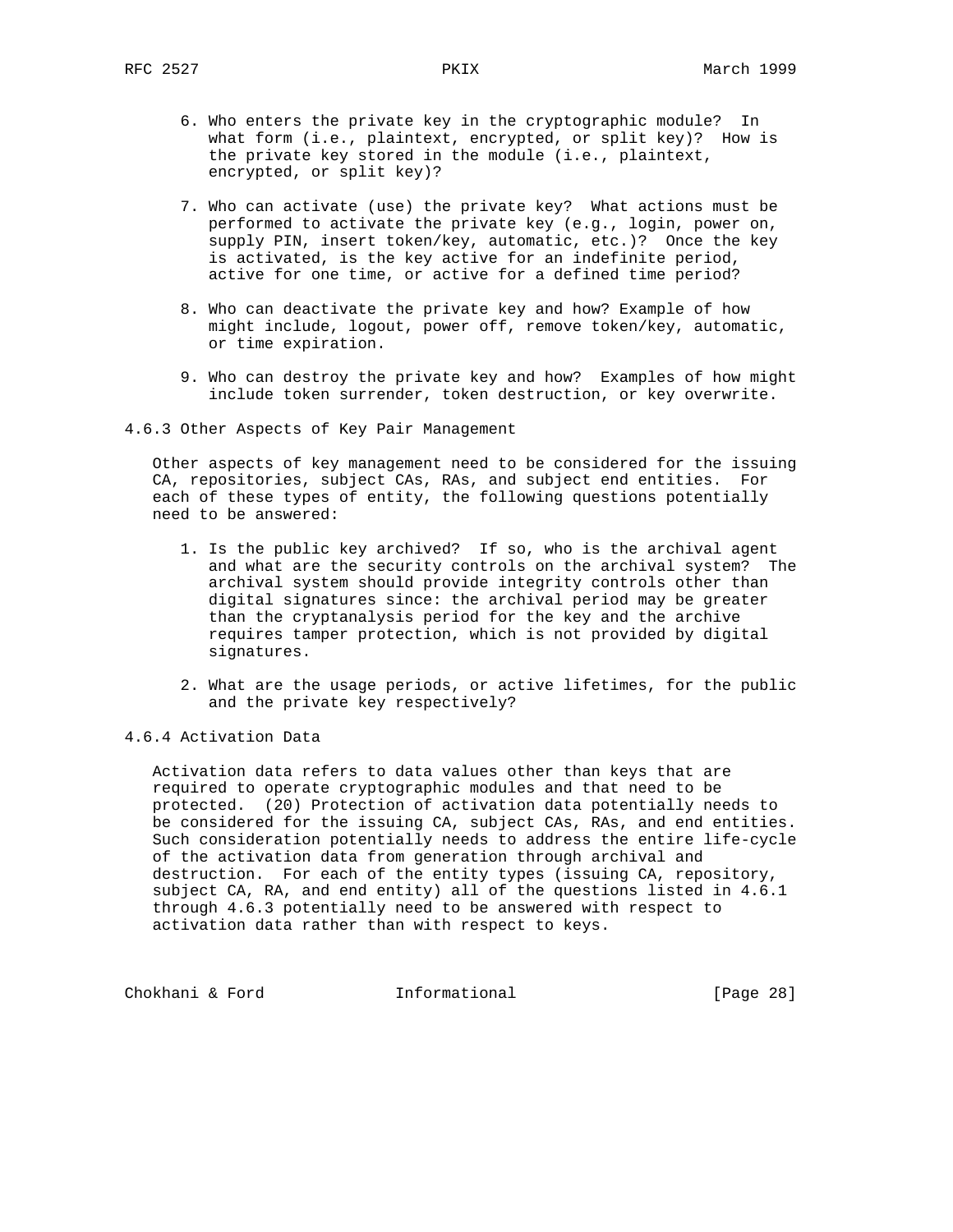# 4.6.5 Computer Security Controls

 This subcomponent is used to describe computer security controls such as: use of the trusted computing base concept, discretionary access control, labels, mandatory access controls, object reuse, audit, identification and authentication, trusted path, security testing, and penetration testing. Product assurance may also be addressed.

 A computer security rating for computer systems may be required. The rating could be based, for example, on the Trusted System Evaluation Criteria (TCSEC), Canadian Trusted Products Evaluation Criteria, European Information Technology Security Evaluation Criteria (ITSEC), or the Common Criteria. This subcomponent can also address requirements for product evaluation analysis, testing, profiling, product certification, and/or product accreditation related activity undertaken.

4.6.6 Life Cycle Security Controls

 This subcomponent addresses system development controls and security management controls.

 System development controls include development environment security, development personnel security, configuration management security during product maintenance, software engineering practices, software development methodology, modularity, layering, use of failsafe design and implementation techniques (e.g., defensive programming) and development facility security.

 Security management controls include execution of tools and procedures to ensure that the operational systems and networks adhere to configured security. These tools and procedures include checking the integrity of the security software, firmware, and hardware to ensure their correct operation.

 This subcomponent can also address life-cycle security ratings based, for example, on the Trusted Software Development Methodology (TSDM) level IV and V, independent life-cycle security controls audit, and the Software Engineering Institute's Capability Maturity Model (SEI- CMM).

4.6.7 Network Security Controls

 This subcomponent addresses network security related controls, including firewalls.

Chokhani & Ford Informational [Page 29]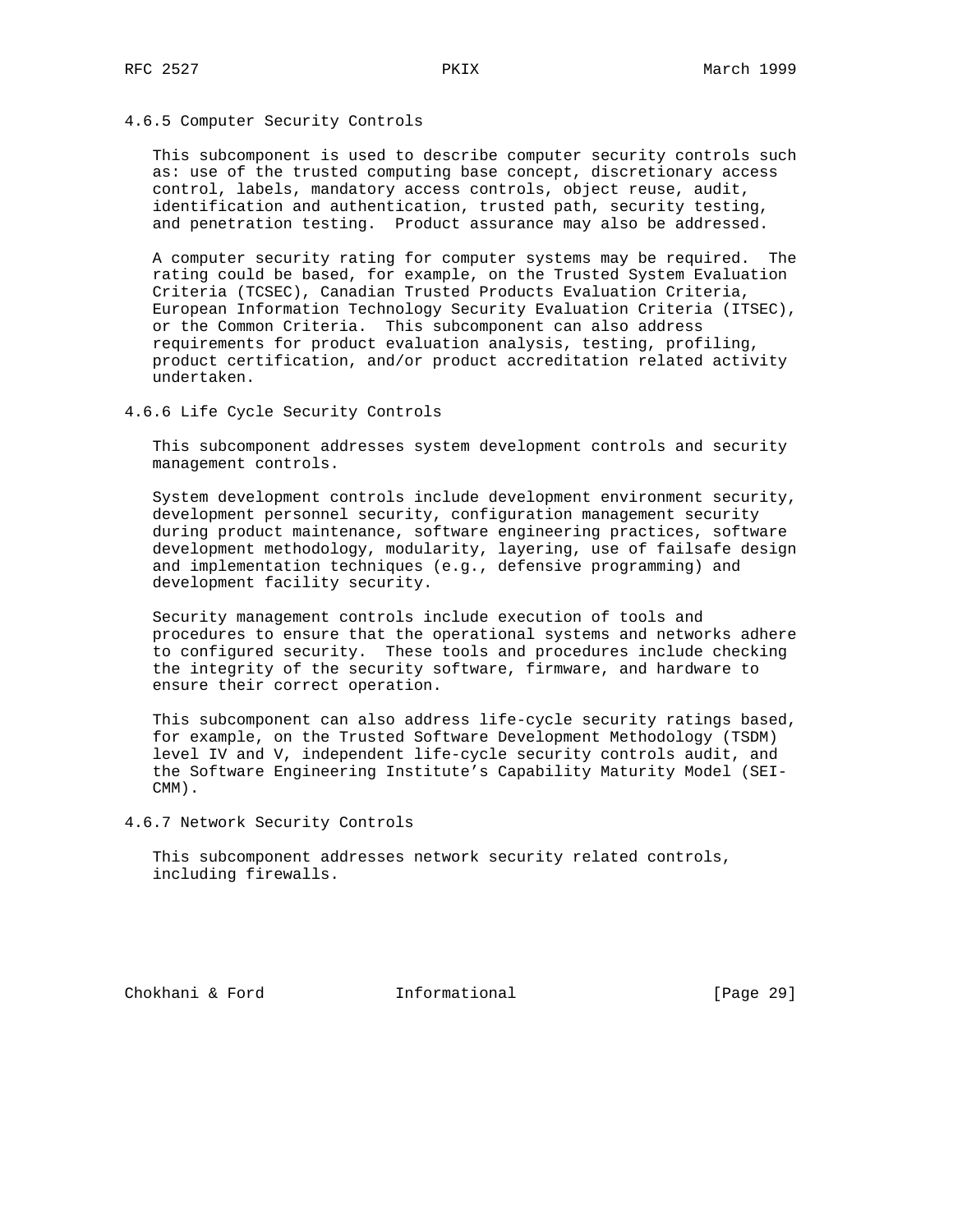4.6.8 Cryptographic Module Engineering Controls (26)

 This subcomponent addresses the following aspects of a cryptographic module: identification of the cryptographic module boundary, input/output, roles and services, finite state machine, physical security, software security, operating system security, algorithm compliance, electromagnetic compatibility, and self tests. Requirements may be expressed through reference to a standard such as U.S. FIPS 140-1. (27)

4.7 CERTIFICATE AND CRL PROFILES

 This component is used to specify the certificate format and, if CRLs are used, the CRL format. Assuming use of the X.509 certificate and CRL formats, this includes information on profiles, versions, and extensions used.

This component has two subcomponents:

- \* Certificate Profile; and
- \* CRL Profile.

## 4.7.1 Certificate Profile

 This subcomponent addresses such topics as the following (potentially by reference to a separate profile definition, such as the PKIX Part I profile):

- \* Version number(s) supported;
- \* Certificate extensions populated and their criticality;
- \* Cryptographic algorithm object identifiers;
- \* Name forms used for the CA, RA, and end entity names;
- \* Name constraints used and the name forms used in the name constraints;
- \* Applicable certificate policy Object Identifier(s);
- \* Usage of the policy constraints extension;
- \* Policy qualifiers syntax and semantics; and
- \* Processing semantics for the critical certificate policy extension.

Chokhani & Ford Informational [Page 30]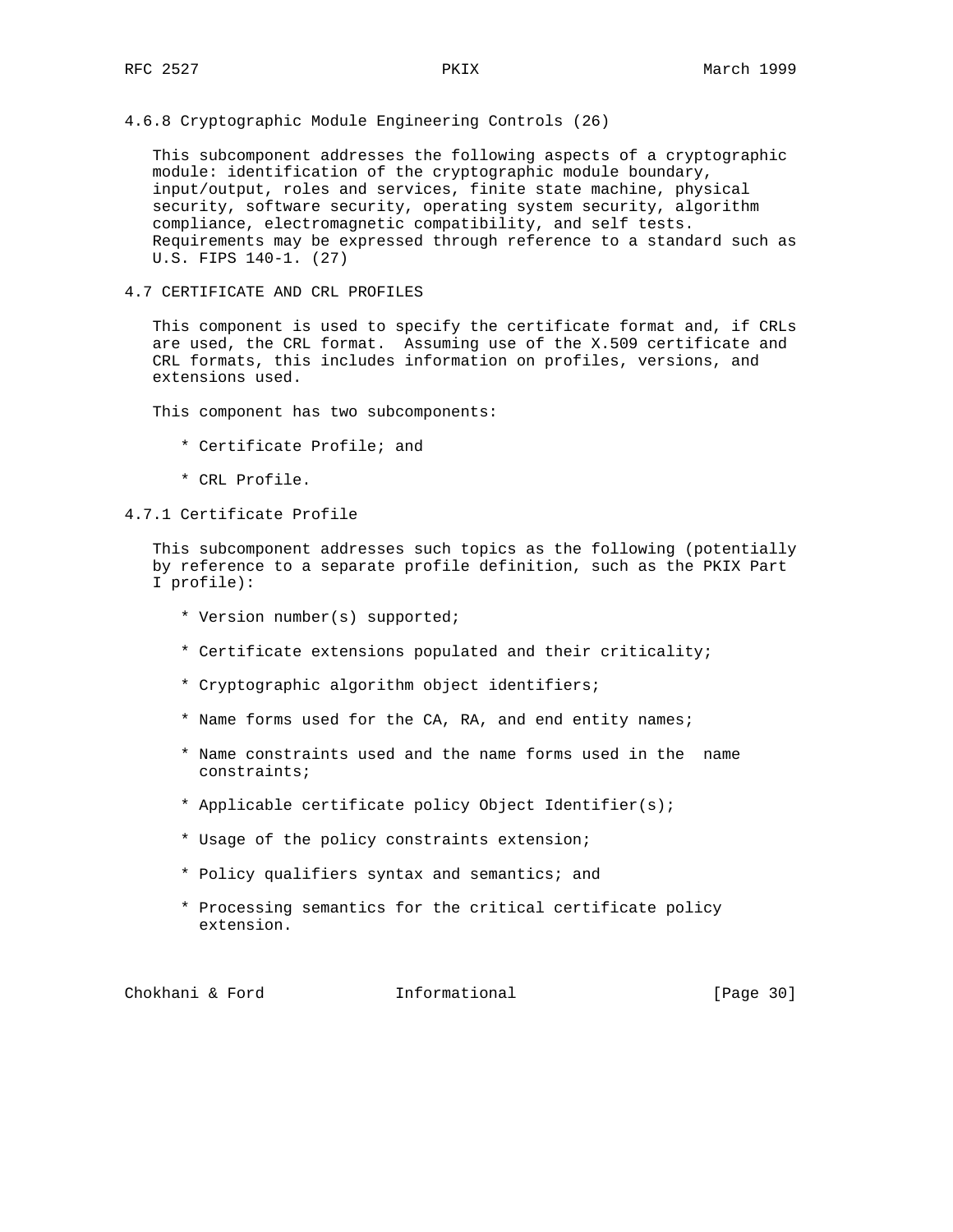4.7.2 CRL Profile

 This subcomponent addresses such topics as the following (potentially by reference to a separate profile definition, such as the PKIX Part I profile):

- \* Version numbers supported for CRLs; and
- \* CRL and CRL entry extensions populated and their criticality.
- 4.8 SPECIFICATION ADMINISTRATION

 This component is used to specify how this particular certificate policy definition or CPS will be maintained.

- It contains the following subcomponents:
	- \* Specification Change Procedures;
	- \* Publication and Notification Procedures; and
	- \* CPS Approval Procedures.
- 4.8.1 Specification Change Procedures

 It will occasionally be necessary to change certificate policies and Certification Practice Statements. Some of these changes will not materially reduce the assurance that a certificate policy or its implementation provides, and will be judged by the policy administrator as not changing the acceptability of certificates asserting the policy for the purposes for which they have been used. Such changes to certificate policies and Certification Practice Statements need not require a change in the certificate policy Object Identifier or the CPS pointer (URL). Other changes to a specification will change the acceptability of certificates for specific purposes, and these changes will require changes to the certificate policy Object Identifier or CPS pointer (URL).

This subcomponent contains the following information:

- \* A list of specification components, subcomponents, and/or elements thereof that can be changed without notification and without changes to the certificate policy Object Identifier or CPS pointer (URL).
- \* A list of specification components, subcomponents, and/or elements thereof that may change following a notification period without changing the certificate policy Object Identifier or CPS

Chokhani & Ford **Informational** [Page 31]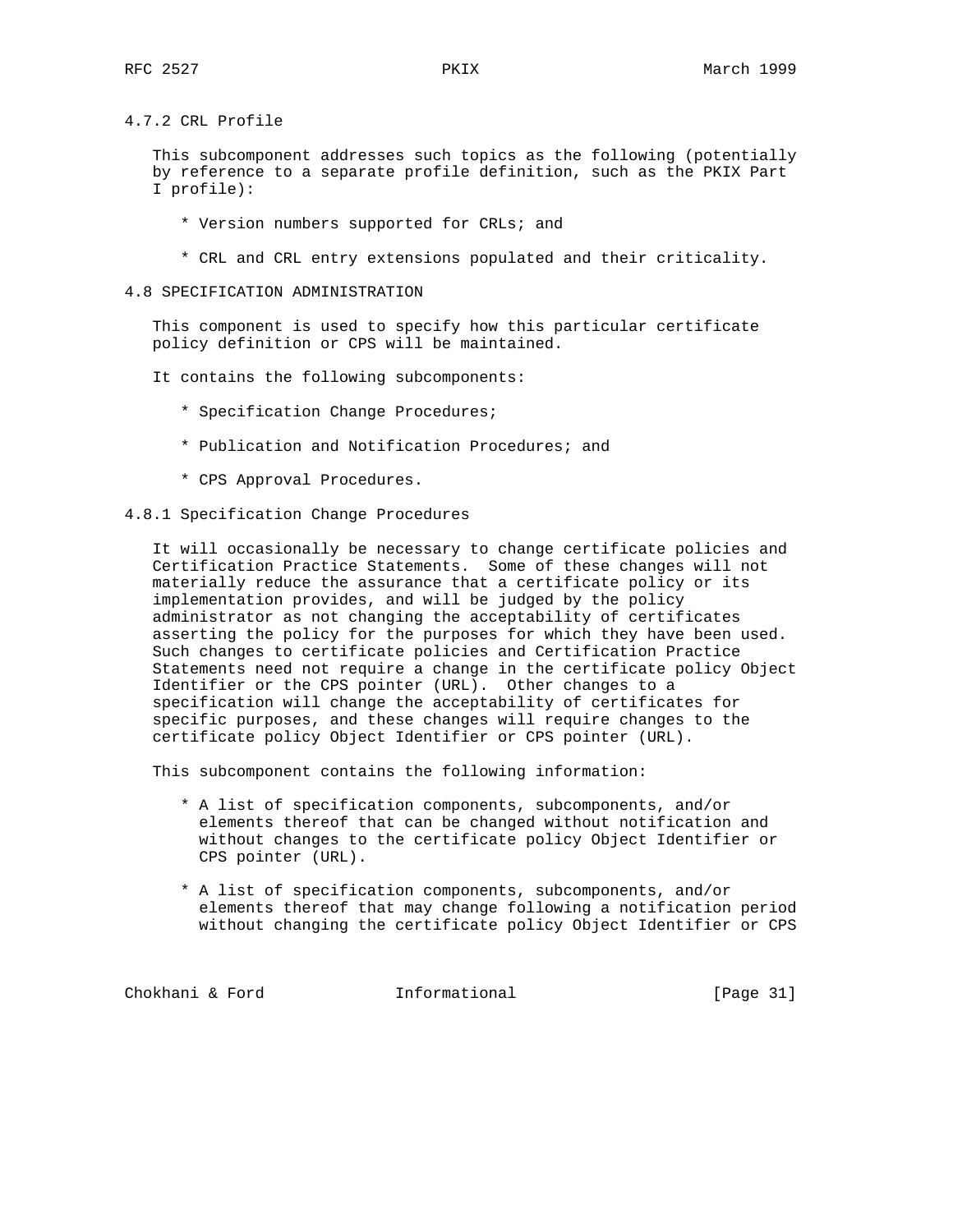pointer (URL). The procedures to be used to notify interested parties (relying parties, certification authorities, etc.) of the certificate policy or CPS changes are described. The description of notification procedures includes the notification mechanism, notification period for comments, mechanism to receive, review and incorporate the comments, mechanism for final changes to the policy, and the period before final changes become effective.

- \* A list of specification components, subcomponents, and/or elements, changes to which require a change in certificate policy Object Identifier or CPS pointer (URL)..
- 4.8.2 Publication and Notification Procedures

This subcomponent contains the following elements:

- \* A list of components, subcomponents, and elements thereof that exist but that are not made publicly available; (33)
- \* Descriptions of mechanisms used to distribute the certificate policy definition or CPS, including access controls on such distribution.
- 4.8.3 CPS Approval Procedures

 In a certificate policy definition, this subcomponent describes how the compliance of a specific CPS with the certificate policy can be determined.

5. OUTLINE OF A SET OF PROVISIONS

 This section contains a possible outline for a set of provisions, intended to serve as a checklist or (with some further development) a standard template for use by certificate policy or CPS writers. Such a common outline will facilitate:

- (a) Comparison of two certificate policies during cross certification (for the purpose of equivalency mapping).
- (b) Comparison of a CPS with a certificate policy definition to ensure that the CPS faithfully implements the policy.
- (c) Comparison of two CPSs.

Chokhani & Ford Informational [Page 32]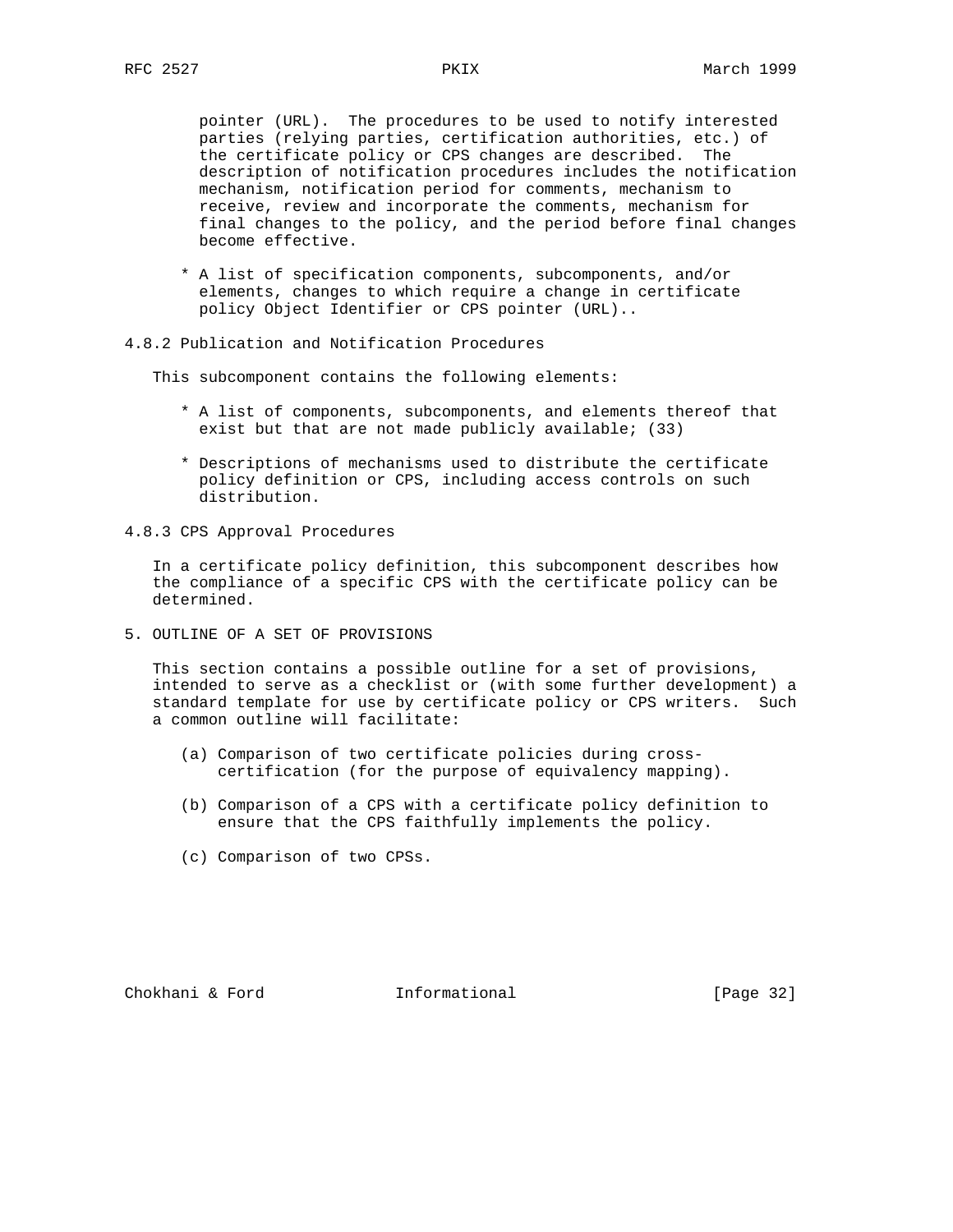- 1. INTRODUCTION
- 1.1 Overview
- 1.2 Identification
- 1.3 Community and Applicability
	- 1.3.1 Certification authorities
	- 1.3.2 Registration authorities
	- 1.3.3 End entities
	- 1.3.4 Applicability
- 1.4 Contact Details
	- 1.4.1 Specification administration organization
	- 1.4.2 Contact person
	- 1.4.3 Person determining CPS suitability for the policy
- 2. GENERAL PROVISIONS
- 2.1 Obligations
	- 2.1.1 CA obligations
	- 2.1.2 RA obligations
	- 2.1.3 Subscriber obligations
	- 2.1.4 Relying party obligations
	- 2.1.5 Repository obligations
- 2.2 Liability
	- 2.2.1 CA liability
	- 2.2.2 RA liability
- 2.3 Financial responsibility
	- 2.3.1 Indemnification by relying parties
	- 2.3.2 Fiduciary relationships
	- 2.3.3 Administrative processes

# 2.4 Interpretation and Enforcement

- 2.4.1 Governing law
- 2.4.2 Severability, survival, merger, notice
- 2.4.3 Dispute resolution procedures
- 2.5 Fees
	- 2.5.1 Certificate issuance or renewal fees
	- 2.5.2 Certificate access fees

Chokhani & Ford **Informational** [Page 33]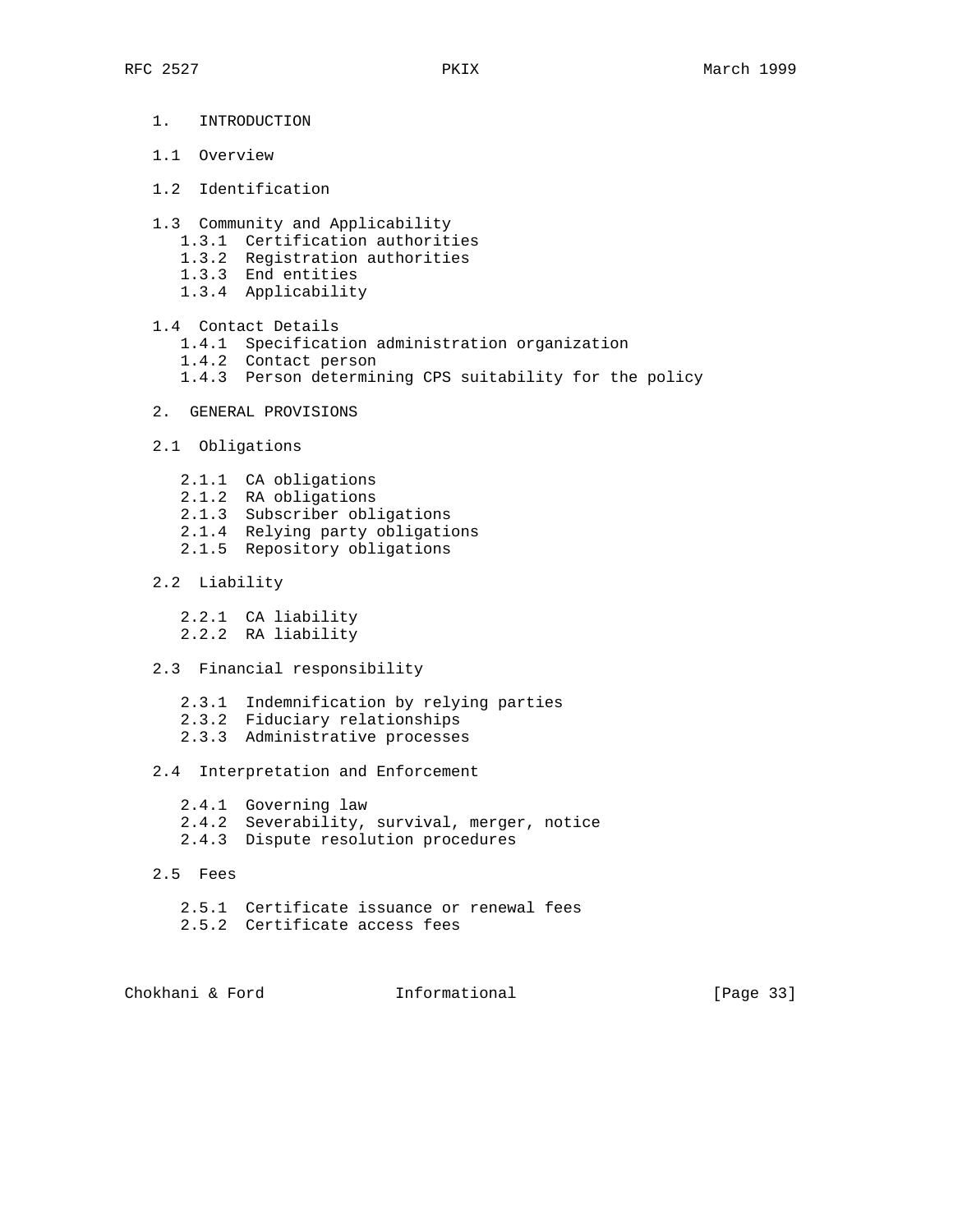- 2.5.3 Revocation or status information access fees
- 2.5.4 Fees for other services such as policy information
- 2.5.5 Refund policy
	- 2.6 Publication and Repository
		- 2.6.1 Publication of CA information
		- 2.6.2 Frequency of publication
		- 2.6.3 Access controls
		- 2.6.4 Repositories
	- 2.7 Compliance audit
		- 2.7.1 Frequency of entity compliance audit
- 2.7.2 Identity/qualifications of auditor
- 2.7.3 Auditor's relationship to audited party
- 2.7.4 Topics covered by audit
- 2.7.5 Actions taken as a result of deficiency
	- 2.7.6 Communication of results

# 2.8 Confidentiality

- 2.8.1 Types of information to be kept confidential
- 2.8.2 Types of information not considered confidential
- 2.8.3 Disclosure of certificate revocation/suspension information
- 2.8.4 Release to law enforcement officials
- 2.8.5 Release as part of civil discovery
- 2.8.6 Disclosure upon owner's request
	- 2.8.7 Other information release circumstances
	- 2.9 Intellectual Property Rights
	- 3. IDENTIFICATION AND AUTHENTICATION (34)

#### 3.1 Initial Registration

- 3.1.1 Types of names
- 3.1.2 Need for names to be meaningful
- 3.1.3 Rules for interpreting various name forms
- 3.1.4 Uniqueness of names
- 3.1.5 Name claim dispute resolution procedure
	- 3.1.6 Recognition, authentication and role of trademarks
	- 3.1.7 Method to prove possession of private key
	- 3.1.8 Authentication of organization identity
	- 3.1.9 Authentication of individual identity
	- 3.2 Routine Rekey
	- 3.3 Rekey after Revocation

Chokhani & Ford **Informational** [Page 34]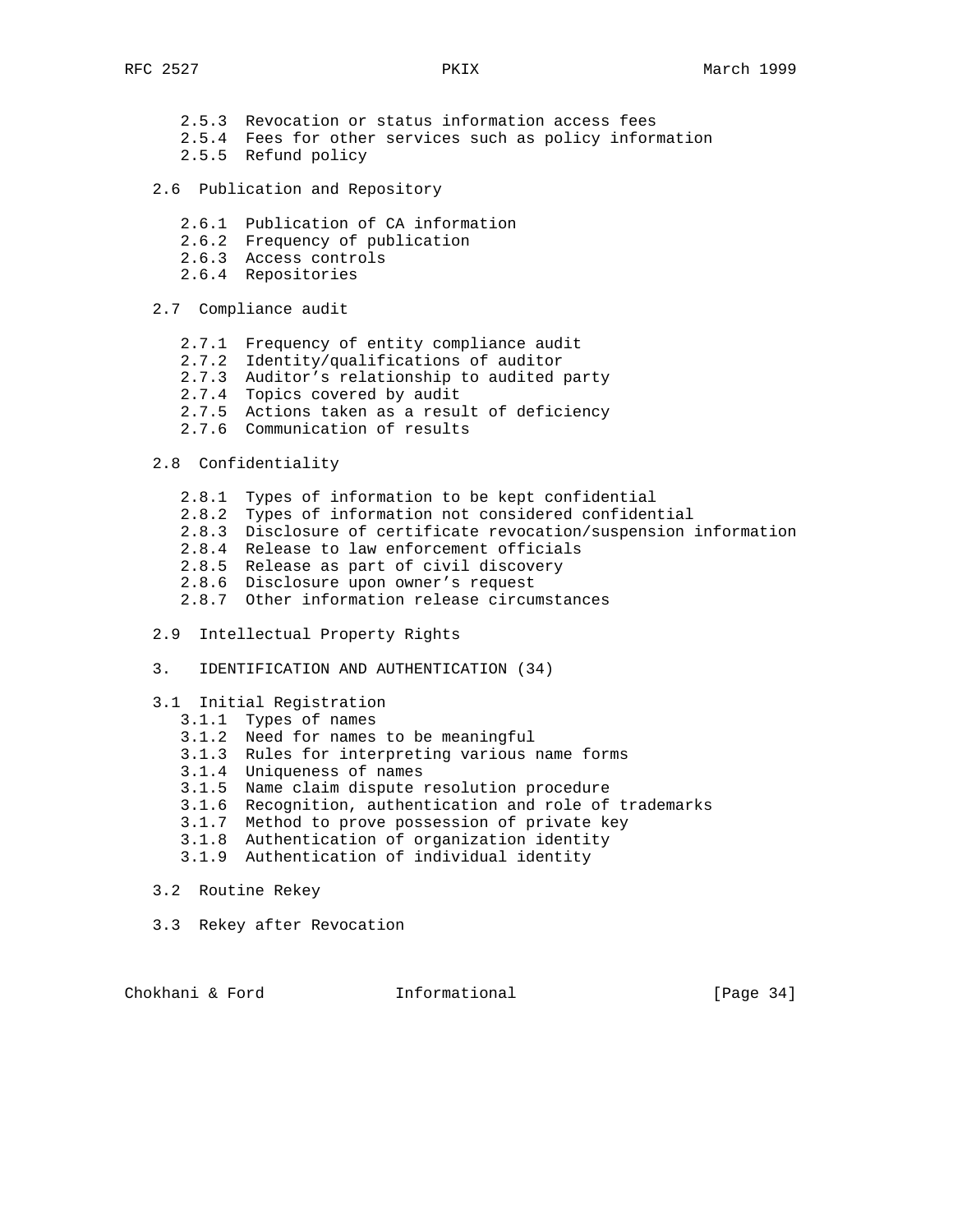- 3.4 Revocation Request
- 4. OPERATIONAL REQUIREMENTS (34)
- 4.1 Certificate Application
- 4.2 Certificate Issuance
- 4.3 Certificate Acceptance
- 4.4 Certificate Suspension and Revocation
	- 4.4.1 Circumstances for revocation
	- 4.4.2 Who can request revocation
- 4.4.3 Procedure for revocation request
- 4.4.4 Revocation request grace period
	- 4.4.5 Circumstances for suspension
	- 4.4.6 Who can request suspension
	- 4.4.7 Procedure for suspension request
	- 4.4.8 Limits on suspension period
	- 4.4.9 CRL issuance frequency (if applicable)
	- 4.4.10 CRL checking requirements
	- 4.4.11 On-line revocation/status checking availability
	- 4.4.12 On-line revocation checking requirements
	- 4.4.13 Other forms of revocation advertisements available
	- 4.4.14 Checking requirements for other forms of revocation advertisements
	- 4.4.15 Special requirements re key compromise
	- 4.5 Security Audit Procedures
		- 4.5.1 Types of event recorded
		- 4.5.2 Frequency of processing log
		- 4.5.3 Retention period for audit log
		- 4.5.4 Protection of audit log
		- 4.5.5 Audit log backup procedures
		- 4.5.6 Audit collection system (internal vs external)
		- 4.5.7 Notification to event-causing subject
		- 4.5.8 Vulnerability assessments

4.6 Records Archival

- 4.6.1 Types of event recorded
- 4.6.2 Retention period for archive
- 4.6.3 Protection of archive
- 4.6.4 Archive backup procedures
- 4.6.5 Requirements for time-stamping of records
- 4.6.6 Archive collection system (internal or external)
- 4.6.7 Procedures to obtain and verify archive information

Chokhani & Ford **Informational** [Page 35]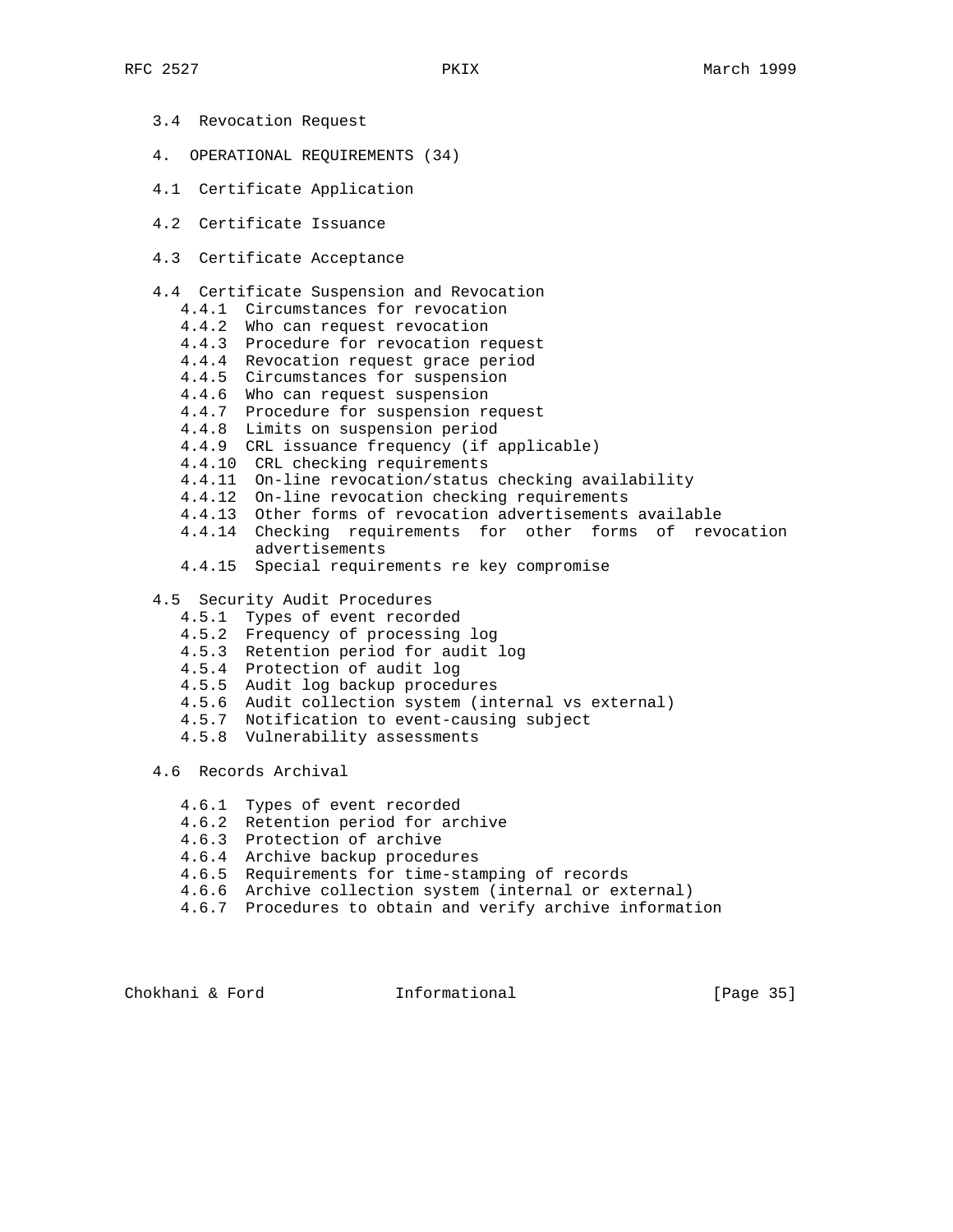- 4.7 Key changeover
- 4.8 Compromise and Disaster Recovery
	- 4.8.1 Computing resources, software, and/or data are corrupted
	- 4.8.2 Entity public key is revoked
	- 4.8.3 Entity key is compromised
	- 4.8.4 Secure facility after a natural or other type of disaster
- 4.9 CA Termination
- 5. PHYSICAL, PROCEDURAL, AND PERSONNEL SECURITY CONTROLS (34)
- 5.1 Physical Controls
	- 5.1.1 Site location and construction
- 5.1.2 Physical access
- 5.1.3 Power and air conditioning
- 5.1.4 Water exposures
- 5.1.5 Fire prevention and protection
	- 5.1.6 Media storage
	- 5.1.7 Waste disposal
	- 5.1.8 Off-site backup
	- 5.2 Procedural Controls
		- 5.2.1 Trusted roles
		- 5.2.2 Number of persons required per task
		- 5.2.3 Identification and authentication for each role
	- 5.3 Personnel Controls
		- 5.3.1 Background, qualifications, experience, and clearance requirements
		- 5.3.2 Background check procedures
		- 5.3.3 Training requirements
		- 5.3.4 Retraining frequency and requirements
		- 5.3.5 Job rotation frequency and sequence
		- 5.3.6 Sanctions for unauthorized actions
		- 5.3.7 Contracting personnel requirements
		- 5.3.8 Documentation supplied to personnel
	- 6. TECHNICAL SECURITY CONTROLS (34)
	- 6.1 Key Pair Generation and Installation
		- 6.1.1 Key pair generation
		- 6.1.2 Private key delivery to entity
		- 6.1.3 Public key delivery to certificate issuer
		- 6.1.4 CA public key delivery to users
		- 6.1.5 Key sizes
		- 6.1.6 Public key parameters generation
		- 6.1.7 Parameter quality checking

Chokhani & Ford **Informational** [Page 36]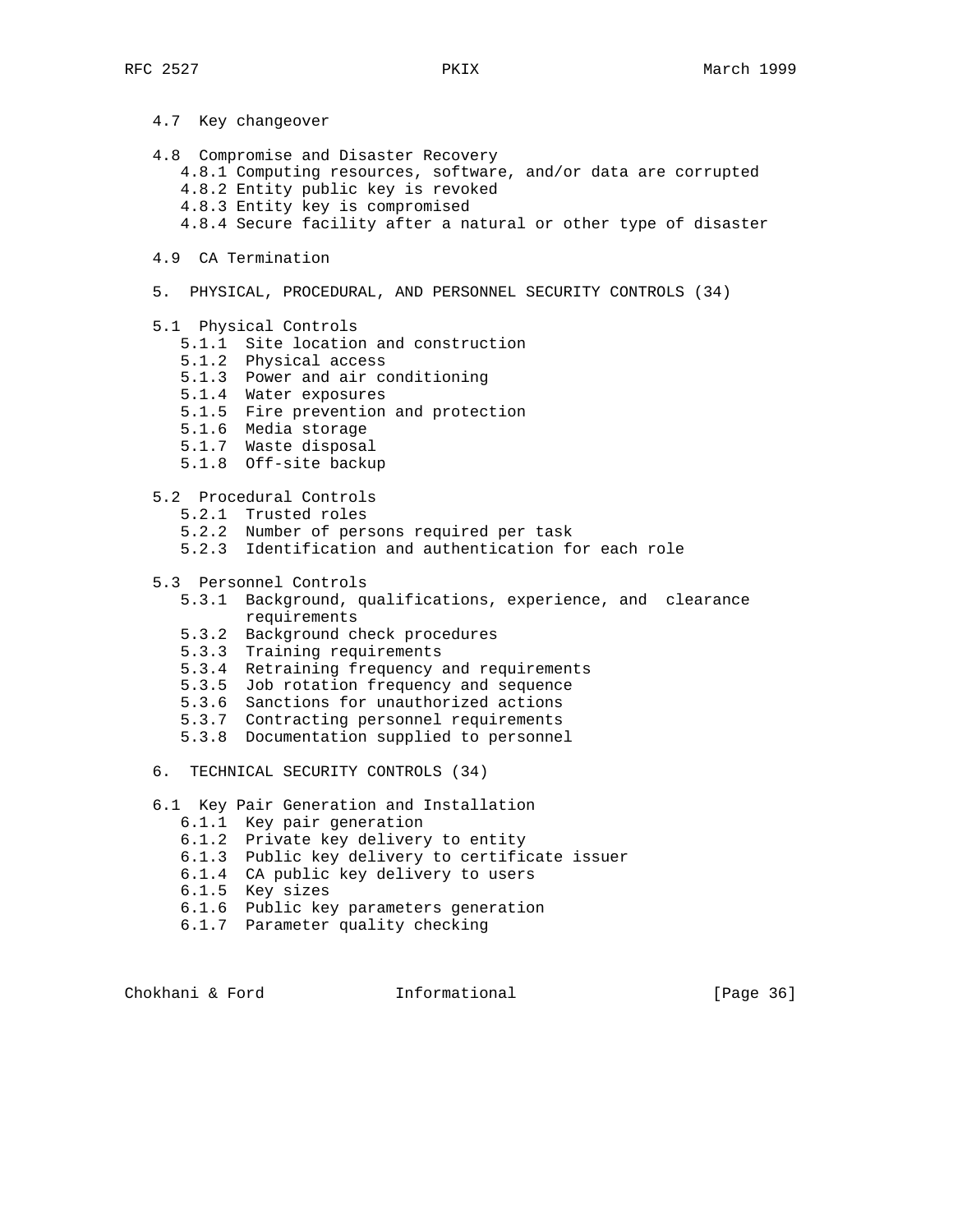6.1.8 Hardware/software key generation 6.1.9 Key usage purposes (as per X.509 v3 key usage field) 6.2 Private Key Protection 6.2.1 Standards for cryptographic module 6.2.2 Private key (n out of m) multi-person control 6.2.3 Private key escrow 6.2.4 Private key backup 6.2.5 Private key archival 6.2.6 Private key entry into cryptographic module 6.2.7 Method of activating private key 6.2.8 Method of deactivating private key 6.2.9 Method of destroying private key 6.3 Other Aspects of Key Pair Management 6.3.1 Public key archival 6.3.2 Usage periods for the public and private keys 6.4 Activation Data 6.4.1 Activation data generation and installation 6.4.2 Activation data protection 6.4.3 Other aspects of activation data 6.5 Computer Security Controls 6.5.1 Specific computer security technical requirements 6.5.2 Computer security rating 6.6 Life Cycle Technical Controls 6.6.1 System development controls 6.6.2 Security management controls 6.6.3 Life cycle security ratings 6.7 Network Security Controls 6.8 Cryptographic Module Engineering Controls 7. CERTIFICATE AND CRL PROFILES 7.1 Certificate Profile 7.1.1 Version number(s) 7.1.2 Certificate extensions 7.1.3 Algorithm object identifiers 7.1.4 Name forms 7.1.5 Name constraints 7.1.6 Certificate policy Object Identifier 7.1.7 Usage of Policy Constraints extension 7.1.8 Policy qualifiers syntax and semantics

Chokhani & Ford **Informational** [Page 37]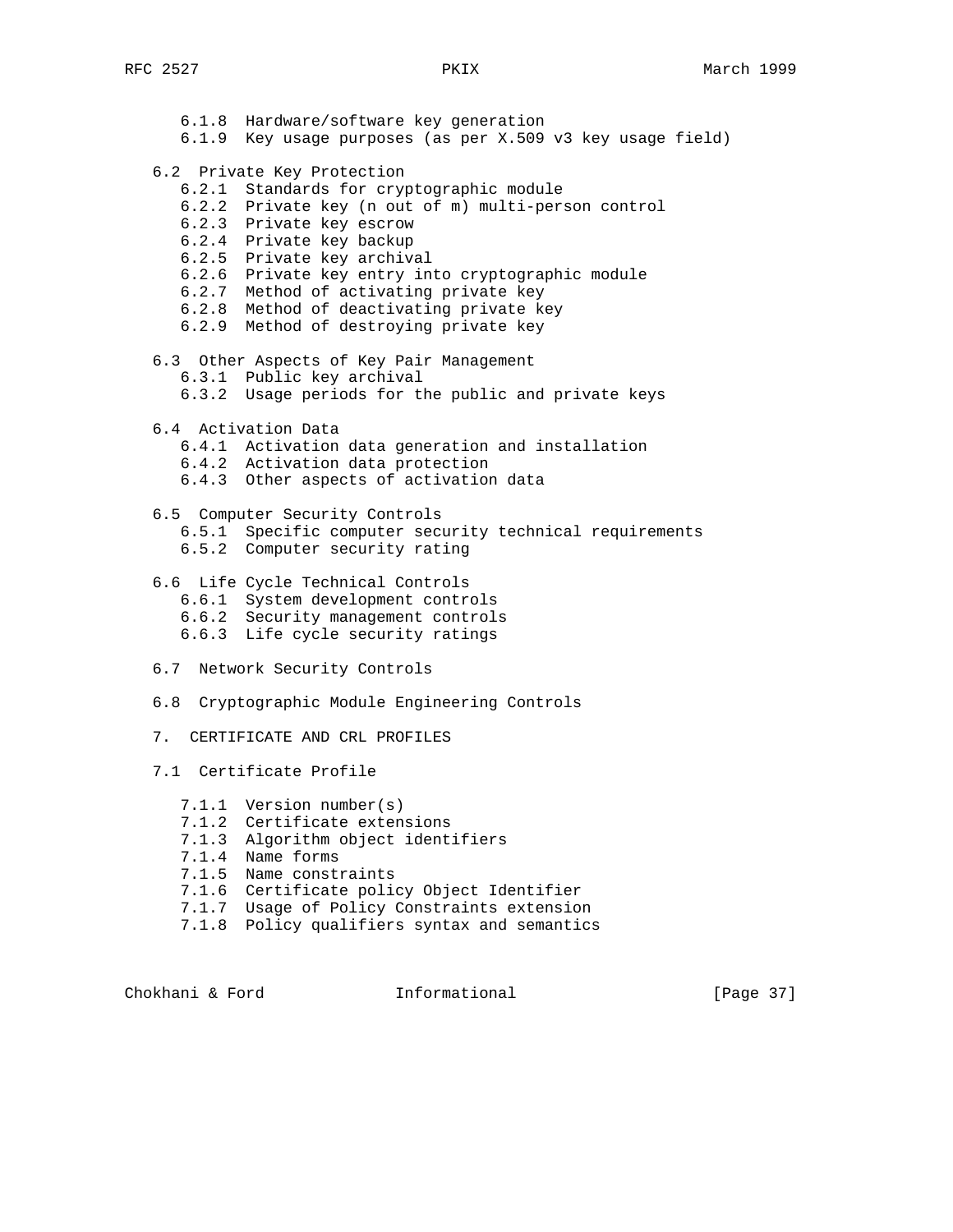- 7.1.9 Processing semantics for the critical certificate policy extension
- 7.2 CRL Profile
	- 7.2.1 Version number(s) 7.2.2 CRL and CRL entry extensions
- 8. SPECIFICATION ADMINISTRATION
- 8.1 Specification change procedures
- 8.2 Publication and notification policies
- 8.3 CPS approval procedures

Chokhani & Ford **Informational** [Page 38]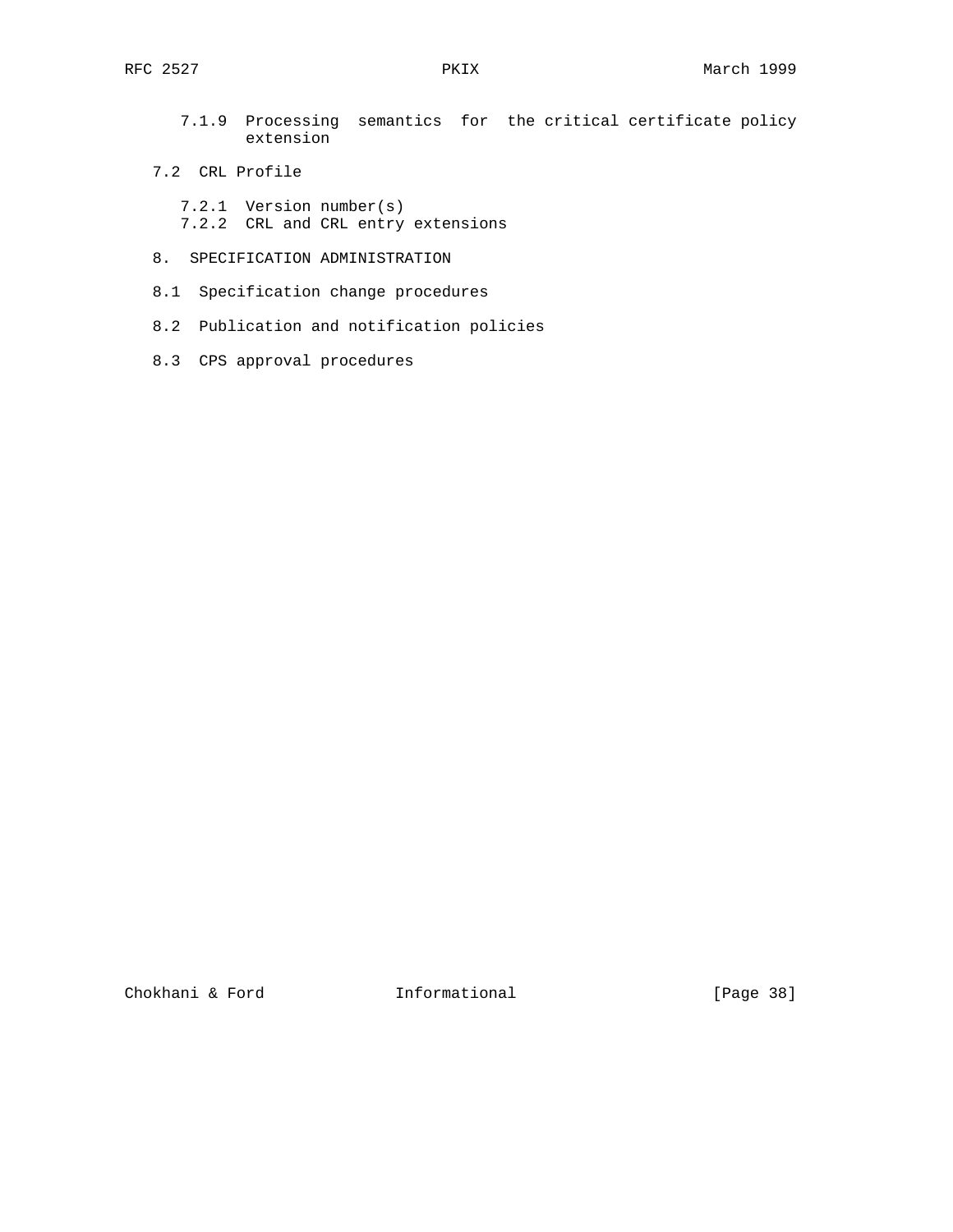## 6. ACKNOWLEDGMENTS

 The development of this document was supported by the Government of Canada's Policy Management Authority (PMA) Committee, the National Security Agency, the National Institute of Standards and Technology (NIST), and the American Bar Association Information Security Committee Accreditation Technical Working Group. Special thanks are due to Dave Fillingham, Jim Brandt, and Edmond Van Hees for their inspiration, support, and valuable inputs.

 The following individuals also deserve credit for their review and input:

 Teresa Acevedo, A&N Associates; Michael Baum; VeriSign; Sharon Boeyen, Entrust; Bob Burger, McCarter & English; Bill Burr, NIST; Patrick Cain, BBN; Michael Harrop, Government of Canada Treasury Board; Rick Hornbeck, Digital Commerce Services; Francois Marinier, Domus Software; John Morris, CygnaCom Solutions; Tim Moses, Entrust; Noel Nazario, NIST; John Nicolletos, A&N Associates; Jean Petty, CygnaCom Solutions; Denis Pinkas, Bull; J.-F. Sauriol, Domus Software; Robert Shirey, BBN; Mark Silvern, VeriSign; David Simonetti, Booz, Allen and Hamilton; and Darryl Stal, Entrust.

 Johnny Hsiung, and Chris Miller assisted in the preparation of the manuscript.

Chokhani & Ford Informational [Page 39]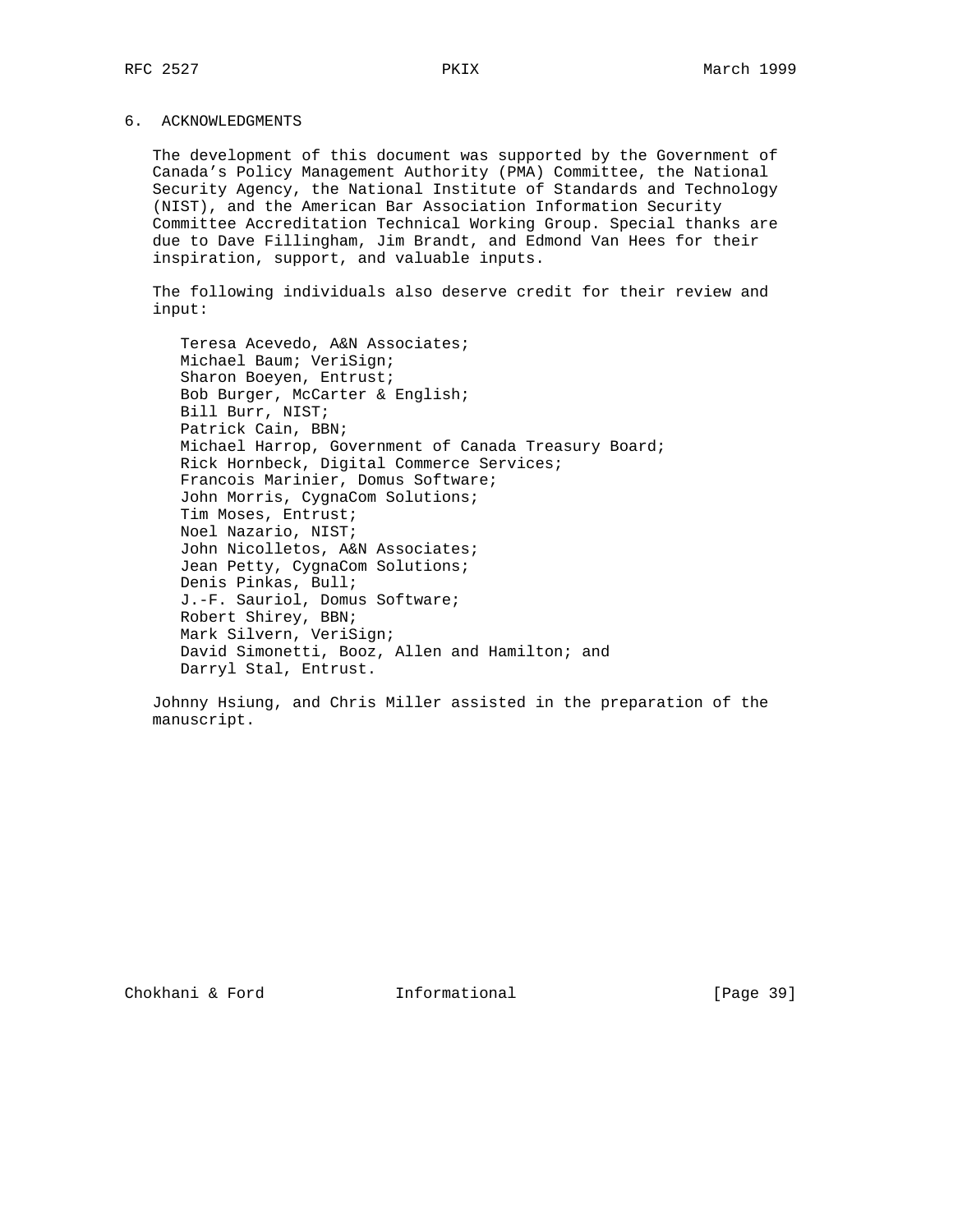7. REFERENCES

- [ABA1] American Bar Association, Digital Signature Guidelines: Legal Infrastructure for Certification Authorities and Electronic Commerce, 1995.
- [BAU1] Michael. S. Baum, Federal Certification Authority Liability and Policy, NIST-GCR- 94-654, June 1994.
- [ISO1] ISO/IEC 9594-8/ITU-T Recommendation X.509, "Information Technology - Open Systems Interconnection: The Directory: Authentication Framework," 1997 edition. (Pending publication of 1997 edition, use 1993 edition with the following amendment applied: Final Text of Draft Amendment DAM 1 to ISO/IEC 9594-8 on Certificate Extensions, June 1996.)
- [PEM1] Kent, S., "Privacy Enhancement for Internet Electronic Mail, Part II: Certificate-Based Key Management", RFC 1422, February 1993.
- [PKI1] Housley, R., Ford, W., Polk, W. and D. Solo, "Internet X.509 Public Key Infrastructure, Certificate and CRL Profile", RFC 2459, January 1999.
- 8. AUTHORS' ADDRESSES

 Santosh Chokhani CygnaCom Solutions, Inc. Suite 100 West 7927 Jones Branch Drive McLean, VA 22102

 Phone: (703) 848-0883 Fax: (703) 848-0960 EMail: chokhani@cygnacom.com

 Warwick Ford VeriSign, Inc. 301 Edgewater Place, Suite 210 Wakefield, MA 01880

 Phone: (781) 245-6996 x225 Fax: (781) 245-6006 EMail: wford@verisign.com

Chokhani & Ford **Informational** [Page 40]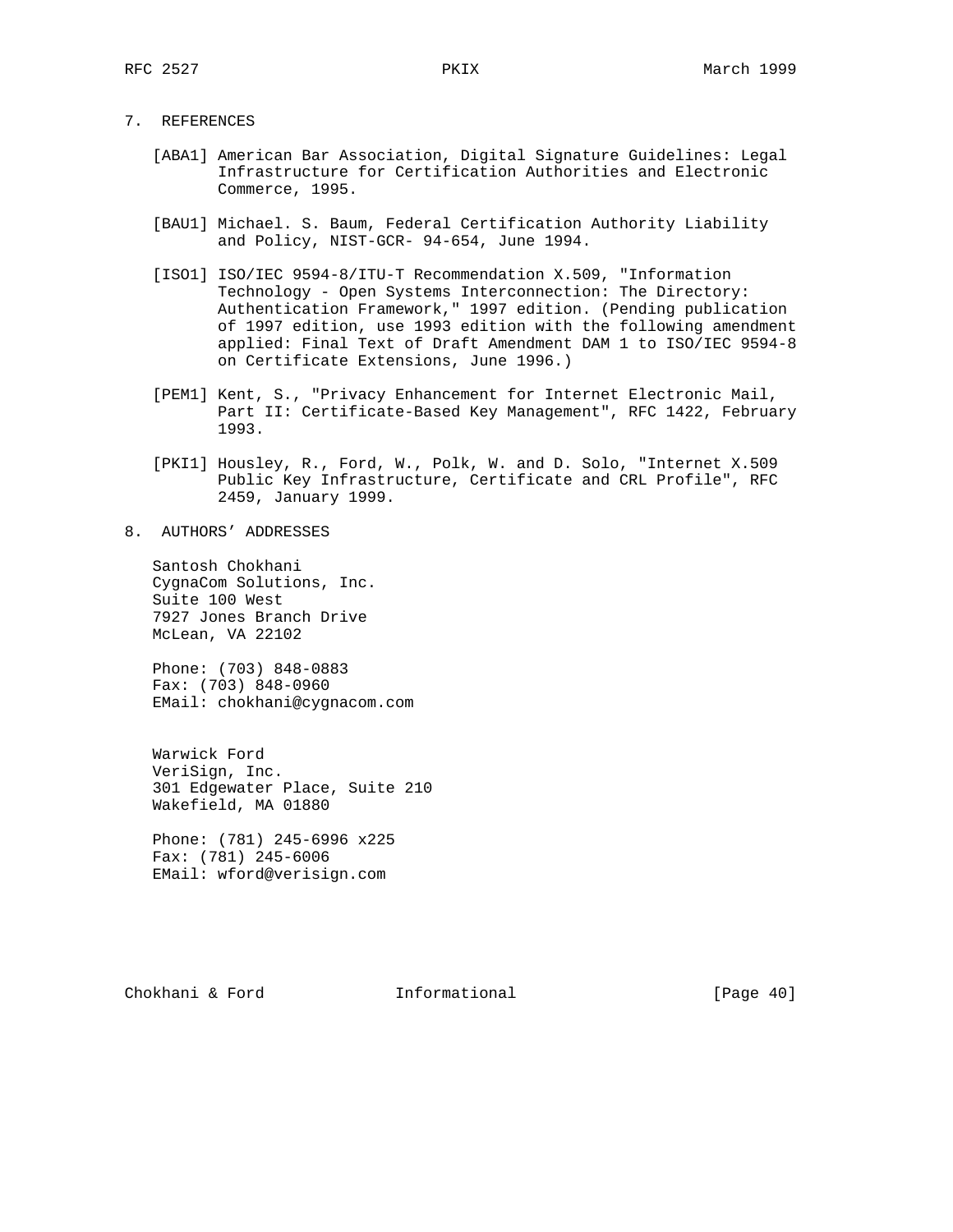NOTES

- 1 The ABA Digital Signature Guidelines can be purchased from the ABA. See http://www.abanet.com for ordering details.
- 2 Examples of types of entity for subject CAs are a subordinate organization (e.g., branch or division), a federal government agency, or a state or provincial government department.
- 3 This statement can have significant implications. For example, suppose a bank claims that it issues CA certificates to its branches only. Now, the user of a CA certificate issued by the bank can assume that the subject CA in the certificate is a branch of the bank
- 4 Examples of the types of subject RA entities are branch and division of an organization.
- 5 Examples of types of subject end entities are bank customers, telephone company subscribers, and employees of a government department
- 6 This statement can have significant implications. For example, suppose Government CA claims that it issues certificates to Government employees only. Now, the user of a certificate issued by the Government CA can assume that the subject of the certificate is a Government employee.
- 7 Examples include X.500 distinguished name, Internet e-mail address, and URL.
- 8 The term "meaningful" means that the name form has commonly understood semantics to determine identity of the person and/or organization. Directory names and RFC 822 names may be more or less meaningful.
- 9 Examples of proof include the issuing CA generating the key, or requiring the subject to send an electronically signed request or to sign a challenge.
- 10 Examples of organization identity authentication are: articles of incorporation, duly signed corporate resolutions, company seal, and notarized documents.
- 11 Examples of individual identity authentication are: biometrics (thumb print, ten finger print, face, palm, and retina scan), driver's license, passport, credit card, company badge, and government badge.

Chokhani & Ford **Informational** [Page 41]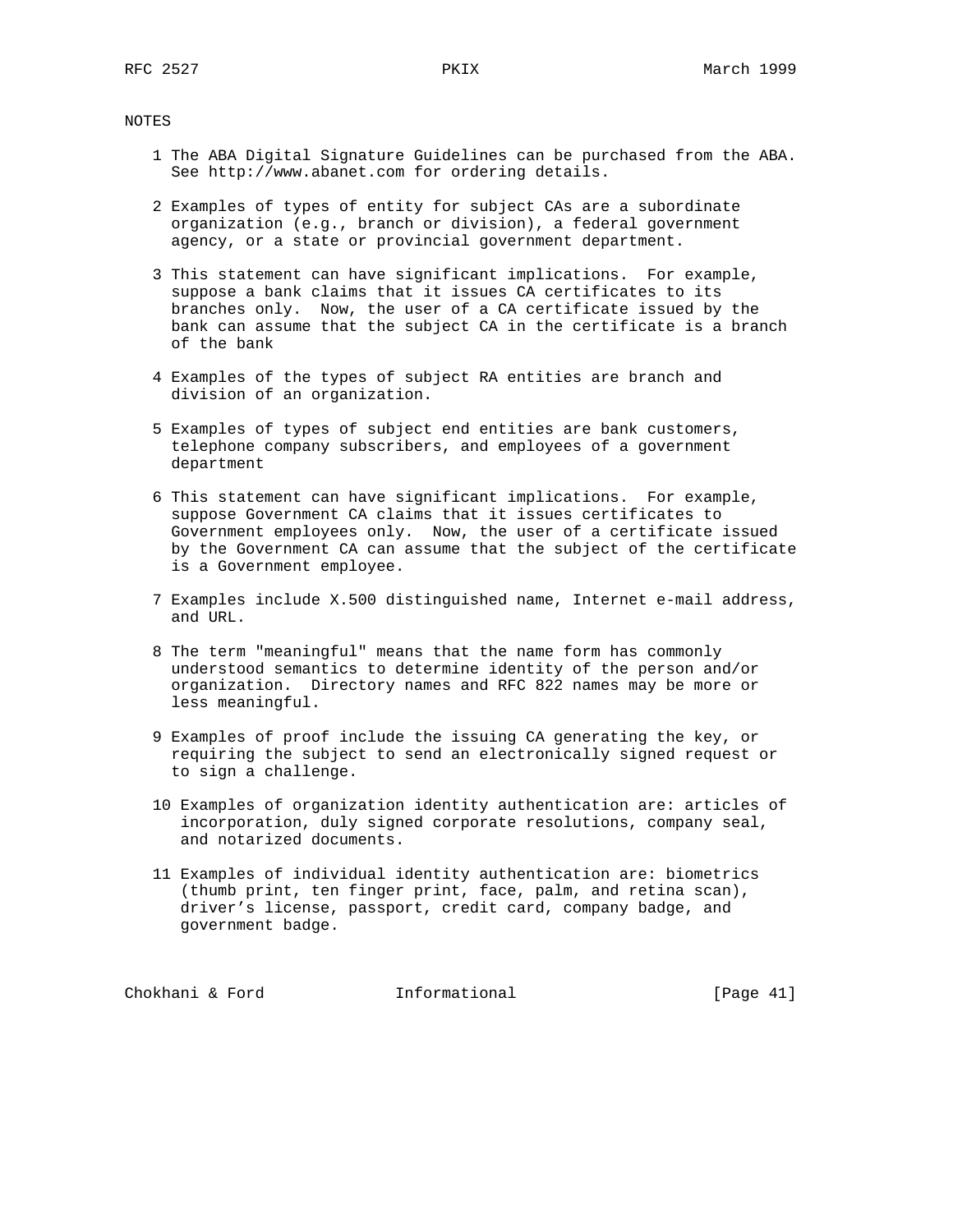- 12 Examples include duly signed authorization papers or corporate ID badge.
- 13 The identification policy for routine rekey should be the same as the one for initial registration since the same subject needs rekeying. The rekey authentication may be accomplished using the techniques for initial I&A or using digitally signed requests.
- 14 This identification and authentication policy could be the same as that for initial registration.
- 15 This policy could be the same as the one for initial registration.
- 16 The identification policy for Revocation request could be the same as that for initial registration since the same subject certificate needs to be revoked. The authentication policy could accept a Revocation request digitally signed by subject. The authentication information used during initial registration could be acceptable for Revocation request. Other less stringent authentication policy could be defined.
- 17 The identification policy for key compromise notification could be the same as the one for initial registration since the same subject certificate needs to be revoked. The authentication policy could accept a Revocation request digitally signed by subject. The authentication information used during initial registration could be acceptable for key compromise notification. Other less stringent authentication policy could be defined.
- 18 The n out of m rule allows a key to be split in m parts. The m parts may be given to m different individuals. Any n parts out of the m parts may be used to fully reconstitute the key, but having any n- 1 parts provides one with no information about the key.
- 19 A key may be escrowed, backed up or archived. Each of these functions have different purpose. Thus, a key may go through any subset of these functions depending on the requirements. The purpose of escrow is to allow a third party (such as an organization or government) to legally obtain the key without the cooperation of the subject. The purpose of back up is to allow the subject to reconstitute the key in case of the destruction of the key. The purpose of archive is to provide for reuse of the key in future, e.g., use the private key to decrypt a document.
- 20 An example of activation data is a PIN or passphrase.
- 21 Examples of physical access controls are: monitored facility , guarded facility, locked facility, access controlled using tokens,

Chokhani & Ford **Informational** [Page 42]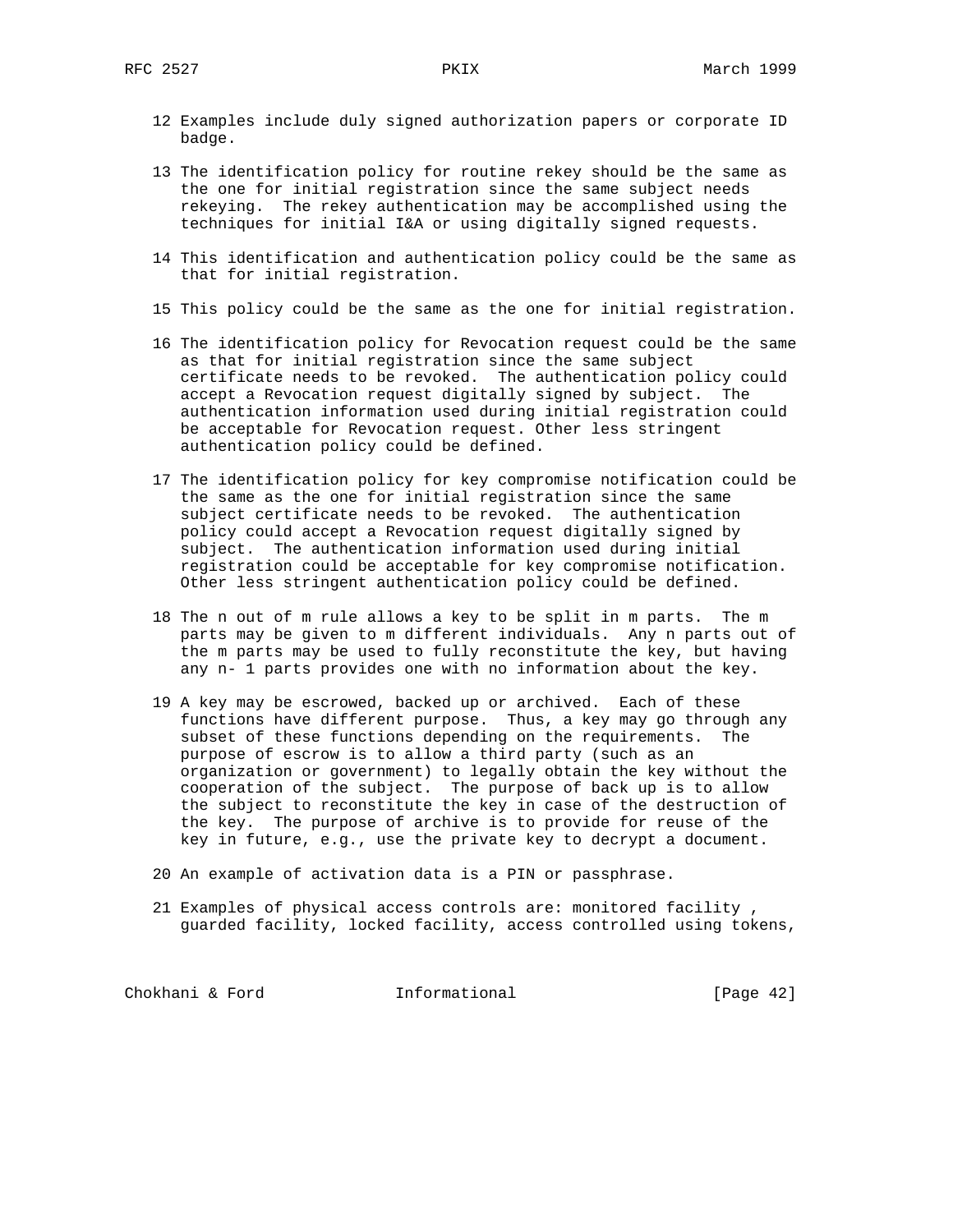access controlled using biometrics, and access controlled through an access list.

- 22 Examples of the roles include system administrator, system security officer, and system auditor. The duties of the system administrator are to configure, generate, boot, and operate the system. The duties of the system security officer are to assign accounts and privileges. The duties of the system auditor are to set up system audit profile, perform audit file management, and audit review.
- 23 The background checks may include clearance level (e.g., none, sensitive, confidential, secret, top secret, etc.) and the clearance granting authority name. In lieu of or in addition to a defined clearance, the background checks may include types of background information (e.g., name, place of birth, date of birth, home address, previous residences, previous employment, and any other information that may help determine trustworthiness). The description should also include which information was verified and how.
- 24 For example, the certificate policy may impose personnel security requirements on the network system administrator responsible for a CA's network access.
- 25 Regardless of whether authorized persons are employees, practices should be implemented to ensure that each authorized person is held accountable for his/her actions.
- 26 A cryptographic module is hardware, software, or firmware or any combination of them.
- 27 The compliance description should be specific and detailed. For example, for each FIPS 140-1 requirement, describe the level and whether the level has been certified by an accredited laboratory.
- 28 Example of audit events are: request to create a certificate, request to revoke a certificate, key compromise notification, creation of a certificate, revocation of a certificate, issuance of a certificate, issuance of a CRL, issuance of key compromise CRL, establishment of trusted roles on the CA, actions of truste personnel, changes to CA keys, etc.
- 29 Example of archive events are: request to create a certificate, request to revoke a certificate, key compromise notification, creation of a certificate, revocation of a certificate, issuance of a certificate, issuance of a CRL, issuance of key compromise CRL, and changes to CA keys.

Chokhani & Ford **Informational** [Page 43]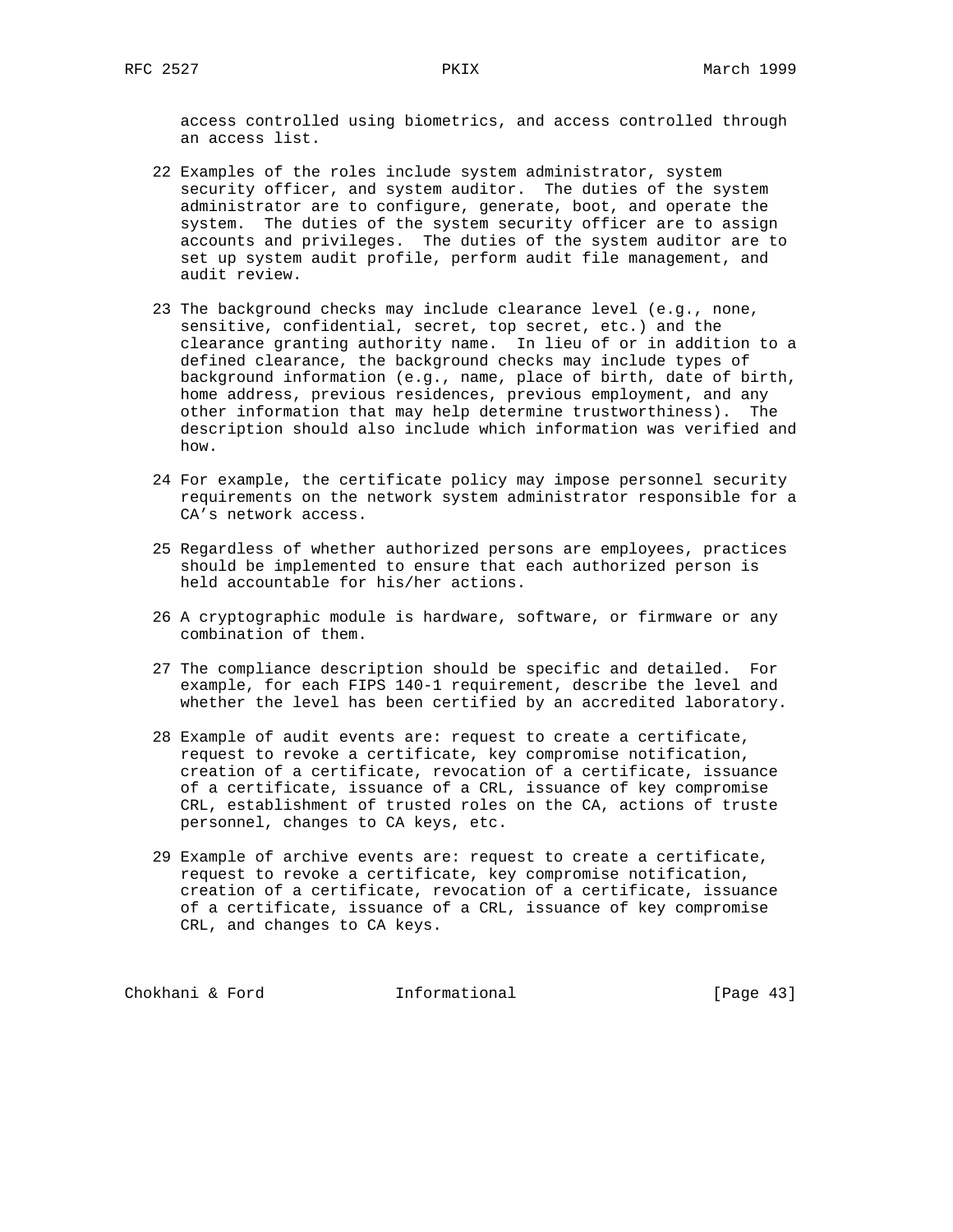30 A parent CA is an example of audit relationship.

- 31 Example of compliance audit topics: sample check on the various I&A policies, comprehensive checks on key management policies, comprehensive checks on system security controls, comprehensive checks on operations policy, and comprehensive checks on certificate profiles.
- 32 The examples include, temporary suspension of operations until deficiencies are corrected, revocation of entity certificate, change in personnel, invocation of liability policy, more frequent compliance audit, etc.
- 33 An organization may choose not to make public some of its security controls, clearance procedures, or some others elements due to their sensitivity.
- 34 All or some of the following items may be different for the various types of entities, i.e., CA, RA, and end entities.

#### LIST OF ACRONYMS

| ABA - American Bar Association                                |
|---------------------------------------------------------------|
| CA - Certification Authority                                  |
| CPS - Certification Practice Statement                        |
| CRL - Certificate Revocation List                             |
| DAM - Draft Amendment                                         |
| FIPS - Federal Information Processing Standard                |
| I&A - Identification and Authentication                       |
| IEC - International Electrotechnical Commission               |
| IETF - Internet Engineering Task Force                        |
| IP - Internet Protocol                                        |
| ISO - International Organization for Standardization          |
| ITU - International Telecommunications Union                  |
| NIST - National Institute of Standards and Technology         |
| OID - Object Identifier                                       |
| PIN - Personal Identification Number                          |
| PKI - Public Key Infrastructure                               |
| PKIX - Public Key Infrastructure (X.509) (IETF Working Group) |
| RA - Registration Authority                                   |
| RFC - Request For Comment                                     |
| URL - Uniform Resource Locator                                |
| US - United States                                            |
|                                                               |